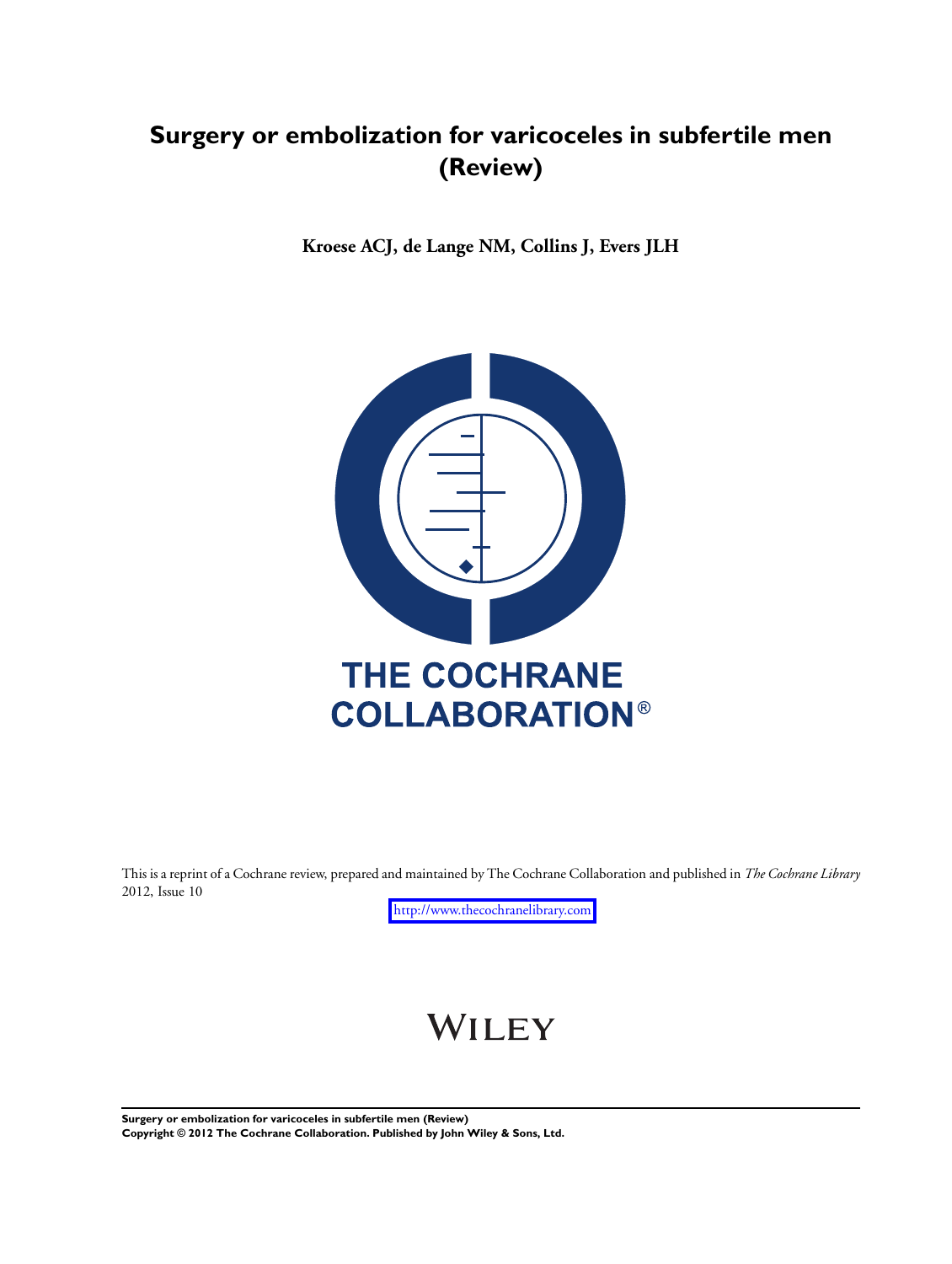# **TABLE OF CONTENTS**

| <b>HEADER</b>                                                                                                                          |
|----------------------------------------------------------------------------------------------------------------------------------------|
| <b>ABSTRACT</b><br>the contract of the contract of the contract of the contract of the contract of the contract of the contract of     |
|                                                                                                                                        |
|                                                                                                                                        |
| <b>BACKGROUND</b>                                                                                                                      |
| <b>OBJECTIVES</b>                                                                                                                      |
| <b>METHODS</b>                                                                                                                         |
|                                                                                                                                        |
| Figure 1.                                                                                                                              |
| Figure 2.                                                                                                                              |
| Figure 3.                                                                                                                              |
| Figure 4.                                                                                                                              |
| Figure 5.                                                                                                                              |
| <b>DISCUSSION</b>                                                                                                                      |
| <b>AUTHORS' CONCLUSIONS</b><br><u>. In the second contract of the second contract of the second contract of the second</u>             |
| <b>ACKNOWLEDGEMENTS</b>                                                                                                                |
| <b>REFERENCES</b><br>and a comparison of the comparison of the comparison of the comparison of the comparison of the comparison of     |
|                                                                                                                                        |
|                                                                                                                                        |
| Analysis 1.1. Comparison 1 Varicocele occlusion versus no treatment, Outcome 1 Pregnancy rate.                                         |
| Analysis 2.1. Comparison 2 Varicocele occlusion versus no treatment in men with abnormal semen analysis, clinical                      |
| varicocele and primary outcome pregnancy rate, Outcome 1 Pregnancy rate.                                                               |
| <b>APPENDICES</b>                                                                                                                      |
|                                                                                                                                        |
| HISTORY                                                                                                                                |
| CONTRIBUTIONS OF AUTHORS (et al., et al., et al., et al., et al., et al., et al., et al., et al., et al., et a                         |
|                                                                                                                                        |
| SOURCES OF SUPPORT<br>and the company of the company of the company of the company of the company of the company of the company of the |
| DIFFERENCES BETWEEN PROTOCOL AND REVIEW                                                                                                |
| <b>NOTES</b>                                                                                                                           |
| <b>INDEX TERMS</b>                                                                                                                     |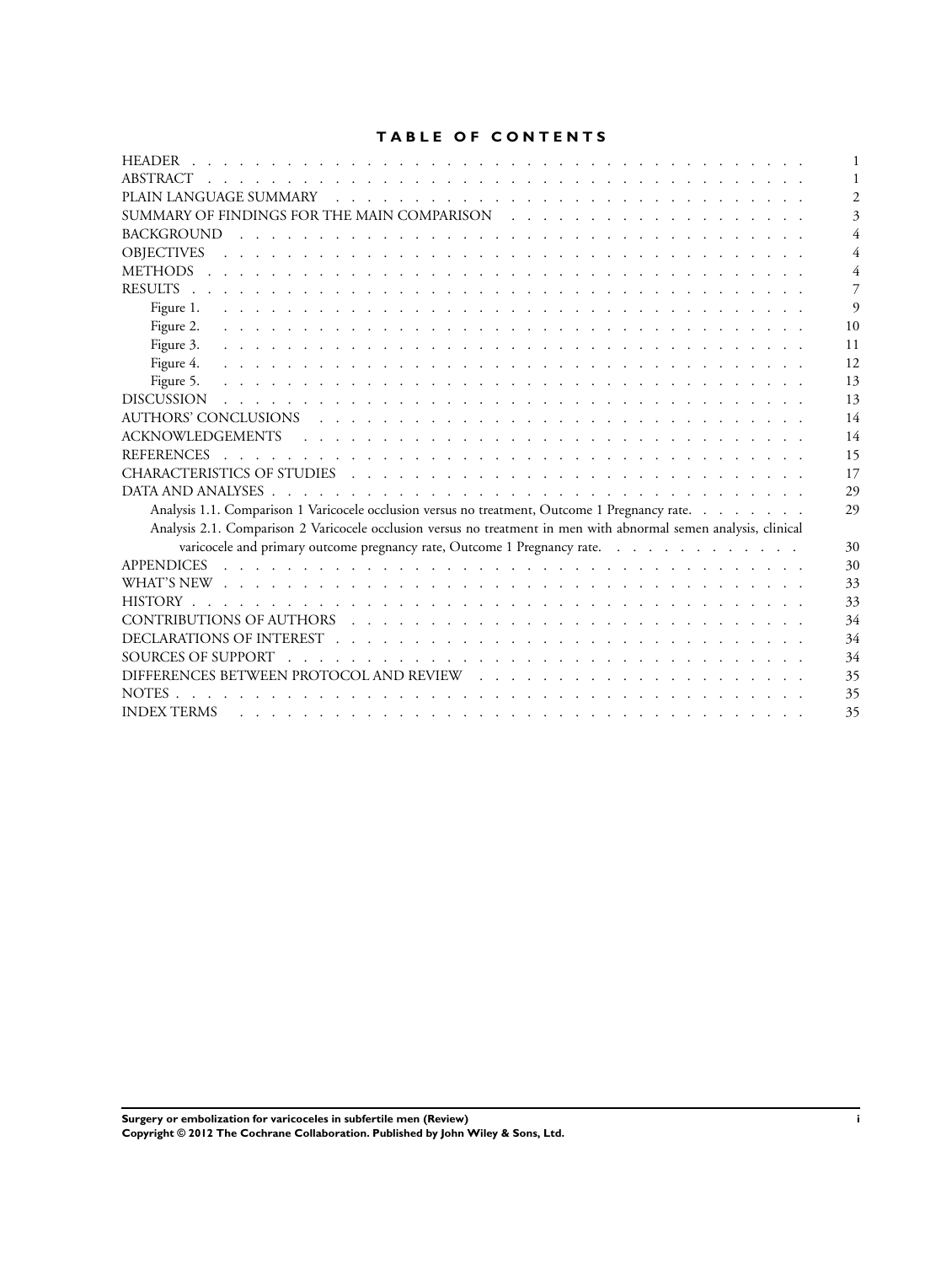### **[Intervention Review]**

# **Surgery or embolization for varicoceles in subfertile men**

Anja CJ Kroese<sup>1</sup>, Natascha M de Lange<sup>2</sup>, John Collins<sup>3</sup>, Johannes LH Evers<sup>4</sup>

<sup>1</sup> Maxima Medical Centre, Veldhoven, Netherlands. <sup>2</sup>Orbis Medical Centre, Sittard-Geleen, Netherlands. <sup>3</sup>Obstetrics and Gynaecology, McMaster University, Mahone Bay, Canada. <sup>4</sup>Department of Obstetrics & Gynaecology, Centre for Reproductive Medicine and Biology, Maastricht, Netherlands

Contact address: Johannes LH Evers, Department of Obstetrics & Gynaecology, Centre for Reproductive Medicine and Biology, GROW, School for Oncology and Developmental Biology, Maastricht University Medical Centre P.O. Box 5800, Maastricht, 6202 AZ, Netherlands. [jlh.evers@mumc.nl.](mailto:jlh.evers@mumc.nl)

**Editorial group:** Cochrane Menstrual Disorders and Subfertility Group. **Publication status and date:** New search for studies and content updated (conclusions changed), published in Issue 10, 2012. **Review content assessed as up-to-date:** 22 January 2012.

**Citation:** Kroese ACJ, de Lange NM, Collins J, Evers JLH. Surgery or embolization for varicoceles in subfertile men. *Cochrane Database of Systematic Reviews* 2012, Issue 10. Art. No.: CD000479. DOI: 10.1002/14651858.CD000479.pub5.

Copyright © 2012 The Cochrane Collaboration. Published by John Wiley & Sons, Ltd.

# **A B S T R A C T**

#### **Background**

A varicocele is a meshwork of distended blood vessels in the scrotum, usually left-sided, due to dilatation of the spermatic vein. Although the concept that a varicocele causes male subfertility has been around for more than 50 years now, the mechanisms by which a varicocele would affect fertility have not yet been satisfactorily explained. Neither is there sufficient evidence to explain the mechanisms by which varicocelectomy would restore fertility. Furthermore, it has been questioned whether a causal relation exists at all between the distension of the pampiniform plexus (a network of many small veins found in the human male spermatic cord) and impairment of fertility.

#### **Objectives**

To evaluate the effect of varicocele treatment on live birth and pregnancy rate in subfertile couples where the male has a varicocele.

#### **Search methods**

We searched the Cochrane Menstrual Disorders and Subfertility Group Trials Register (12 September 2003 to January 2012), the Cochrane Central Register of Controlled Trials (CENTRAL) in *The Cochrane Library* Issue 1, 2012), MEDLINE (January 1966 to January 2012), EMBASE (January 1985 to January 2012), PsycINFO (to Week 1 2012) and reference lists of articles. In addition, we handsearched specialist journals in the field from their first issue until 2012. We also checked cross-references, references from review articles and contacted researchers in the field.

#### **Selection criteria**

Randomised controlled trials (RCTs) were included if they were relevant to the clinical question posed. If they reported pregnancy rates or live birth rates as an outcome measure, and if they reported data in treated (surgical ligation or radiological embolization of the internal spermatic vein) compared to untreated or placebo groups. Two authors independently screened potentially relevant trials. Any differences of opinion were resolved by consensus (none occurred for this review).

#### **Data collection and analysis**

Ten studies met the inclusion criteria for the review. For one study we had only data from a published abstract. All ten studies only included men from couples with subfertility problems; one excluded men with sperm counts less than 5 million per mL and one excluded men with sperm counts less than 2 million per mL, with or without progressive motility of less than 10%. Two trials involving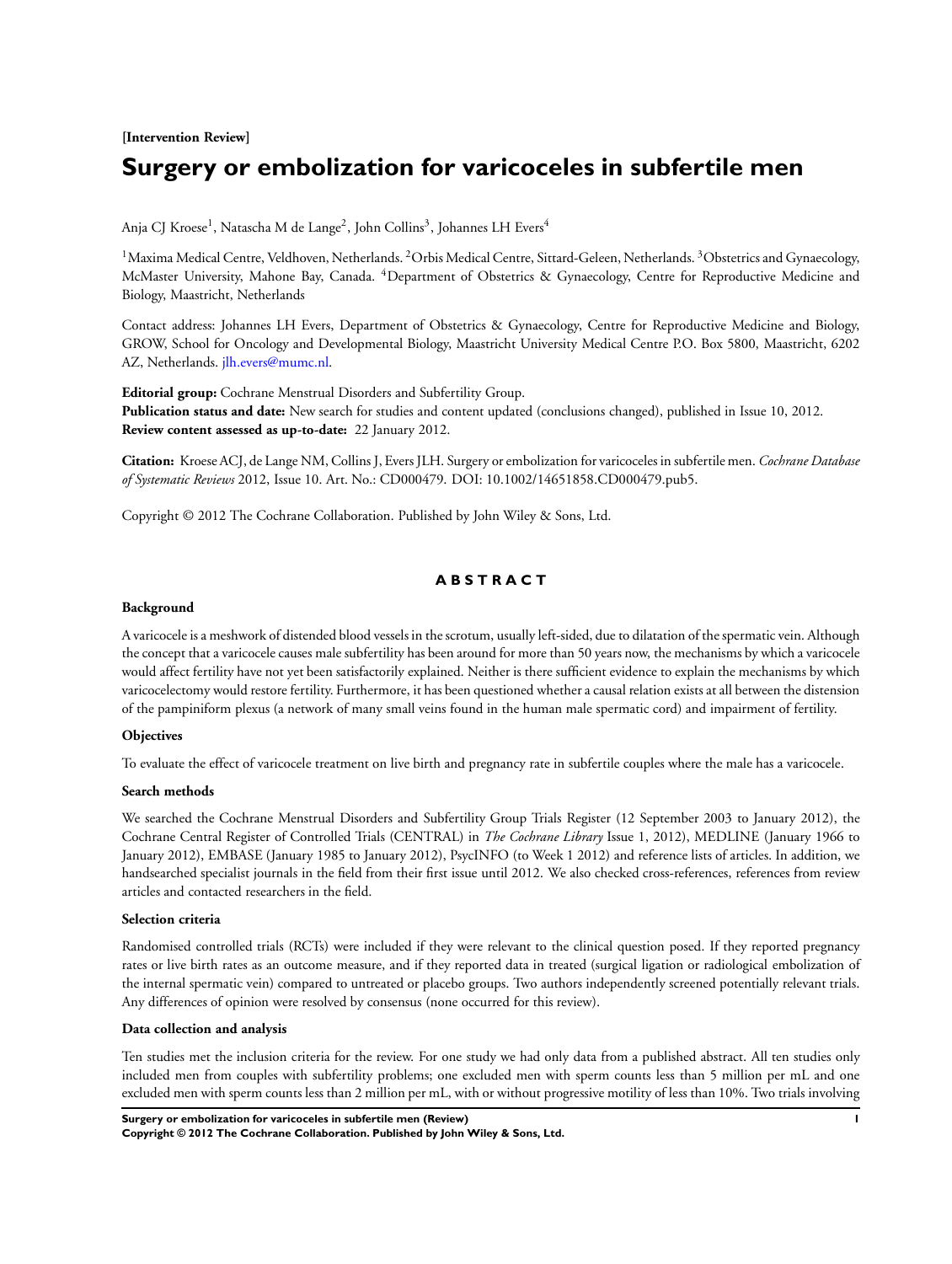clinical varicoceles included some men with normal semen analysis. Three studies specifically addressed only men with subclinical varicoceles. Studies were excluded from meta-analysis if they made comparisons other than those specified above.

#### **Main results**

The meta-analysis included 894 men. No studies reported live birth. The combined fixed-effect odds ratio (OR) of the 10 studies for the outcome of pregnancy was 1.47 (95% confidence interval (CI) 1.05 to 2.05, very low quality evidence), favouring the intervention. The number needed to treat for an additional beneficial outcome was 17, suggesting benefit of varicocele treatment over expectant management for pregnancy rate in subfertile couples in whom varicocele in the man was the only abnormal finding. Omission of the studies including men with normal semen analysis and subclinical varicocele, some of which had semen analysis improvement as the primary outcome rather than live birth or pregnancy rate, was the subject of a planned subgroup analysis. The outcome of the subgroup analysis (five studies) also favoured treatment, with a combined OR 2.39 (95% CI 1.56 to 3.66). The number needed to treat for an additional beneficial outcome was 7. The evidence was suggestive rather than conclusive, as the main analysis was subject to fairly high statistical heterogeneity ( $I^2$  = 67%) and findings were no longer significant when a random-effects model was used or when analysis was restricted to higher quality studies.

#### **Authors' conclusions**

There is evidence suggesting that treatment of a varicocele in men from couples with otherwise unexplained subfertility may improve a couple's chance of pregnancy. However, findings are inconclusive as the quality of the available evidence is very low and more research is needed with live birth or pregnancy rate as the primary outcome.

# **P L A I N L A N G U A G E S U M M A R Y**

#### **Surgery or embolization for varicoceles in subfertile men**

Varicocele is a dilatation (enlargement) of the veins along the spermatic cord (the cord suspending the testis) in the scrotum. Dilatation occurs when valves within the veins along the spermatic cord fail and allow retrograde blood flow, causing a backup of blood. The mechanisms by which varicocele might affect fertility have not yet been explained, and neither have the mechanisms by which surgical treatment of the varicocele might restore fertility. This review analysed 10 studies (894 participants) and found evidence (combined odds ratio was 1.47 (95% CI 1.05 to 2.05) to suggest an increase in pregnancy rates after varicocele treatment compared to no treatment in subfertile couples, in whom, apart from poor sperm quality, varicocele in the man was the only abnormal finding. This means that 17 men would need to be treated to achieve one additional pregnancy. However, findings were inconclusive as the quality of the available evidence was very low and more research is needed with live birth or pregnancy rate as the primary outcome.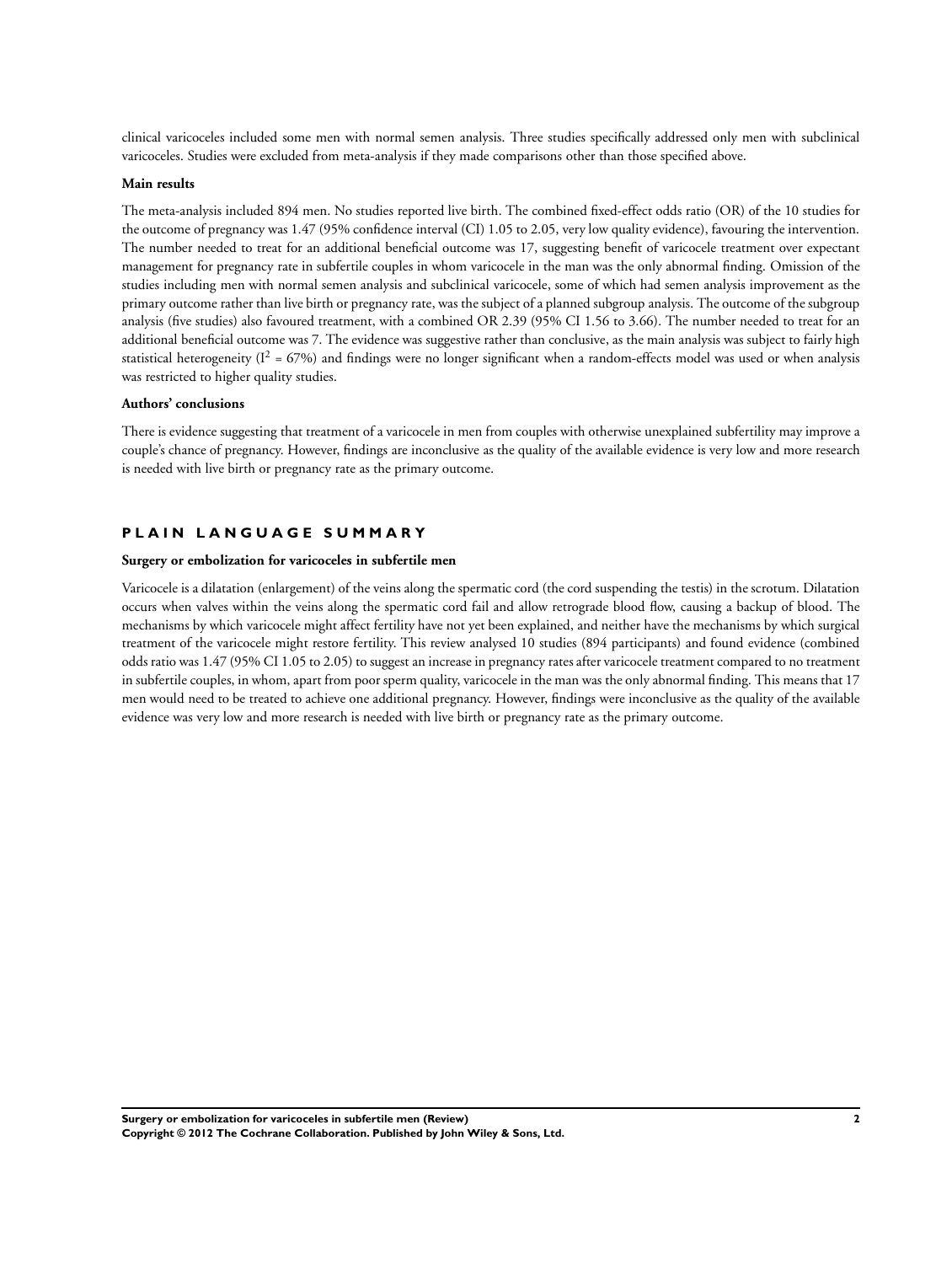# <span id="page-4-0"></span>SUMMARY OF FINDINGS FOR THE MAIN COMPARISON *[\[Explanation\]](http://www.thecochranelibrary.com/view/0/SummaryFindings.html)*

### **Varicocele occlusion versus no treatment for varicoceles in subfertile men**

**Patient or population:** Patients with varicoceles in subfertile men

#### **Settings:**

**Intervention:** Varicocele occlusion versus no treatment

| <b>Outcomes</b>       | Illustrative comparative risks* (95% CI) |                                                       | <b>Relative effect</b><br>(95% CI)   | <b>No of Participants</b><br>(studies) | <b>Quality of the evidence</b><br>(GRADE) | <b>Comments</b> |
|-----------------------|------------------------------------------|-------------------------------------------------------|--------------------------------------|----------------------------------------|-------------------------------------------|-----------------|
|                       | <b>Assumed risk</b>                      | <b>Corresponding risk</b>                             |                                      |                                        |                                           |                 |
|                       | <b>Control</b>                           | <b>Varicocele</b><br>occlusion<br>versus no treatment |                                      |                                        |                                           |                 |
| <b>Pregnancy rate</b> | 173 per 1000                             | 235 per 1000<br>$(180 \text{ to } 300)$               | OR 1.47<br>$(1.05 \text{ to } 2.05)$ | 894<br>(10 studies)                    | $\bigoplus$ OOO<br>very low $1,2$         |                 |

\*The basis for the **assumed risk** (e.g. the median control group risk across studies) is provided in footnotes. The **corresponding risk** (and its 95% confidence interval) is based on the assumed risk in the comparison group and the **relative effect** of the intervention (and its 95% CI).

**CI:** Confidence interval; **OR:** Odds ratio;

GRADE Working Group grades of evidence

**High quality:** Further research is very unlikely to change our confidence in the estimate of effect.

**Moderate quality:** Further research is likely to have an important impact on our confidence in the estimate of effect and may change the estimate.

Low **quality:** Further research is very likely to have an important impact on our confidence in the estimate of effect and is likely to change the estimate.

**Very low quality:** We are very uncertain about the estimate.

 $1$  All of the trials were open label due to very different interventions but there is no evidence that an attempt was made to blind outcome assessors. There were insufficient details provided for allocation concealment, randomisation and selective reporting in almost all of the trials.

<sup>2</sup>  $l^2$  statistic was 67% I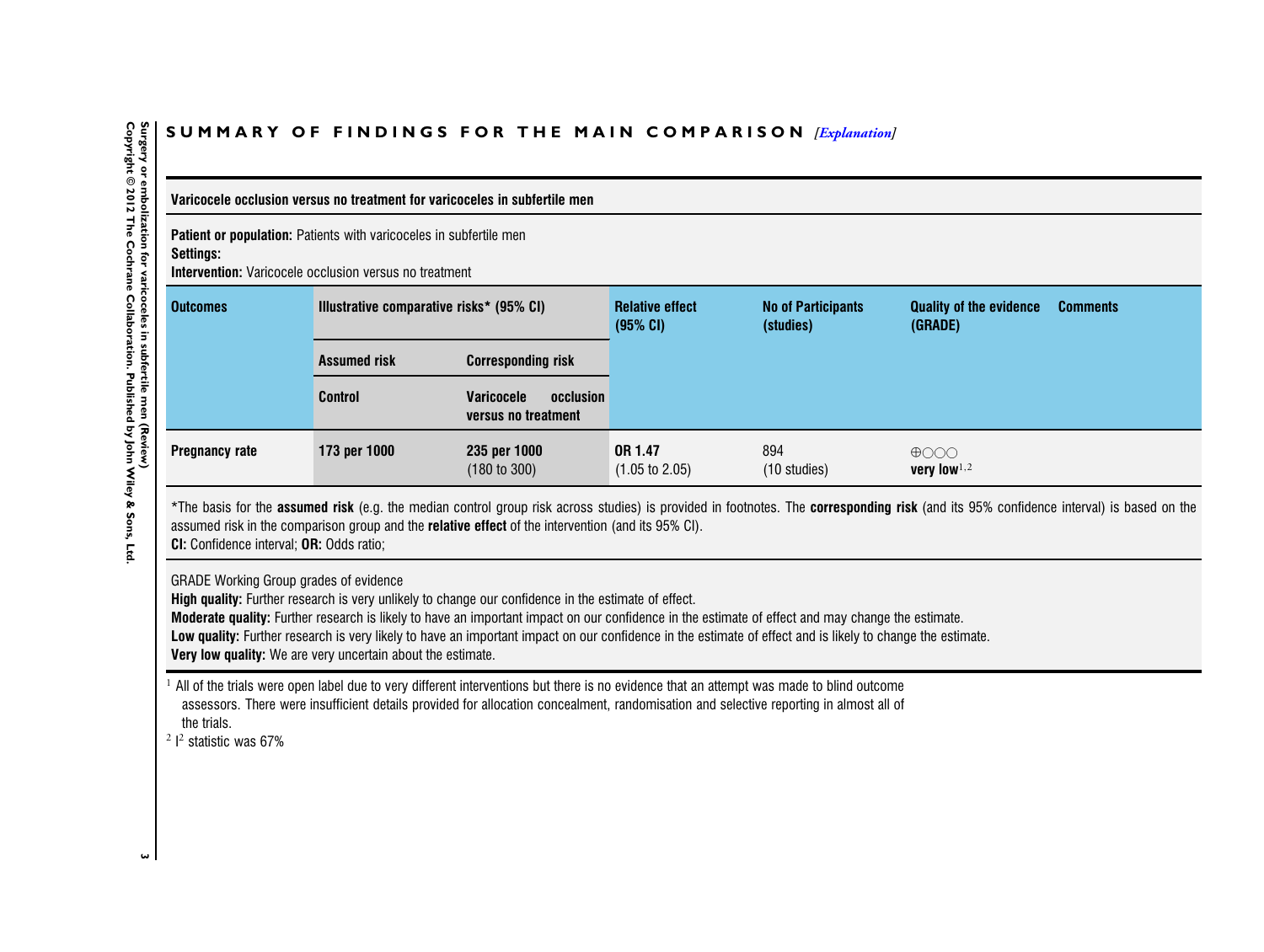# **B A C K G R O U N D**

#### **Description of the condition**

A varicocele is a meshwork of distended blood vessels in the scrotum, usually left-sided, due to dilatation of the spermatic vein. There are different grades of varicocele as defined by the World Health Organization (WHO): WHO 0: only demonstrable by technical diagnostic methods; WHO I: only palpable/visible during Valsalva manoeuvre; WHO II: palpable when in upright position at room temperature; WHO III: visible when in upright position at room temperature. It has long been uncertain whether it is true or not that a varicocele is "nature's attempt to heal a diseased testis rather than afflict an otherwise healthy one" [\(Nieschlag](#page-16-0) [1995/1998](#page-16-0)). Although the concept that a varicocele causes male subfertility has been around for more than fifty years now, the mechanisms by which varicoceles would affect fertility have not yet been satisfactorily explained. Neither is there sufficient evidence to explain the mechanisms by which varicocelectomy might restore fertility. Furthermore, it has been questioned whether a causal relationship exists at all between the distension of the pampiniform plexus (a network of many small veins found in the human male spermatic cord) and impairment of fertility.

In a multi-centre study on the investigation and diagnosis of the subfertile couple, the incidence of varicocele in the male partners of subfertile couples was 11.7%. On the other hand, in men with abnormal semen analysis (SA) parameters the incidence of varicocele was 25.4% [\(WHO 1992\)](#page-16-0). Thus, varicocele is the most frequent single physical abnormality found in subfertile men and occlusion of the left spermatic vein is accepted by many physicians as the treatment of choice for this condition [\(Nieschlag 1993\)](#page-16-0). Estimates of the incidence of varicocele in men from the general population, however, arrive at a similar figure (15%) ([ASRM 2008\)](#page-16-0). Yet varicocele for many years has been associated with abnormalities in semen parameters and implicated as a cause of male subfertility ([Dubin 1977](#page-16-0)). Impaired blood drainage from the testis leading to increased scrotal temperature, hypoxia, increased testicular pressure and reflux of adrenal metabolites and hormones, with deleterious effects on spermatogenesis have been proposed as the etiology ([Dubin 1975](#page-16-0); [Homonnai 1980;](#page-16-0) [Pryor 1987](#page-16-0); [Segenreich](#page-16-0) [1986](#page-16-0)).

#### **Description of the intervention**

Varicocelectomy is the surgical correction of a varicocele. There are various methods, the traditional method of treatment being surgical ligation of the internal spermatic vein. Several surgical techniques have been employed but retroperitoneal high ligation (as initially described by Ivanissevitch and modified by Palomo) and trans inguinal ligation (as described by Bernardi) are the most frequently performed. More recently, selective embolization of the internal spermatic vein with sclerosing solutions (sclerosation), tissue adhesives, or detachable balloons or coils have been used as alternatives. Laparoscopic ligation has also been proposed ([Cayan](#page-16-0) [2009](#page-16-0)).

#### **How the intervention might work**

The mechanisms by which a varicocele might affect fertility have not yet been explained, and neither have the mechanisms by which surgical treatment of the varicocele might restore fertility. Impaired blood drainage from the testis leading to increased scrotal temperature, hypoxia, increased testicular pressure and reflux of adrenal metabolites and hormones, with deleterious effects on spermatogenesis have been proposed as the etiology [\(Dubin 1975;](#page-16-0) [Homonnai 1980;](#page-16-0) [Pryor 1987;](#page-16-0) [Segenreich 1986](#page-16-0)).

#### **Why it is important to do this review**

Many men with varicocele have normal fertility and investigators have doubted the therapeutic value of treatment of varicocele [\(Rodriquez 1978](#page-16-0); [Vermeulen 1985\)](#page-16-0). A review of 50 publications of observational studies including a total of 5471 couples with uncompromised female fertility and a varicocele in the man showed widely varying pregnancy rates of 0% to 50% after treatment, with a weighted mean of 36% ([Mordel 1990](#page-16-0)). This is similar to the 33% spontaneous pregnancy rate in a 1992 review of 20 studies of 2026 couples with completely unexplained subfertility [\(Taylor](#page-16-0) [1992](#page-16-0)). Conclusions regarding the true effect of varicocelectomy on pregnancy rate can only be derived from prospective studies with an unbiased control group: randomised controlled trials (RCTs).

# **O B J E C T I V E S**

To evaluate the effect of varicocele treatment on live birth and pregnancy rate in subfertile couples where the male has a varicocele.

#### **M E T H O D S**

#### **Criteria for considering studies for this review**

#### **Types of studies**

Published and unpublished randomised controlled trials were eligible for inclusion. We excluded non-randomised trials as they are associated with a high risk of bias. Trials were eligible if they dealt with the treatment of varicocele in subfertile couples and

**Surgery or embolization for varicoceles in subfertile men (Review) 4 Copyright © 2012 The Cochrane Collaboration. Published by John Wiley & Sons, Ltd.**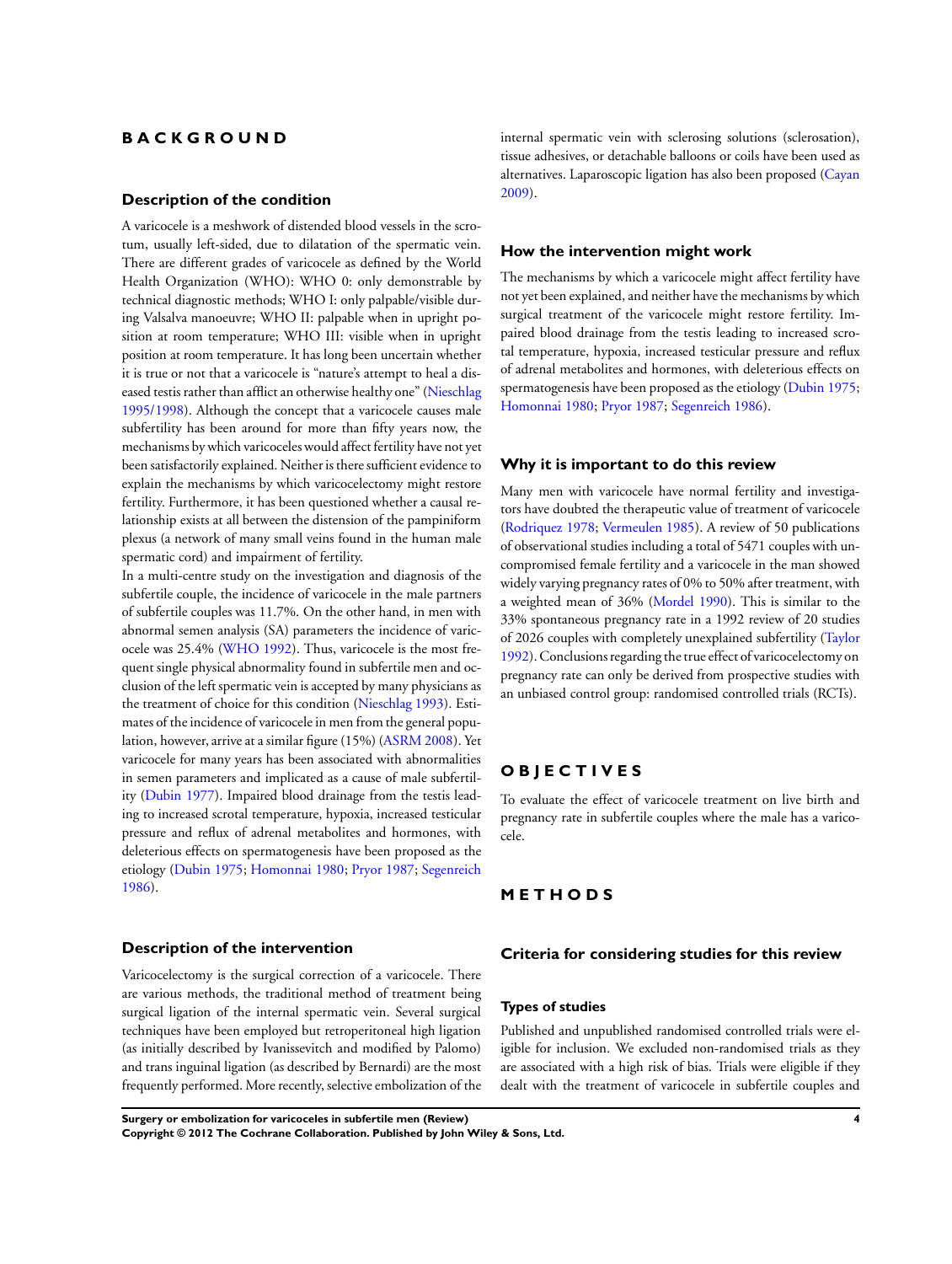contained a control group (no treatment) or placebo group and had the outcome pregnancy rate or live birth rate.

### **Types of participants**

Men with a varicocele (any grade) and normal or abnormal semen analysis, who were part of a couple with otherwise unexplained subfertility. We recorded the grades of varicocele according to WHO criteria (WHO 0: only demonstrable by technical diagnostic methods; WHO I: only palpable/visible during Valsalva manoeuvre; WHO II: palpable when in upright position at room temperature; WHO III: visible when in upright position at room temperature). The clinical findings were confirmed by one of the technical diagnostic methods (such as Doppler ultrasound, phlebography, radioactive scanning or thermography).

#### **Types of interventions**

Surgical ligation or embolization versus no treatment or delayed treatment or placebo.

#### **Types of outcome measures**

#### **Primary outcomes**

1. Live birth.

2. Pregnancy rate.

#### **Secondary outcomes**

Adverse events: complications due to varicocelectomy. Semen quality was specified in the original review as a secondary outcome, but later seemed irrelevant in the presence of more clinically meaningful outcomes, and, therefore, was omitted when updating this review.

#### **Search methods for identification of studies**

We searched for all published and unpublished RCTs, without language restriction, and in consultation with the Cochrane Menstrual Disorders and Subfertility Group (MDSG) Trials Search Coordinator.

#### **Electronic searches**

We searched the following electronic databases, trial registers and web sites: the Cochrane Menstrual Disorders and Subfertility Group Trials Register (from 12 September 2003 to January 2012), the Cochrane Central Register of Controlled Trials (CEN-TRAL, *The Cochrane Library* Issue 1, 2012), MEDLINE (January 1966 to January 2012), EMBASE (January 1985 to January 2012), PsycINFO (to Week 1 2012) and reference lists of articles. Please see the appendices [Appendix 1](#page-32-0); [Appendix 2](#page-32-0); [Appendix 3;](#page-33-0) [Appendix 4;](#page-34-0) [Appendix 5.](#page-34-0)

#### **Searching other resources**

We handsearched reference lists of articles retrieved by the search and contacted experts in the field to obtain additional data. We also handsearched any relevant journals and conference abstracts that were not covered in the MDSG register, in liaison with the Trials Search Coordinator.

#### **Data collection and analysis**

#### **Selection of studies**

Two review authors (JE and JC) independently scanned the titles and abstracts of articles retrieved by the search and obtained the full text of all potentially eligible studies for the 2009 review. They independently examined the full text articles for compliance with the inclusion criteria and selected studies for inclusion in the previous reviews. Two other authors (AK and NL) updated the search for this review in the same way; corresponding with study investigators, as required, to clarify study eligibility (e.g. with respect to participant eligibility criteria and allocation method), and resolving disagreements by consensus or by discussion with a third author (JE).

#### **Data extraction and management**

Two review authors (AK and NL) independently extracted data from eligible studies using a data extraction form designed and pilot-tested by the authors. Any disagreements were resolved by consensus or by discussion with a third author (JE). Data extracted included study characteristics and outcome data [\(Characteristics](#page-19-0) [of included studies\)](#page-19-0): method of randomisation; number of men randomised, excluded and analysed; whether they were single centre or multi-centre studies; employed parallel or cross-over design; nature of interventions; the participants (age range, eligibility criteria). We listed details of duration of subfertility, method of investigation of the varicocele, sperm analysis and previous treatment(s) whenever given; blinding of treatment (virtually impossible in studies involving surgery); the use of sequential analysis or factorial design; the performance of a power calculation; duration of follow-up; whether pregnancy was an outcome measure and, if so, how it was diagnosed; how pregnancy results were presented (particularly whether cumulative conception curves with the use of life table analysis were employed); and the source of any funding. We recorded the grades of varicoceles according to WHO criteria (WHO 0: only demonstrable by technical diagnostic methods; WHO I: only palpable/visible during Valsalva manoeuvre; WHO II: palpable when in upright position at room temperature; WHO

**Surgery or embolization for varicoceles in subfertile men (Review) 5 Copyright © 2012 The Cochrane Collaboration. Published by John Wiley & Sons, Ltd.**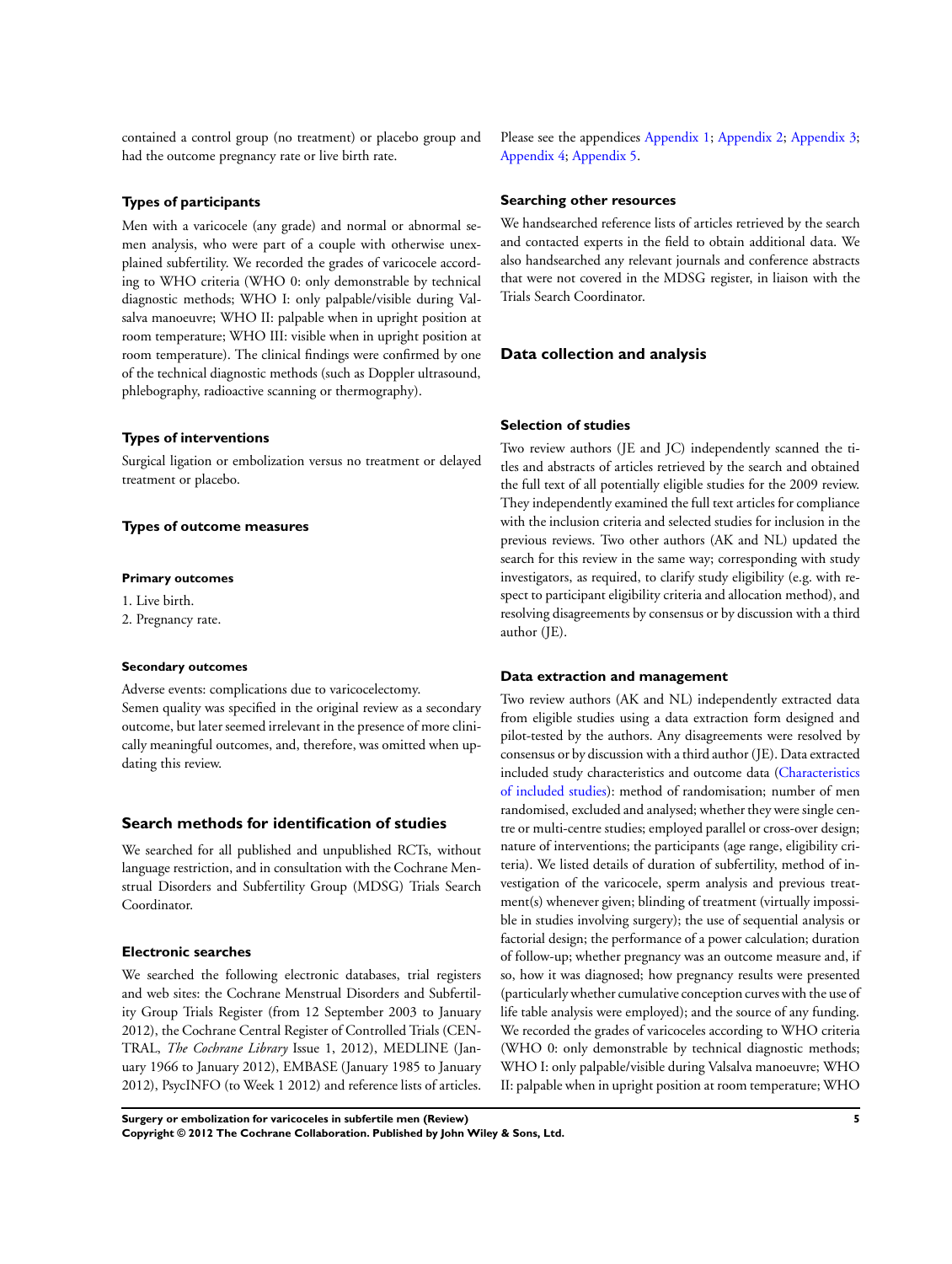III: visible when in upright position at room temperature). For females we recorded age and factors of female infertility (when applicable). Where studies had multiple publications, the main trial report was used as the reference and additional details were derived from secondary papers. We corresponded with study investigators for further data on methods and/or results, as required.

In the preparation of the previous review additional information was obtained from Dr Nieschlag on the randomisation procedure in his study.

#### **Assessment of risk of bias in included studies**

Two review authors (AK and NL) independently assessed the included studies for risk of bias using the Cochrane risk of bias assessment tool *(www.cochrane-handbook.org)* for: allocation (random sequence generation and allocation concealment); blinding of participants and personnel, blinding of outcome assessors; incomplete outcome data; selective reporting; and other bias. Disagreements were resolved by discussion or by a third review author (JE). We have described all judgements fully and presented the conclusions in the Risk of Bias table, which has been incorporated into the interpretation of review findings by means of sensitivity analyses (see below).

#### **Measures of treatment effect**

For dichotomous data, we used the numbers of events in the control and intervention groups of each study to calculate the Mantel-Haenszel odds ratios (ORs). We presented 95% confidence intervals (CI) for all outcomes. If data to calculate ORs were not available, we utilised the most detailed numerical data available that facilitated similar analysis of included studies (e.g. test statistics, P values). We compared the magnitude and direction of effect reported by studies with how they were presented in the review, taking account of legitimate differences.

#### **Unit of analysis issues**

The primary analysis was per man (from a couple) randomised. Multiple live births/pregnancies were counted as one live birth/ pregnancy.

#### **Dealing with missing data**

The data were analysed on an intention-to-treat basis as far as possible and attempts were made to obtain missing data from the original investigators. Pregnancy was assumed not to have occurred in couples without a reported outcome or couples who were lost to follow-up. For other outcomes, only the available data were analysed. No imputation was undertaken.

#### **Assessment of heterogeneity**

We examined heterogeneity (variations) between the results of different studies by inspecting the scatter in the data points on the graphs and the overlap in their confidence intervals and, more formally, by checking the results of the Chi<sup>2</sup> tests.

### **Assessment of reporting biases**

In view of the difficulty of detecting and correcting for publication bias and other reporting biases, we aimed to minimise their potential impact by ensuring a comprehensive search for eligible studies and by being alert for duplication of data. There is always the risk of publication bias; however, to our knowledge there are no ongoing trials except the trial included by Dohle ([Dohle 2010](#page-16-0)). If there were 10 or more studies in a primary analysis, we planned to produce a funnel plot to explore the possibility of small study effects (a tendency for estimates of the intervention effect to be more beneficial in smaller studies).

### **Data synthesis**

Where the studies were sufficiently similar, we planned to combine the data using fixed-effect models in the following comparison: varicocelectomy versus no treatment, not further stratified.

In the meta-analysis graphs, an increase in the odds of a particular outcome, which may have been beneficial (e.g. pregnancy/live birth) or detrimental (e.g. adverse events), was displayed to the right of the centre line and a decrease in the odds of an outcome to the left of the centre line.

#### **Subgroup analysis and investigation of heterogeneity**

Where data were available, we conducted a subgroup analysis with more strictly defined inclusion criteria: studies that included men with abnormal semen, clinical varicocele and studies that reported live birth/pregnancy as a primary outcome.

If we detected substantial heterogeneity, we planned to explore possible explanations via sensitivity analyses. We planned to take any statistical heterogeneity into account when interpreting the results, especially if there was any variation in the direction of effect.

### **Sensitivity analysis**

We planned to conduct sensitivity analyses for the primary outcomes to determine whether the conclusions were robust to arbitrary decisions made regarding the eligibility and analysis. These analyses included consideration of whether the review conclusions would have differed if:

- 1. eligibility was restricted to studies without high risk of bias;
- 2. a random-effects model had been adopted;

3. the summary effect measure was relative risk rather than odds ratio.

**Surgery or embolization for varicoceles in subfertile men (Review) 6 Copyright © 2012 The Cochrane Collaboration. Published by John Wiley & Sons, Ltd.**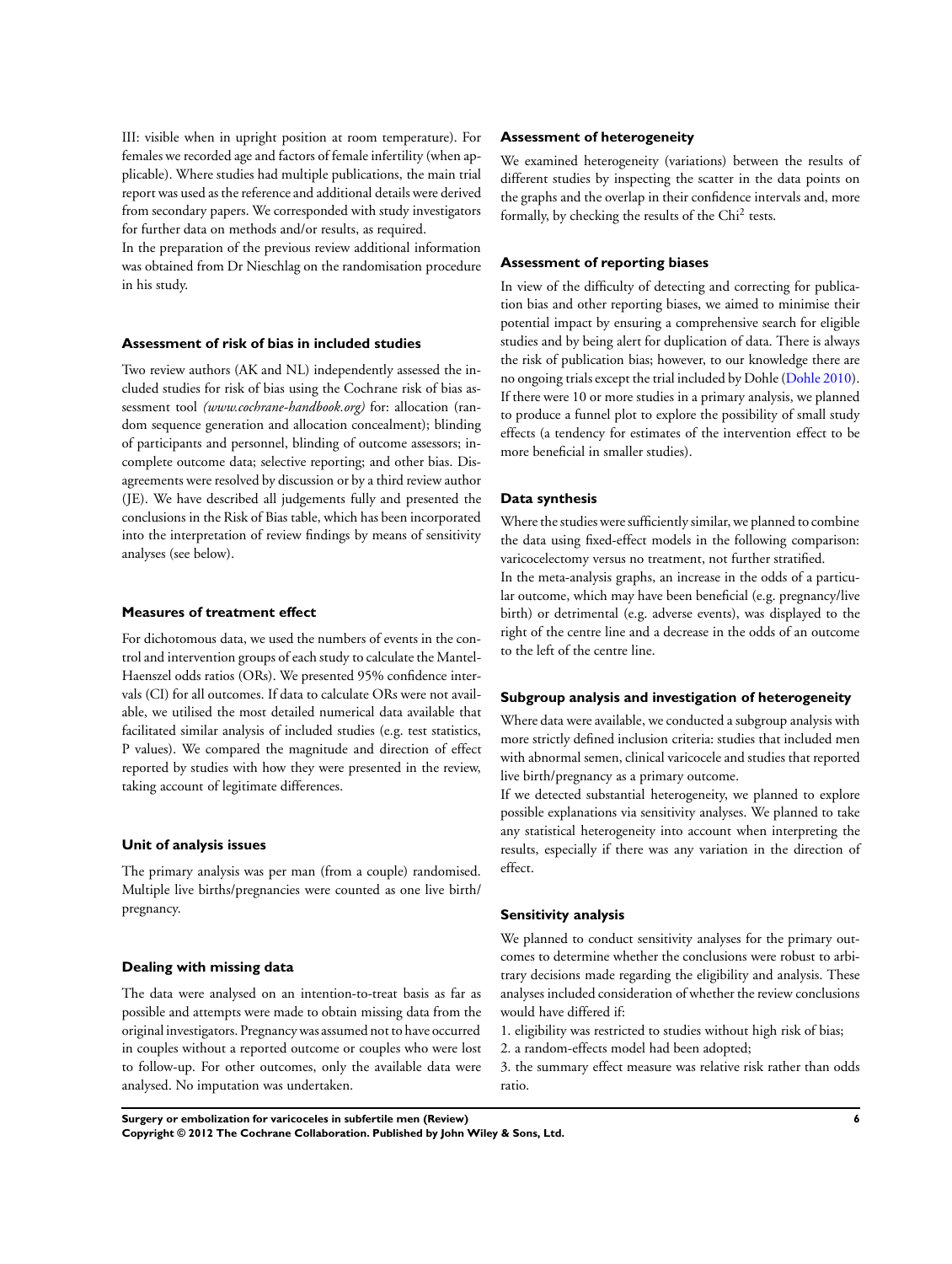## **Overall quality of the body of evidence: Summary of Findings Table**

A Summary of Findings Table was generated using GRADEPRO software. This table evaluated the overall quality of the body of evidence for the main review outcome, using GRADE criteria (study limitations (i.e. risk of bias), consistency of effect, imprecision, indirectness and publication bias).

### **R E S U L T S**

#### **Description of studies**

See:[Characteristics of included studies;](#page-19-0)[Characteristics of excluded](#page-28-0) [studies.](#page-28-0)

### **Results of the search**

In previous versions of this review the search strategy had identified 25 studies. Sixteen studies were excluded. Nine studies met the inclusion criteria. One study was an extension of a previously published study. Therefore, eight studies were left. A further six studies were identified for the update of the review in 2012 [\(Abdel-](#page-16-0)[Meguid 2011;](#page-16-0) [Al-Kandari 2007;](#page-16-0) [Al-Said 2008;](#page-16-0) [Dohle 2010;](#page-16-0) [Fayez](#page-16-0) [2010](#page-16-0); [Zheng 2009\)](#page-16-0). Four studies were excluded. A total of 10 studies (11 publications) were included for this update with a total of 894 men retained.

#### **Included studies**

#### **Study design and setting**

Ten studies (11 publications) were included in the review. One study [\(Nieschlag 1995/1998\)](#page-16-0) was an extension of a previously published study (Nieschlag 1995). All studies were randomised controlled trials (RCTs). Seven [\(Abdel-Meguid 2011](#page-16-0); [Breznik](#page-16-0) [1993](#page-16-0); [Dohle 2010](#page-16-0); [Madgar 1995;](#page-16-0) [Nieschlag 1995/1998;](#page-16-0) [Nilsson](#page-16-0) [1979](#page-16-0); [Unal 2001](#page-16-0)) were single centre studies. One [\(Krause 2002](#page-16-0)) was a multi-centre study. For two studies ([Grasso 2000](#page-16-0); [Yamamoto](#page-16-0) [1996](#page-16-0)) it was unclear whether they were single centre or multicentre studies.

#### **Participants**

Ten studies included 449 men with varicocele in the intervention groups and 445 men with varicocele in the control groups. All men were from couples with otherwise unexplained subfertility. Two studies of men with clinical varicocele also included normospermic varicocele patients ([Breznik 1993;](#page-16-0) [Nilsson 1979](#page-16-0)). One study excluded men with sperm counts of less than 5 million per mL ([Madgar 1995](#page-16-0)) and one study ([Krause 2002](#page-16-0)) excluded men with less than 2 million per mL, with or without less than 10% progressive motility. Three studies included men with subclinical varicocele only [\(Grasso 2000](#page-16-0); [Unal 2001;](#page-16-0) [Yamamoto 1996\)](#page-16-0). One study ([Breznik 1993\)](#page-16-0) included clinical as well as subclinical varicocele. Four studies excluded azoospermia ([Abdel-Meguid 2011;](#page-16-0) [Dohle 2010](#page-16-0); [Krause 2002;](#page-16-0) [Nilsson 1979\)](#page-16-0). The mean of men age was 28.4 to 38 years (range 21 to 52 years). Nine studies included only couples with infertility persisting longer than one year. The duration of infertility was not mentioned in one study ([Breznik](#page-16-0) [1993](#page-16-0)). Seven studies mentioned no obvious causes of female infertility, one included also couples with treatable female infertility [\(Krause 2002](#page-16-0)). Two studies did not mention female infertility [\(Grasso 2000;](#page-16-0) [Unal 2001](#page-16-0)).

### **Interventions**

One of 10 studies compared embolization/surgical repair versus no treatment [\(Breznik 1993](#page-16-0)).

Two of 10 studies compared embolization versus no treatment [\(Krause 2002](#page-16-0)) or counselling only ([Nieschlag 1995/1998\)](#page-16-0).

One of 10 studies compared surgical repair (ligation) versus clomiphene citrate ([Unal 2001](#page-16-0)).

Six of 10 studies compared surgical repair (ligation) versus no treatment, and one compared surgical repair versus delayed treatment [\(Madgar 1995](#page-16-0)).

Studies comparing treatment with counselling only were included and the outcome of the counselling-only group [\(Nieschlag](#page-16-0) [1995/1998](#page-16-0)) was considered together with those of the no-treatment groups from other trials. The study that compared varicocele treatment with clomiphene citrate [\(Unal 2001](#page-16-0)) was included since for this indication clomiphene citrate was judged no more effective than vitamin C ([Abel 1982\)](#page-16-0). In this study ([Unal 2001](#page-16-0)), the control group pregnancy rate was the lowest of all trials.

#### **Outcomes**

No studies reported live birth.

Five of 10 studies reported pregnancy rate as primary outcome [\(Abdel-Meguid 2011;](#page-16-0) [Breznik 1993;](#page-16-0) [Dohle 2010](#page-16-0); [Madgar 1995;](#page-16-0) [Nieschlag 1995/1998](#page-16-0)).

Three of 10 studies reported pregnancy rate as secondary outcome [\(Nilsson 1979;](#page-16-0) [Unal 2001](#page-16-0); [Yamamoto 1996\)](#page-16-0).

One of 10 studies reported conception rate as primary outcome [\(Krause 2002](#page-16-0)).

One of 10 studies reported paternity as secondary outcome [\(Grasso](#page-16-0) [2000](#page-16-0)).

#### **Excluded studies**

Sixteen studies were excluded in previous reviews with a further four excluded in the present update. The predominant reason for exclusion was their comparing two or more technical procedures (different types of surgery and embolization) without the inclusion of an untreated comparison group.

#### **Risk of bias in included studies**

**Surgery or embolization for varicoceles in subfertile men (Review) 7**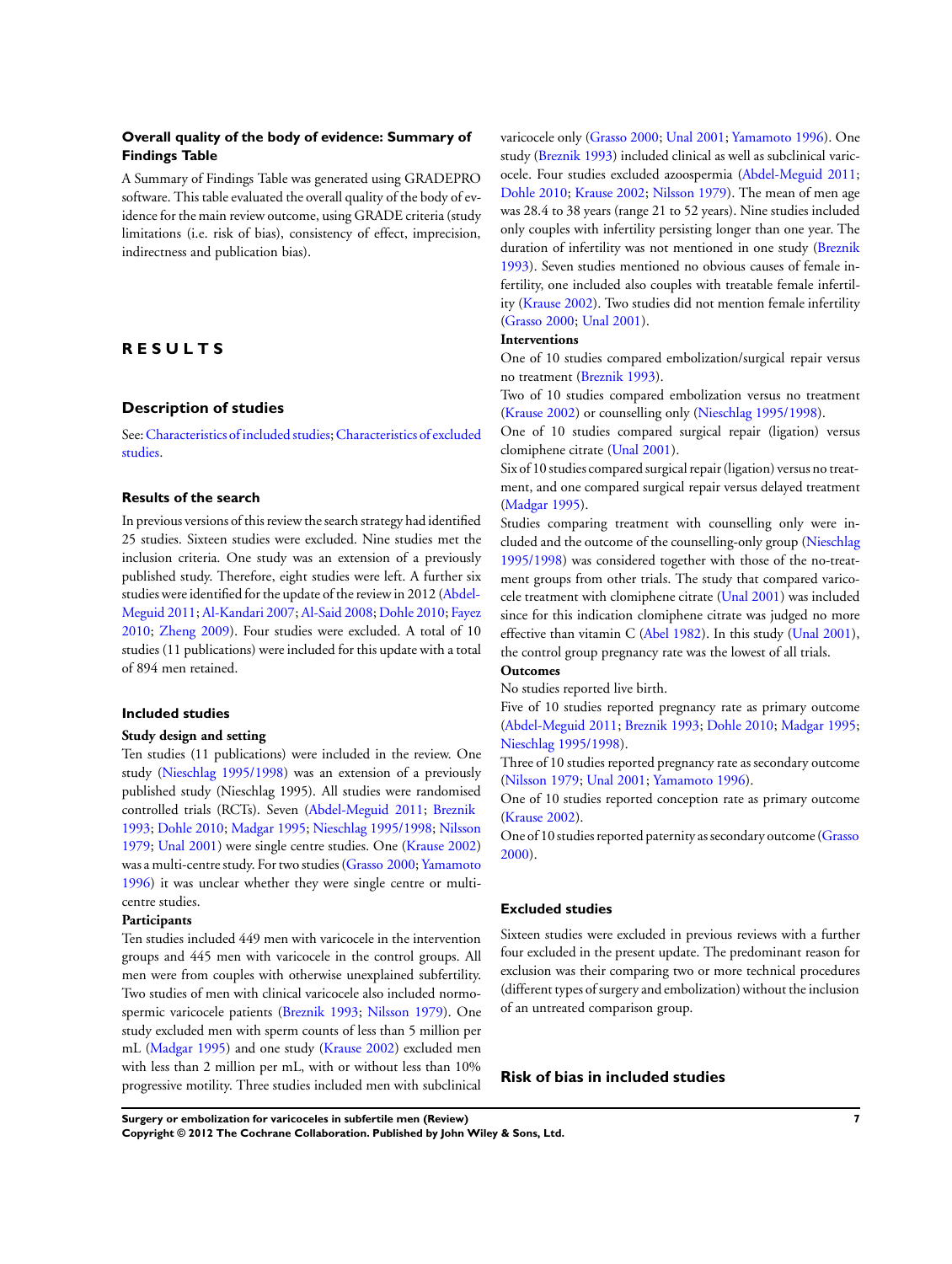See additional table and figures 'Risk of bias of studies' [\(Figure 1;](#page-10-0) [Figure 2\)](#page-11-0). One trial [\(Madgar 1995](#page-16-0)) used a randomised postponement-of-treatment design, and only data from the period before treatment in the controls have been included in the present review. Only the corresponding data (from the first 12 months following varicocelectomy) have been used for the immediate intervention group of this study.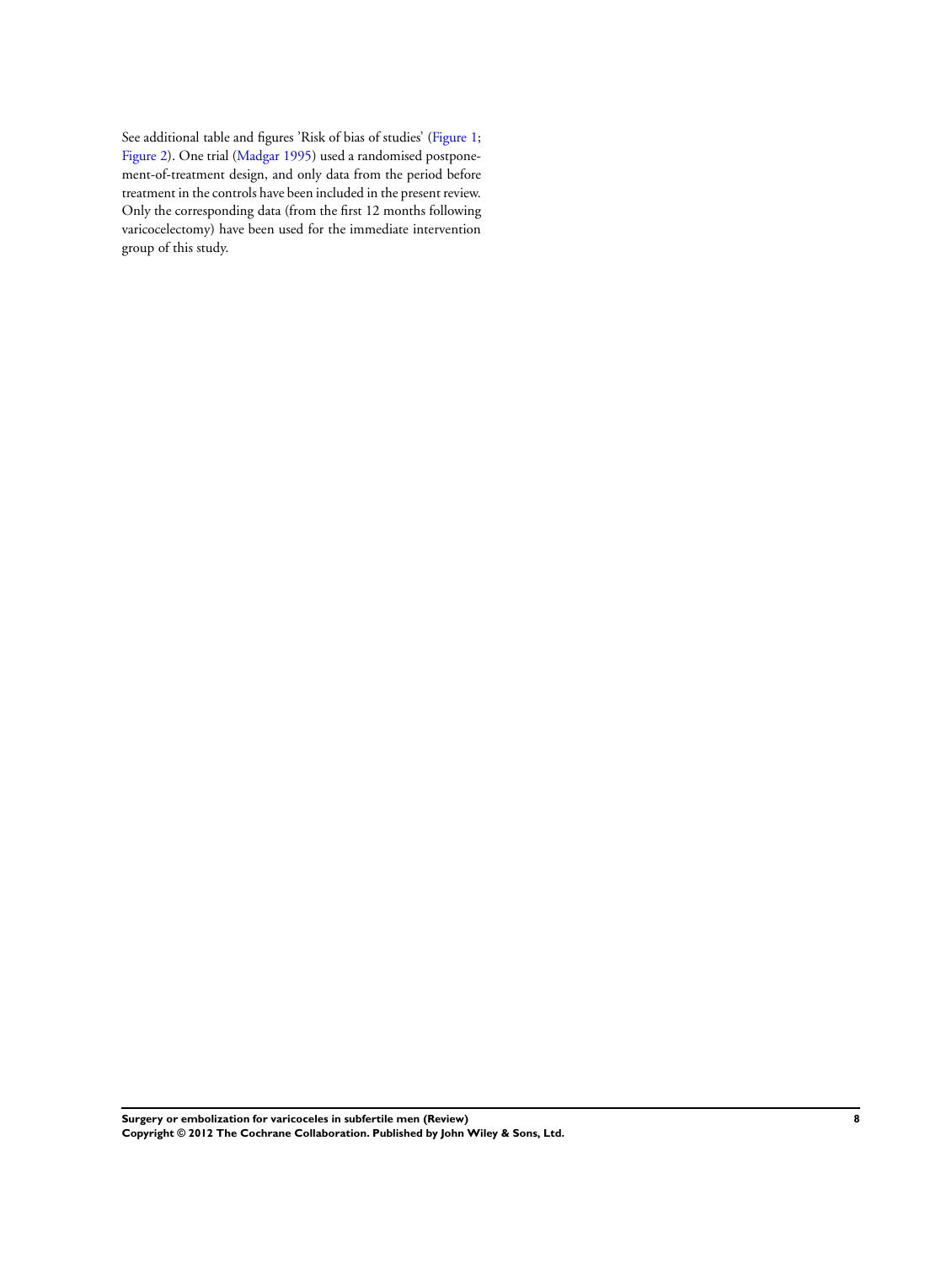

<span id="page-10-0"></span>**Figure 1. Methodological quality summary: review authors' judgements about each methodological quality item for each included study.**

**Surgery or embolization for varicoceles in subfertile men (Review) 9**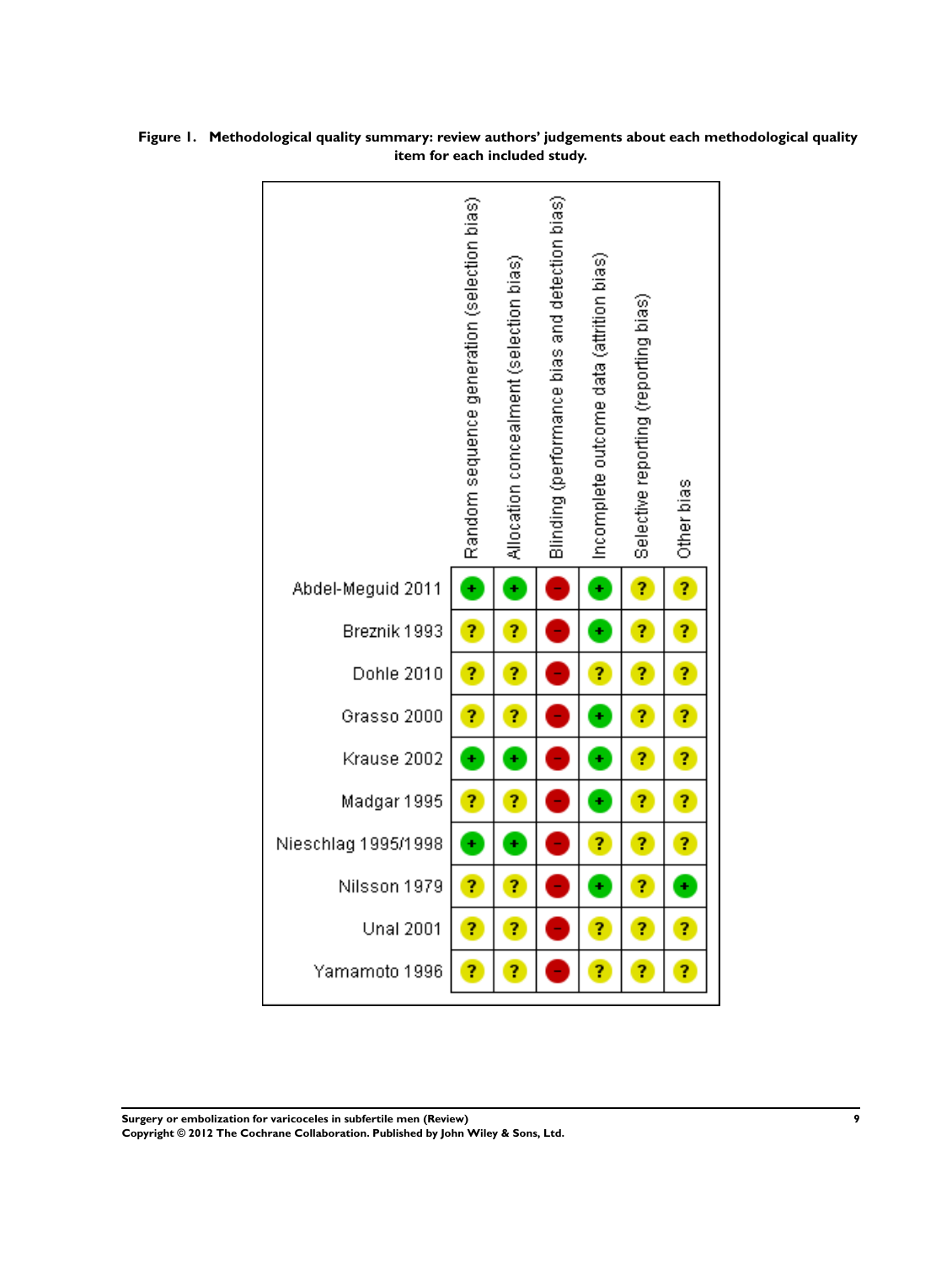<span id="page-11-0"></span>**Figure 2. Methodological quality graph: review authors' judgements about each methodological quality item presented as percentages across all included studies.**



# **Allocation**

Overall, although the included studies all contained a statement about random allocation, these were not high quality studies. Their poor methodological quality and their clinical and statistical heterogeneity should be taken into account. Three out of 10 studies ([Abdel-Meguid 2011;](#page-16-0) [Krause 2002](#page-16-0); [Nieschlag 1995/1998\)](#page-16-0) described a strategy for concealment of the allocation sequence. Two out of 10 studies [\(Abdel-Meguid 2011;](#page-16-0) [Krause 2002\)](#page-16-0) included a power calculation in the Methods section. Four out of 10 studies used computer randomisation ([Abdel-Meguid 2011;](#page-16-0) [Dohle 2010;](#page-16-0) [Krause 2002;](#page-16-0) [Nieschlag 1995/1998\)](#page-16-0) and were at low risk of selection bias. Six out of 10 studies did not state randomisation [\(Breznik 1993](#page-16-0); [Grasso 2000](#page-16-0); [Madgar 1995;](#page-16-0) [Nilsson 1979](#page-16-0); [Unal](#page-16-0) [2001](#page-16-0); [Yamamoto 1996\)](#page-16-0). These studies were at unclear risk of selection bias.

#### **Blinding**

Ten out of 10 studies were partly surgical, none was (single or double) blinded. Blinding is virtually impossible in surgical trials, unless sham surgery is performed. Blinding is not likely to make a difference to the outcomes (pregnancy and live birth rate). All studies were at unclear risk of bias.

#### **Incomplete outcome data**

The number of drop-outs after randomisation and the losses to follow up were considerable (1.3% to 54%) in six of 10 studies [\(Abdel-Meguid 2011](#page-16-0); [Breznik 1993](#page-16-0); [Dohle 2010;](#page-16-0) [Krause 2002;](#page-16-0) [Nieschlag 1995/1998;](#page-16-0) [Yamamoto 1996\)](#page-16-0), and went unmentioned in four of 10 studies [\(Grasso 2000;](#page-16-0) [Madgar 1995;](#page-16-0) [Nilsson 1979;](#page-16-0) [Unal 2001](#page-16-0)).These studies were considered to be at high risk of attrition bias.

#### **Selective reporting**

For infertility interventions, live birth and the surrogates pregnancy rate and clinical pregnancy rate are by far the most important outcomes and no other outcomes were consistently reported.

#### **Other potential sources of bias**

Five out of 10 studies reported no baseline differences ([Abdel-](#page-16-0)Meguid 2011; Dohle 2010; Krause 2002; Madgar 1995; Nieschlag [1995/1998](#page-16-0)), one of the 10 studies reported no difference in baseline age ([Unal 2001\)](#page-16-0), four out of 10 studies did not report if there were baseline differences ([Breznik 1993](#page-16-0); [Grasso 2000;](#page-16-0) [Nilsson 1979;](#page-16-0) [Yamamoto 1996\)](#page-16-0). These studies were at unclear risk of bias. The period of untreated follow-up was 12 to 40 months in one study ([Unal 2001](#page-16-0)), 12 months in seven studies [\(Abdel-Meguid 2011;](#page-16-0) [Grasso 2000](#page-16-0); [Krause 2002;](#page-16-0) [Madgar 1995;](#page-16-0) [Nieschlag 1995/1998](#page-16-0); [Yamamoto 1996](#page-16-0)) and > 36 months in the

**Surgery or embolization for varicoceles in subfertile men (Review) 10 Copyright © 2012 The Cochrane Collaboration. Published by John Wiley & Sons, Ltd.**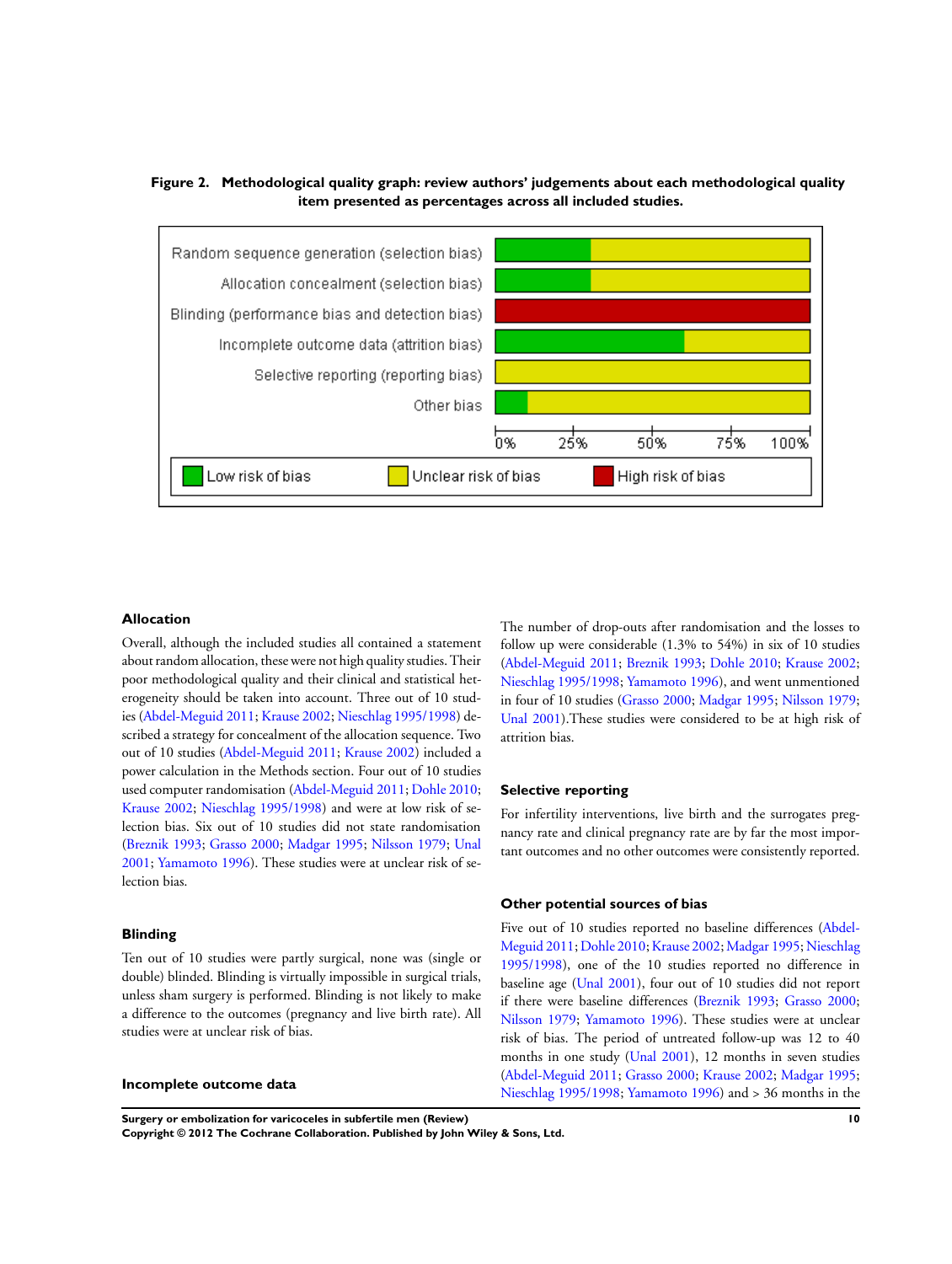other two [\(Breznik 1993](#page-16-0); [Nilsson 1979\)](#page-16-0). Studies with an untreated follow-up duration of more than 12 months can report unjustifiably higher pregnancy rates, which is also a source of bias. Three of the 10 studies ([Krause 2002](#page-16-0); [Madgar 1995](#page-16-0); [Nieschlag 1995/1998](#page-16-0)) did not offer or allow for an intention-to-treat analysis. One of the 10 studies [\(Dohle 2010\)](#page-16-0) performed an intention-to-treat analysis, five of the 10 studies ([Breznik 1993;](#page-16-0) [Grasso 2000;](#page-16-0) [Nilsson 1979;](#page-16-0) [Unal 2001](#page-16-0); [Yamamoto 1996](#page-16-0)) did not describe their analysis in sufficient detail to estimate the role of attrition.

### **Effects of interventions**

See: **[Summary of findings for the main comparison](#page-4-0)** [Varicocele](#page-4-0) [occlusion versus no treatment for varicoceles in subfertile men](#page-4-0)

### **Primary outcomes**

#### **1. Live birth**

No studies reported the outcome live birth rate.

#### **2. Pregnancy**

The OR comparing treatment (intervention) to no treatment (or counselling/clomiphene citrate) for pregnancy rate was 1.47 (95% CI 1.05 to 2.05, P = 0.03, 894 men, 181 pregnancies,  $I^2 = 67\%$ ) (Figure 3) which suggests a statistically significant benefit for treatment. The number needed to treat to benefit was 17. However, the overall quality of the evidence was rated as very low [\(Summary](#page-4-0) [of findings for the main comparison](#page-4-0)) and there was substantial heterogeneity ( $I^2 = 67\%$ ). A funnel plot for this outcome was not suggestive of publication bias ([Figure 4](#page-13-0)).

#### **Figure 3. Forest plot of comparison: 1 Varicocele occlusion versus no treatment, outcome: 1.1 Pregnancy rate.**

|                                                                         | Varicocele occlusion |       | No treatment |       |        | <b>Odds Ratio</b>         | <b>Odds Ratio</b>                    |
|-------------------------------------------------------------------------|----------------------|-------|--------------|-------|--------|---------------------------|--------------------------------------|
| Study or Subgroup                                                       | Events               | Total | Events       | Total |        | Weight M-H, Fixed, 95% CI | M-H, Fixed, 95% CI                   |
| Nilsson 1979                                                            | 4                    | 51    | 8            | 45    | 13.9%  | $0.39$ [0.11, 1.41]       |                                      |
| Breznik 1993                                                            | 13                   | 38    | 22           | 41    | 24.7%  | $0.45$ [0.18, 1.11]       |                                      |
| Madgar 1995                                                             | 15                   | 25    | 2            | 20    | 1.6%   | 13.50 [2.55, 71.40]       |                                      |
| Yamamoto 1996                                                           | 3                    | 45    | 4            | 47    | 6.5%   | $0.77$ [0.16, 3.64]       |                                      |
| Nieschlag 1995/1998                                                     | 18                   | 62    | 16           | 63    | 19.9%  | 1.20 10.55, 2.651         |                                      |
| Grasso 2000                                                             |                      | 34    | 2            | 34    | 3.4%   | $0.48$ [0.04, 5.61]       |                                      |
| Unal 2001                                                               |                      | 21    |              | 21    | 1.6%   | 2.11 [0.18, 25.17]        |                                      |
| Krause 2002                                                             | 5.                   | 33    | 6            | 34    | 8.9%   | $0.83$ $[0.23, 3.05]$     |                                      |
| Dohle 2010                                                              | 19                   | 65    | 6            | 65    | 7.5%   | 4.06 [1.50, 10.99]        |                                      |
| Abdel-Mequid 2011                                                       | 24                   | 75    | 10           | 75    | 12.0%  | 3.06 [1.34, 6.97]         |                                      |
| Total (95% CI)                                                          |                      | 449   |              | 445   | 100.0% | 1.47 [1.05, 2.05]         |                                      |
| Total events                                                            | 104                  |       | 77           |       |        |                           |                                      |
| Heterogeneity: Chi <sup>2</sup> = 27.01, df = 9 (P = 0.001); $P = 67\%$ |                      |       |              |       |        |                           | 0.01<br>$100^{\degree}$<br>0.1<br>10 |
| Test for overall effect: $Z = 2.23$ (P = 0.03)                          |                      |       |              |       |        |                           | Favours Control Favours Treatment    |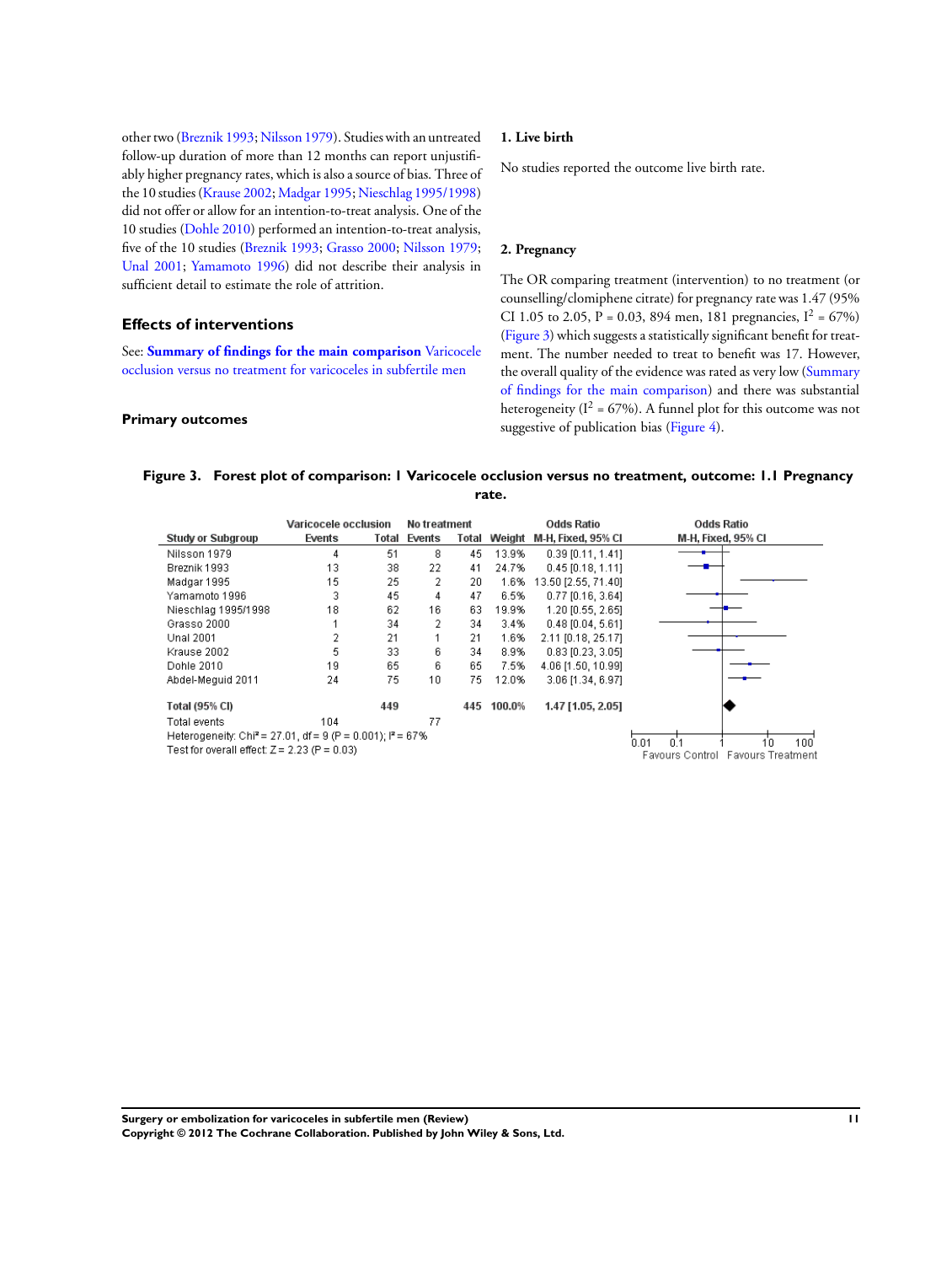

<span id="page-13-0"></span>**Figure 4. Funnel plot of comparison: 1 Varicocele occlusion versus no treatment, outcome: 1.1 Pregnancy rate.**

The subgroup analysis consisted of five trials, which were restricted to men with clinical varicoceles, an abnormal semen analysis (azoospermia excluded) and pregnancy rate as the primary outcome ([Abdel-Meguid 2011;](#page-16-0) [Dohle 2010](#page-16-0); [Krause 2002](#page-16-0); [Madgar](#page-16-0) [1995](#page-16-0); [Nieschlag 1995/1998](#page-16-0)). In the results of the subgroup analysis, the OR comparing treatment to no treatment was 2.39 (95% CI 1.56 to 3.66, P = 0.03, 505 men, 121 pregnancies,  $I^2 = 64\%$ ) [\(Figure 5\)](#page-14-0) which also significantly favoured treatment. The number needed to treat to benefit was 7. Excluding unpublished data [\(Dohle 2010](#page-16-0)) the combined OR favouring treatment was 2.11 (95% CI 1.13 to 3.38), number needed to treat was 8.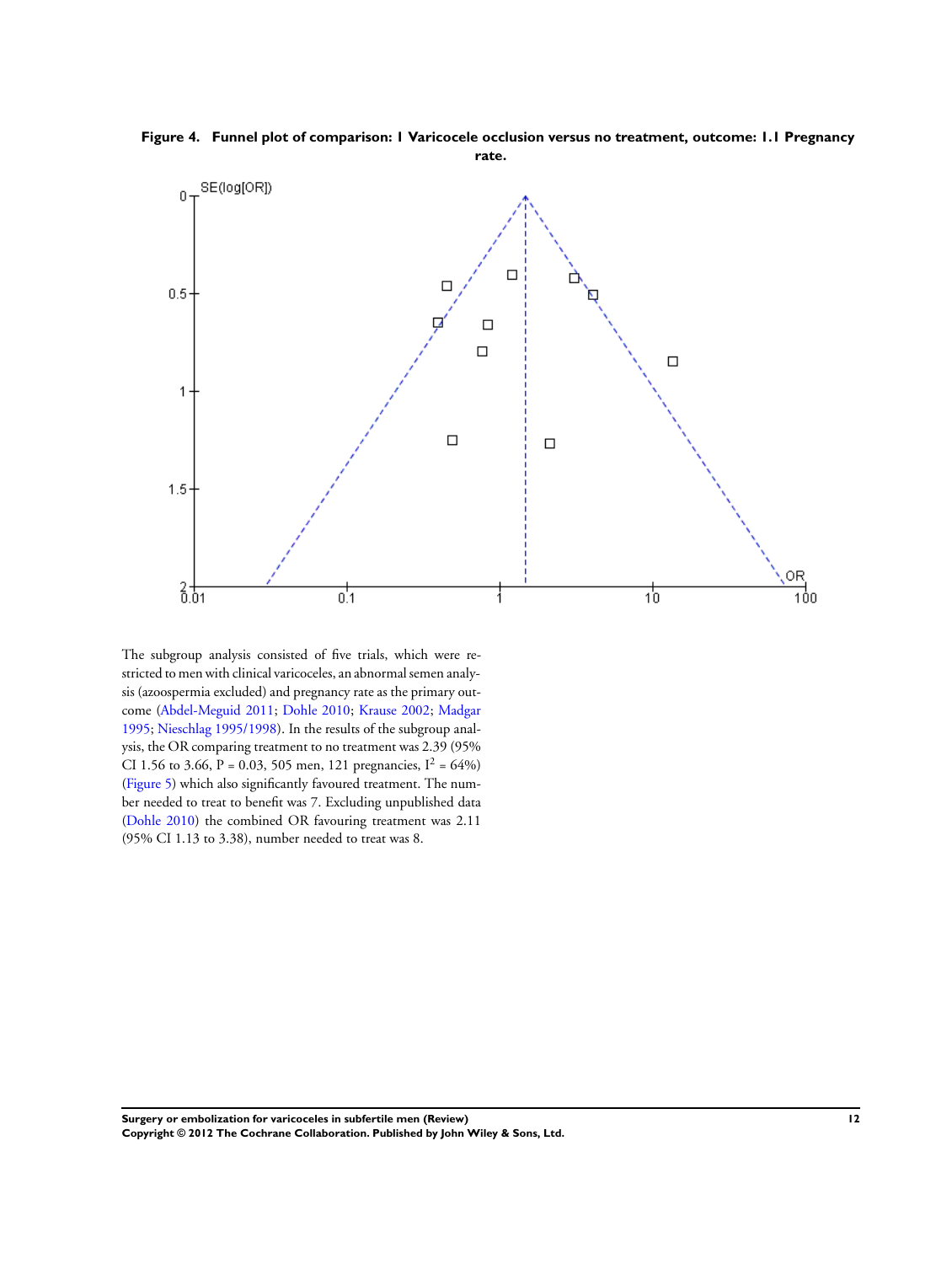### <span id="page-14-0"></span>**Figure 5. Forest plot of comparison: 2 Varicocele occlusion versus no treatment in men with abnormal semen analysis, clinical varicocele and primary outcome pregnancy rate, outcome: 2.1 Pregnancy rate.**

|                                                                         | Varicocele occlusion |       | No treatment |       |        | Odds Ratio                | <b>Odds Ratio</b>                 |
|-------------------------------------------------------------------------|----------------------|-------|--------------|-------|--------|---------------------------|-----------------------------------|
| Study or Subgroup                                                       | Events               | Total | Events       | Total |        | Weight M-H. Fixed, 95% CI | M-H. Fixed, 95% CI                |
| Madgar 1995                                                             | 15                   | 25    | 2            | 20    | 3.2%   | 13.50 [2.55, 71.40]       |                                   |
| Nieschlag 1995/1998                                                     | 18                   | 62    | 16           | 63    | 40.0%  | 1.20 10.55, 2.651         |                                   |
| Krause 2002                                                             | 5                    | 33    | 6            | 34    | 17.8%  | $0.83$ [0.23, 3.05]       |                                   |
| Dohle 2010                                                              | 19                   | 60    | 6            | 58    | 14.8%  | 4.02 [1.47, 10.97]        |                                   |
| Abdel-Mequid 2011                                                       | 24                   | 75    | 10           | 75.   | 24.2%  | 3.06 [1.34, 6.97]         |                                   |
| Total (95% CI)                                                          |                      | 255   |              | 250   | 100.0% | 2.39 [1.56, 3.66]         |                                   |
| Total events                                                            | 81                   |       | 40           |       |        |                           |                                   |
| Heterogeneity: Chi <sup>2</sup> = 10.97, df = 4 (P = 0.03); $I^2$ = 64% |                      |       |              |       |        |                           | 20<br>n'e<br>N N5                 |
| Test for overall effect: $Z = 4.01$ (P $\leq 0.0001$ )                  |                      |       |              |       |        |                           | Favours control Favours treatment |

#### *Sensitivity analyses*

1. When analysis was restricted to studies that reported acceptable methods of randomisation and allocation concealment [\(Abdel-Meguid 2011;](#page-16-0) [Krause 2002;](#page-16-0) [Nieschlag 1995/1998\)](#page-16-0) there was no significant difference between the groups, though the lower confidence interval was 1.00 (OR 1.67, 95% CI 1.00 to 2.78, P  $= 0.05, 342$  men, 79 pregnancies,  $I^2 = 48\%$ ).

2. When a random-effects model was used there was no significant difference between the groups, though heterogeneity remained substantial (OR 1.38, 95% CI 0.70 to 2.71, P = 0.36,  $I^2 = 67\%$ ). 3. When risk ratio rather than odds ratio was reported, the statistical significance of the findings did not change (RR 1.34, 95% CI 1.03 to 1.74,  $P = 0.03$ ).

### **Secondary outcomes**

#### **Adverse events**

One study included the outcome adverse events ([Abdel-Meguid](#page-16-0) [2011](#page-16-0)). No events were reported.

# **D I S C U S S I O N**

#### **Summary of main results**

The findings of the original review (2009) failed to offer evidence that treatment of a varicocele in men from couples with otherwise unexplained subfertility improves the chance of spontaneous pregnancy. The findings of this updated review, supplemented by two studies [\(Abdel-Meguid 2011](#page-16-0); [Dohle 2010](#page-16-0)) suggest that pregnancy rates may improve after treatment of varicocele. The combined OR of the 10 studies was 1.47 (95% CI 1.05 to 2.05, P < 0.03), favouring treatment over no treatment. We excluded studies which

involved men with normal semen analysis (and azoospermia) and subclinical varicocele, some of which had semen analysis improvement as the primary outcome rather than pregnancy rate ([Breznik](#page-16-0) [1993](#page-16-0); [Grasso 2000;](#page-16-0) [Nilsson 1979;](#page-16-0) [Unal 2001](#page-16-0); [Yamamoto 1996](#page-16-0)), and performed a subgroup analysis. So the subgroup consisted of five trials, which were restricted to men with clinical varicocele, an abnormal semen analysis and pregnancy rate as the primary outcome. This subgroup analysis also favoured treatment over no treatment, with a combined OR of 2.39 (95% CI 1.56 to 3.66). Statistical heterogeneity was fairly high for the primary analysis (67%). Moreover, findings were sensitive to the choice of statistical model and a random-effects model found no significant difference between the groups. Restriction to higher quality studies also found no significant difference between the groups, though this analysis included only 79 men and results bordered on statistical significance.

The present review suggests a benefit from treatment of varicocele for subclinical and clinical varicocele in subfertile men with normal and abnormal semen analysis and with otherwise unexplained subfertility. However, our findings are not conclusive as the overall quality of the evidence was very low.

# **Overall completeness and applicability of evidence**

No studies reported live birth, but the included studies did report pregnancy rates. There was discussion in the review team about the applicability of studies which included men with normal semen analysis and subclinical varicocele and a primary outcome other than live birth or pregnancy. For this reason we performed a subgroup analysis of studies which were restricted to men with clinical varicoceles, an abnormal semen analysis (azoospermia excluded) and pregnancy rate as the primary outcome. This subgroup analysis agreed with the findings of the main analysis.

**Surgery or embolization for varicoceles in subfertile men (Review) 13 Copyright © 2012 The Cochrane Collaboration. Published by John Wiley & Sons, Ltd.**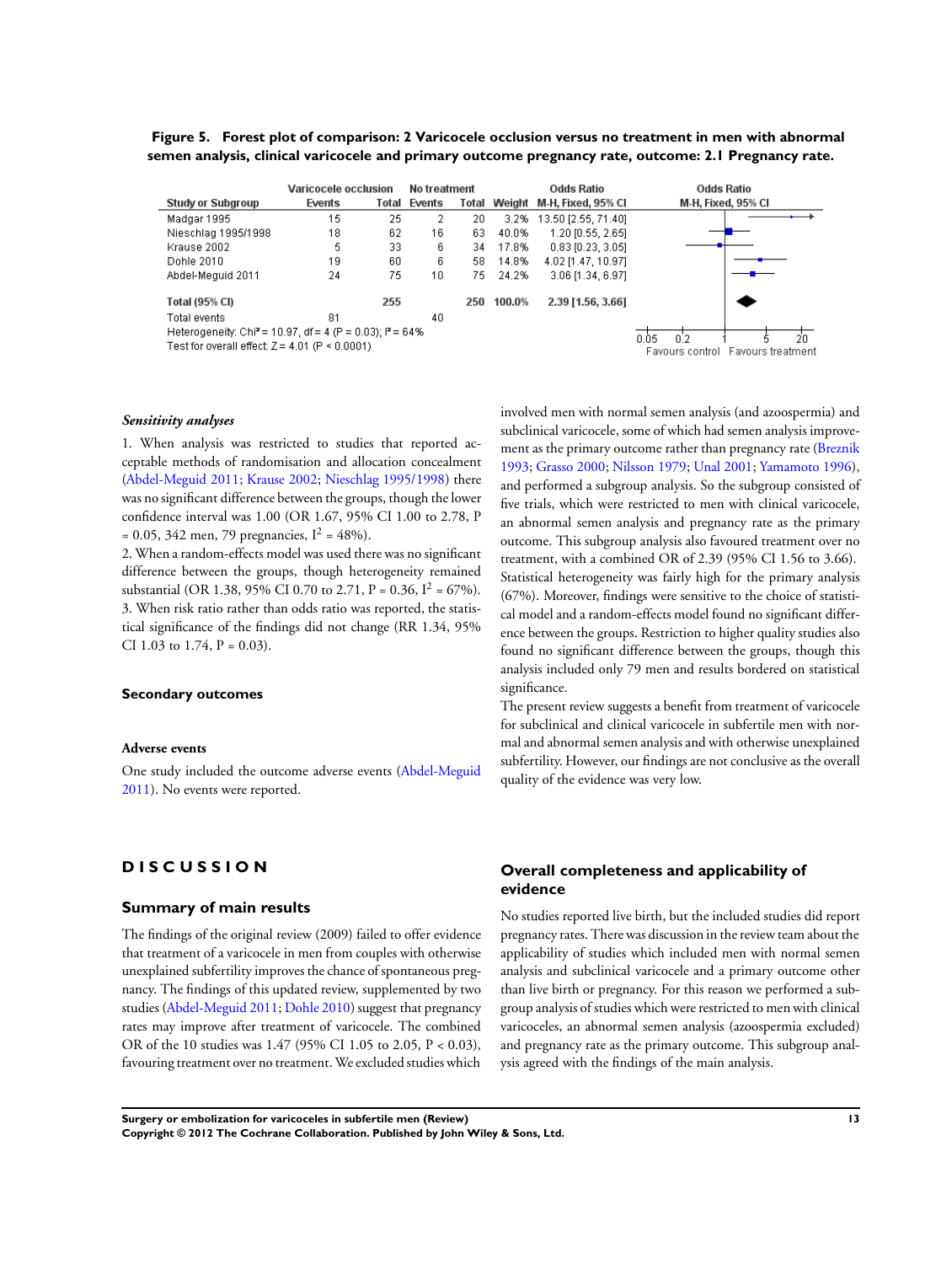### **Quality of the evidence**

The clinical and statistical heterogeneity of the studies and the small numbers should be taken into account, and the overall quality of the evidence was rated as very low ([Summary of findings](#page-4-0) [for the main comparison](#page-4-0)). Moreover, our findings were sensitive to choice of statistical model, and were only of borderline significance when analysis was restricted to higher quality studies. This suggests that the benefit found for treatment of varicocele should be interpreted very cautiously. A funnel plot for the outcome of pregnancy rate [\(Figure 4\)](#page-13-0) was not suggestive of publication bias.

#### **Potential biases in the review process**

The decision to include studies which included normozoospermic men from infertile couples ([Breznik 1993](#page-16-0); [Nilsson 1979;](#page-16-0) [Unal](#page-16-0) [2001](#page-16-0); [Yamamoto 1996](#page-16-0)) was disputable, but was based on their apparently representing a category of patients for whom varicocelectomy is deemed appropriate. Given their allocation by randomisation these men were evenly distributed between the experimental group and the controls. Also, the decision to include studies which accepted men with subclinical varicocele [\(Breznik 1993;](#page-16-0) [Grasso](#page-16-0) [2000](#page-16-0); [Nilsson 1979;](#page-16-0) [Unal 2001;](#page-16-0) [Yamamoto 1996](#page-16-0)) is disputable. The Americal Urology Association (AUA) and the American Society for Reproductive Medicine (ASRM) state that normospermia and subclinical varicocele are no indication for surgical treatment. A literature search regarding the relationship between grade of varicocele and the response to varicocelectomy showed different outcomes, ranging from no improvement of semen analysis after treatment of subclinical varicocele to significant improvement. However, live birth or pregnancy rate were not outcomes in these studies. This was a reason to perform a subgroup analysis with the exclusion of these studies ([Breznik 1993;](#page-16-0) [Grasso 2000;](#page-16-0) [Nilsson](#page-16-0) [1979](#page-16-0); [Unal 2001;](#page-16-0) [Yamamoto 1996](#page-16-0)).

We included two studies [\(Nieschlag 1995/1998](#page-16-0); [Unal 2001\)](#page-16-0) comparing clomiphene citrate and counselling (respectively) to treatment, since for the sake of this review both interventions may be regarded as 'placebo' compared to surgery or embolization. The OR comparing counselling only or clomiphene citrate to no treatment for pregnancy rate was 1.27 (95% CI 0.70 to 2.32, P = 0.43, 445 men, 77 pregnancies), which was not significant.

# **Agreements and disagreements with other studies or reviews**

This review covers a long period of time. Especially in the early years, study methodology was far from perfect. Addition of new, better studies to the review has allowed for performing a subgroup analysis of the higher quality studies. Although the findings of our previous meta-analysis were consistent with those of non-Cochrane reviews at the time [\(Cocuzza 2008;](#page-16-0) [French 2008;](#page-16-0)

[Marmar 2007](#page-16-0)), the present updated review suggests that there might be some value in varicocelectomy in selected patients.

# **A U T H O R S ' C O N C L U S I O N S**

#### **Implications for practice**

Surgical or radiological treatment of varicocele in subfertile men with clinical varicocele and abnormal semen analysis may be of benefit, but the evidence is not conclusive. The value of surgical or radiological treatment in subfertile men with subclinical varicocele and normal semen analysis is disputable, as the number needed to treat to benefit was 17.

### **Implications for research**

The ideal trial design would be to compare, in a randomised fashion, a sham operation with the actual procedure; any other design is potentially biased by the placebo effect of having had the operation performed; and surgery is a strong placebo indeed. However, for such a trial design it would be difficult to obtain ethical committee approval since it would put the control group at risk of surgical and anaesthetic complications without any possibility of benefit ([Hargreave 1997\)](#page-16-0). Since all studies included in the present review essentially considered invasive treatment, in none had the investigator, patient, or assessor been blinded to the procedure performed. However, the outcome measures of this review, live birth and pregnancy rate, were unambiguous. Therefore, apart from the placebo effect, no other negative factors of the lack of blinding were presumed to affect the conclusions drawn.

The studies included in the present review of varicocele treatment are heterogeneous. This indicates a need for a large, properly conducted RCT of varicocele treatment in men with varicocele and sperm defects, from couples with otherwise unexplained subfertility. The authors realise, however, that it will become increasingly difficult to conduct such a study, since the introduction of in vitro fertilisation (IVF) and intracytoplasmic sperm injection (ICSI) in the fertility clinic will make many men reluctant to take the risk of being allocated to the no-treatment arm of such a study, when at the same time a robust treatment of proven effectiveness is readily available in the form of IVF/ICSI. The issue will be further compounded by the fact that many couples tend to delay their first pregnancy nowadays, and are likely to feel that they have not much time left to spend on expectant management once they have decided, in their mid- to late thirties, to seek professional help for their fertility problem.

# **A C K N O W L E D G E M E N T S**

**Surgery or embolization for varicoceles in subfertile men (Review) 14 Copyright © 2012 The Cochrane Collaboration. Published by John Wiley & Sons, Ltd.**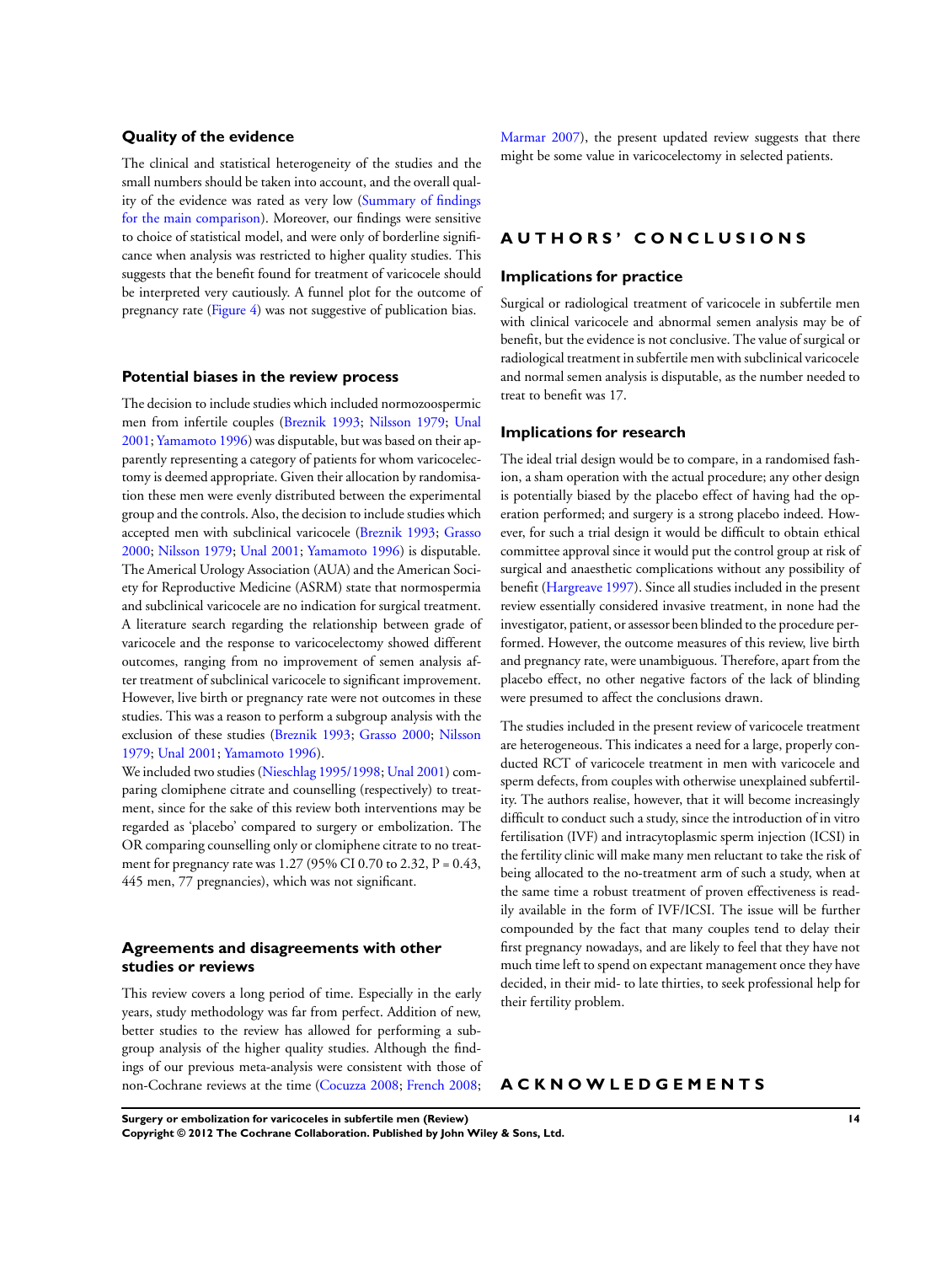<span id="page-16-0"></span>Jane Clarke was involved in the 2008 and 2009 updates.

Patrick Vandekerckhoven was involved in preparing the 2001 version of this review.

# **R E F E R E N C E S**

#### **References to studies included in this review**

#### **Abdel-Meguid 2011** *{published data only}*

Abdel-Meguid A, Ahmad A, Tayib A, Farsi HA. Does varicocele repair improve male infertility? An evidencebased perspective from a randomized, controlled trial. *European Urology* March 2011;**59**(3):455–61.

#### **Breznik 1993** *{published data only}*

<sup>∗</sup> Breznik R, Vlaisavljevic V, Borko E. Treatment of varicocele and male fertility. *Archives of Andrology* 1993;**30**: 157–60.

#### **Dohle 2010** *{published and unpublished data}*

Dohle GR. Does varicocele repair result in more spontaneous pregnancies? A randomised prospective trial. *International Journal of Andrology (Special Issue 6th European Congress of Andrology)* October 2010;**33**(Supplement s1):29.

#### **Grasso 2000** *{published data only}*

Grasso M, Lania M, Castelli M, Galli L, Franzoso F, Rigatti P. Low-grade left varicocele in patients over 30 years old: the effect of spermatic vein ligation on fertility. *British Journal of Urology* 2000;**85**:305–7.

### **Krause 2002** *{published data only}*

Krause W, Müller HH, Schäfer H, Weidner W. Does treatment of varicocele improve male fertility? Results of the "Deutsche Varikozelenstudie", a multicentre study of 14 collaborating centres. *Andrologia* 2002;**34**:164–71.

#### **Madgar 1995** *{published data only}*

<sup>∗</sup> Madgar I, Weissenberg R, Lunenfeld B, Karasik A, Goldwasser B. Controlled trial of high spermatic vein ligation for varicocele in infertile men. *Fertility and Sterility* 1995;**63**:120–4.

#### **Nieschlag 1995/1998** *{published data only}*

Nieschlag E, Hertle L, Fischedick A, Absagen K, Behre HM. Update on treatment of varicocele: counselling as effective as occlusion of the vena spermatica. *Human Reproduction* 1998;**13**:101–4.

<sup>∗</sup> Nieschlag E, Hertle L, Fischedick A, Behre HM. Treament of varicocele: counselling as effective as occlusion of the vena spermatica. *Human Reproduction* 1995;**10**:347–53.

#### **Nilsson 1979** *{published data only}*

<sup>∗</sup> Nilsson S, Edvinsson A, Nilsson B. Improvement of semen and pregnancy rate after ligation and division of the internal spermatic vein: fact or fiction?. *British Journal of Urology* 1979;**51**:591–6.

#### **Unal 2001** *{published data only}*

Unal D, Yeni E, Verit A, Karatas OF. Clomiphene citrate versus varicocelectomy in treatment of subclinical varicocele: a prospective randomized study. *International Journal of Urology* 2001;**8**:227–30.

#### **Yamamoto 1996** *{published data only}*

<sup>∗</sup> Yamamoto M, Hibi H, Hirata Y, Miyake K, Ishigaki T. Effect of varicocelectomy on sperm parameters and pregnancy rate in patients with subclinical varicocele: a randomized prospective controlled study. *Journal of Urology* 1996;**155**:1636–8.

#### **References to studies excluded from this review**

#### **Al-Kandari 2007** *{published data only}*

Al-Kandari AM, Shabaan H, Ibrahim HM, Elshebiny YH, Shokeir AA. Comparison of outcomes of different varicocelectomy techniques: Open inguinal, laparoscopic, and subinguinal microscopic varicocelectomy: A randomized clinical trial. *Urology* 2007;**69**:417–20.

#### **Al-Said 2008** *{published data only}*

Al-Said S, Al-Naimi A, Al-Ansari A, Younis N, Shamsodini A, A-sadiq K, et al.Varicocelectomy for male infertility: A comparative study of open, laparoscopic and microsurgical approaches. *The Journal of Urology* 2008;**180**:266–70.

#### **Barbalias 1998** *{published data only}*

Barbalias GA, Liatsikos EN, Nikiforidis G, Siablis D. Treatment of varicocele for male infertility: a comparative study evaluating currently used approaches. *European Urology* 1998;**34**(5):393–8.

#### **Cavallini 2003** *{published data only}*

Cavallini G, Biagiotti G, Ferraretti AP, Gianaroli L, Vitali G. Medical therapy of oligoasthenospermia associated with left varicocele. *British Journal of Urology* 2003;**91**:513–8.

#### **Cayan 2000** *{published data only}*

Cayan C, Kadioglu TC, Tefekli A, Kadioglu A, Tellaloglu S. Comparison of results and complications of high ligation surgery and microsurgical high inguinal varicocelectomy in the treatment of varicocele. *Urology* 2000;**55**:750–4.

### **De Rose 2003** *{published data only}*

De Rose AF, Gallo F, Giglio M, Parisini B, Carmignani G. Early use of menotropin in the treatment of varicocele. *Archivio Italiano di Urologia e Andrologia* 2003;**75**(1):53–7.

#### **Fayez 2010** *{published data only}*

Fayez A, El Shantaly KM, Abbas M, Hauser S, Muller SC, Fathy A. Comparison of inguinal approach, scrotal sclerotherapy and subinguinal antegrade sclerotherapy in varicocele treatment: a randomized prospective study. *Urologia Internationalis* 2010;**85**(2):200–3.

**Surgery or embolization for varicoceles in subfertile men (Review) 15**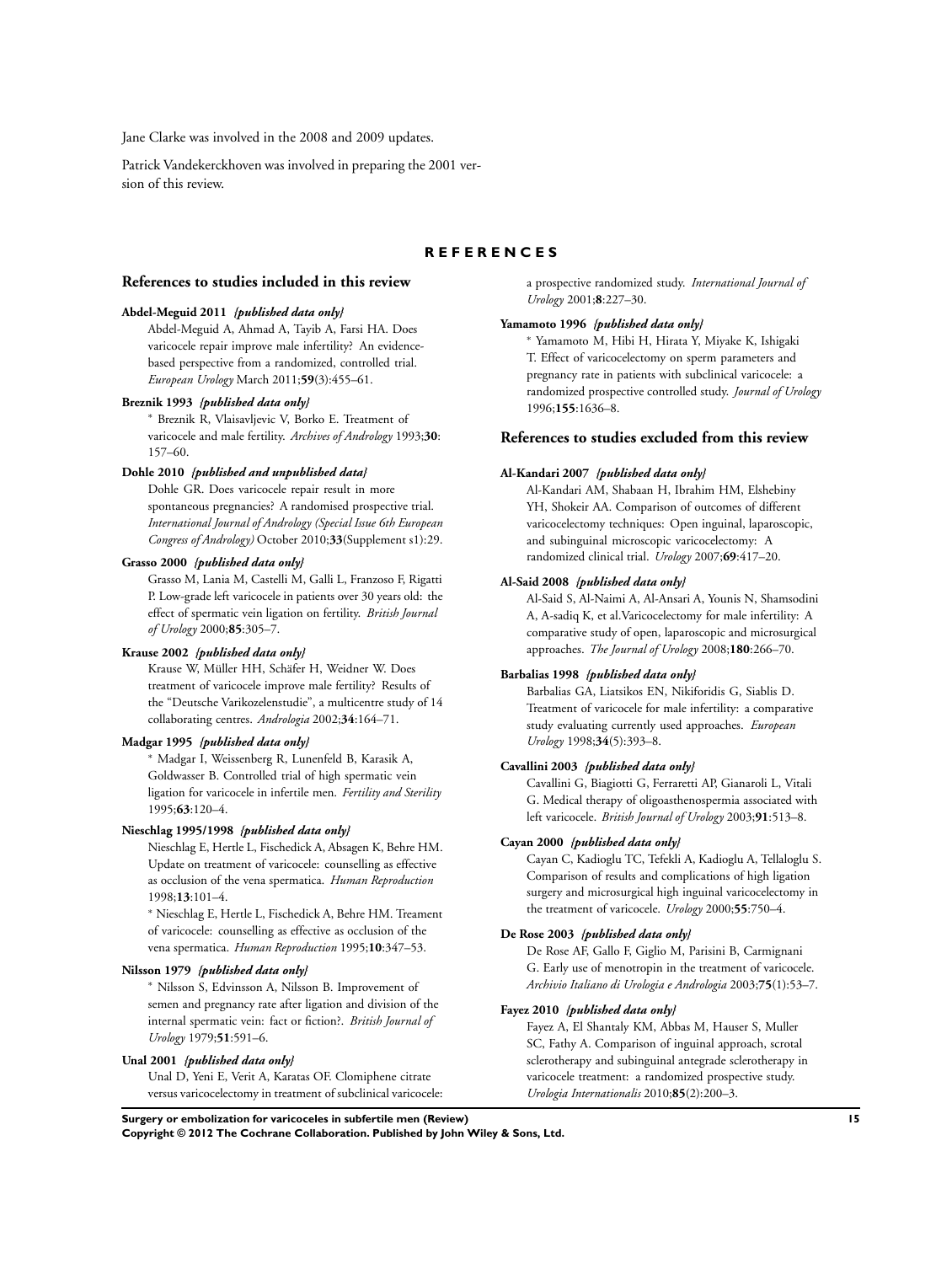#### **Grasso 1995** *{published data only}*

Grasso M, Lania C, Castelli M, Galli L, Rigatti P. Bilateral varicocele: impact of right spermatic vein ligation on fertility. *Journal of Urology* 1995;**153**:1847–8.

#### **Khan 2003** *{published data only}*

Khan M, Khan S, Pervez A, Nawaz H, Ahmed S, Tareen S. Evaluation of low ligation and high ligation procedures for varicocele. *Journal of the College of Physicians and Surgeons Pakistan* 2003;**13**(5):280–3.

### **Laven 1992** *{published data only}*

Laven JS, Haans LC, Mali WP, Te Velde ER, Wensing CJ, Eimers JM. Effects of varicocele treatment in adolescents: a randomized study. *Fertility and Sterility* 1992;**58**:756–62.

#### **Matsuda 1993** *{published data only}*

Matsuda T, Horii Y, Yoshida O. Should the testicular artery be preserved at varicocelectomy?. *Journal of Urology* 1993; **149**:1357–60.

#### **Nieschlag 1993** *{published data only}*

Nieschlag E, Behre HM, Schlingheider A, Nashan D, Pohl J, Fischedick AR. Surgical ligation vs. angiographic embolization of the vena spermatica: a prospective randomized study for the treatment of varicocele-related infertility. *Andrologia* 1993;**25**:233–7.

## **Paduch 1997** *{published data only}*

Paduch DA, Niedzielski J. Repair versus observation in adolescent varicocele: a prospective study. *Journal of Urology* 1997;**158**:1128–32.

#### **Podkamenev 2002** *{published data only}*

Podkamenev VV, Stalmakhovich VN, Urkov PS, Solovjev AA, Iljin VP. Laparoscopic surgery for pediatric varicoceles: randomized controlled trial. *Journal of Pediatric Surgery* 2002;**37**(5):727–9.

#### **Sautter 2002** *{published data only}*

Sautter T, Sulser T, Suter S, Gretener H, Hauri D. Treatment of varicocele: a prospective randomized comparison of laparoscopy versus antegrade sclerotherapy. *European Urology* 2002;**41**(4):398–400.

#### **Sayfan 1992** *{published data only}*

Sayfan J, Soffer Y, Orda R. Varicocele treatment: prospective randomized trial of 3 methods. *Journal of Urology* 1992; **148**:1447–9.

#### **Yamamoto 1995a** *{published data only}*

Yamamoto M, Hibi H, Katsuno S, Miyake K. Effects of varicocelectomy on testis volume and semen parameters in adolescents: a randomized prospective study. *Nagoya Journal of Medical Sciences* 1995;**58**:127–32.

#### **Yamamoto 1995b** *{published data only}*

Yamamoto M, Tsuji Y, Ohmura M, Hibi H, Miyake K. Comparison of artery-ligating and artery-preserving varicocelectomy: effect on postoperative spermatogenesis. *Andrologia* 1995;**27**:37–40.

#### **Yavetz 1992** *{published data only}*

Yavetz H, Levy R, Papo J, Yogev L, Paz G, Jaffa AJ. Efficacy of varicocele embolization versus ligation of the left internal spermatic vein for improvement of sperm quality. *International Journal of Andrology* 1992;**15**:338–44.

#### **Zheng 2009** *{published data only}*

Zheng YQ, Gao X, Li ZJ, Yu YL, Zhang ZG, Li W. Efficacy of bilateral and left varicocelectomy in infertile men with left clinical and right subclinical varicoceles: A comparative study. *Urology* 2009;**73**:1236–40.

#### **Additional references**

#### **Abel 1982**

Abel B, Carswell G, Elton RA, Hargreave T, Kyle K, Orr S. Randomized trial of clomiphene citrate treatment and vitamin C for male infertility. *British Journal of Urology* 1982;**54**:780–4.

#### **ASRM 2008**

Practice Committee of American Society for Reproductive Medicine. Report on varicocele and infertility. *Fertility and Sterility* November 2008;**90**:S247–9.

#### **Cayan 2009**

Cayan S, Shavakhabor S, Kadioglu A. Treatment of palpable varicocele review in infertile men: A meta-analysis to define the best technique. *Journal of Andrology* 2009;**30**(1):33–40.

#### **Cocuzza 2008**

Cocuzza M, Cocuzza MA, Bragais FMP, Agarwal A. The role of varicocele repair in the new era of assisted reproductive technology. *Clinics* 2008;**63**(3):395–404.

#### **Dubin 1975**

Dubin L, Amelar RD. Varicocelectomy as a therapy in male infertility: a study of 504 cases. *Journal of Urology* 1975; **113**:640–1.

### **Dubin 1977**

Dubin L, Amelar RD. Varicocelectomy: 986 cases in a twelve-year study. *Urology* 1977;**10**:446–9.

#### **French 2008**

French DB, Desai NR, Agarwal A. Varicocele repair: does it still have a role in infertility treatment?. *Current Opinion in Obstetrics and Gynecology* 2008;**20**:269–74.

#### **Hargreave 1997**

Hargreave TB. Varicocele: overview and commentary on the results of the World Health Organisation varicocele trial. Current Advances in Andrology, Proceedings of the VI International Congress of Andrology, Salzburg, Austria, May 25-29, 1997. Bologna, Italy: Monduzzi Editore S.p.a., 1997:31–44.

#### **Homonnai 1980**

Homonnai Z, Fainman N, Engelhard Y, Rudberg Z, David M, Paz G. Varicocelectomy and male fertility: comparison of semen quality and recurrence of varicocele following varicocelectomy by two techniques. *International Journal of Andrology* 1980;**3**:447–51.

#### **Marmar 2007**

Marmar JL, Agarwal A, Prabakaran S, Agarwal R, Short RA, Benoff S, et al. Reassessing the value of varicocelectomy as a treatment for male subfertility with

**Surgery or embolization for varicoceles in subfertile men (Review) 16**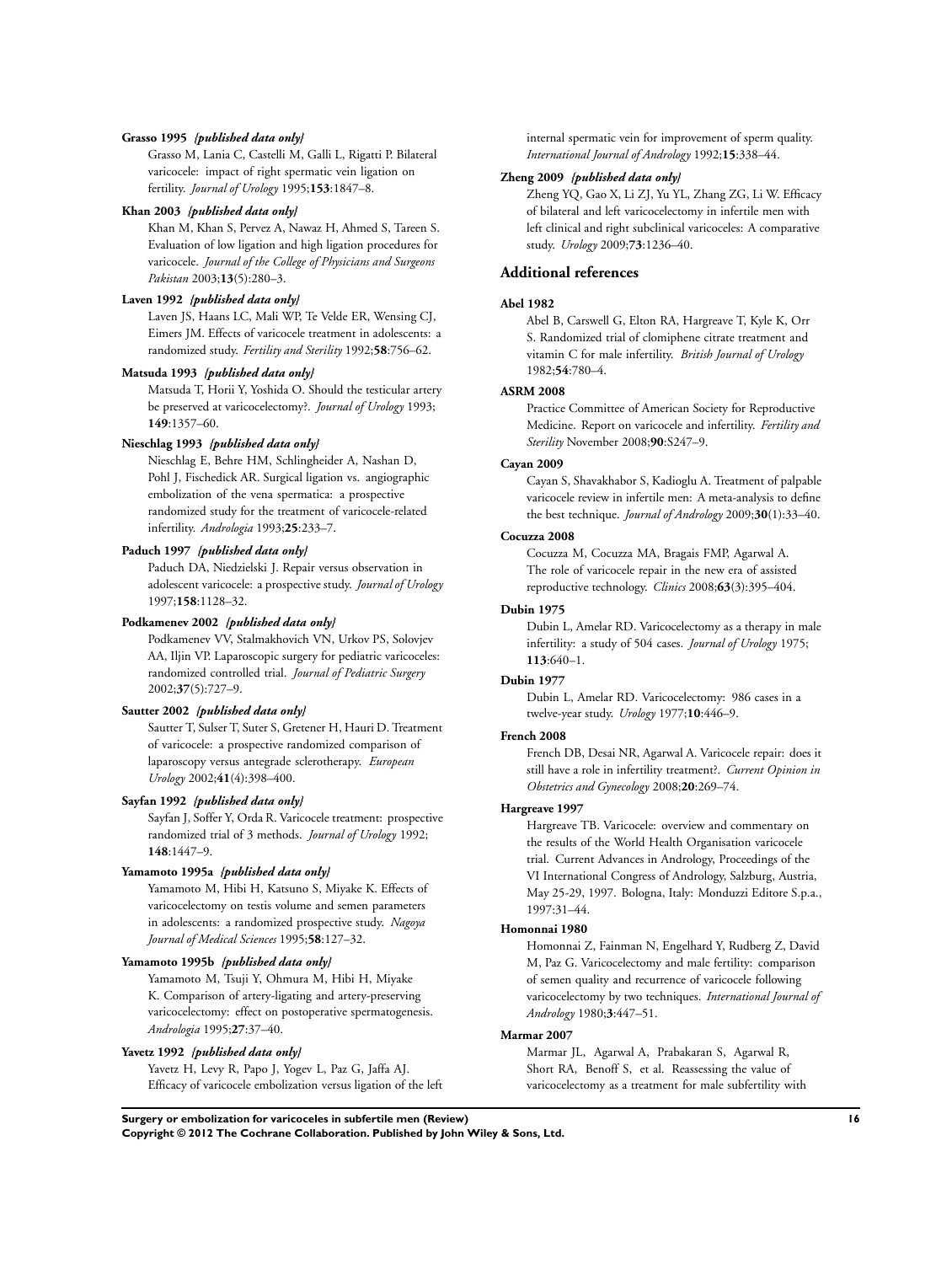a new meta-analysis. *Fertility and Sterility* 2007;**88**(3): 639–48.

#### **Mordel 1990**

Mordel N, Mor-Yosef S, Margalioth EJ, Simon A. Spermatic vein ligation as treatment for male infertility. *Journal of Reproductive Medicine* 1990;**35**:123–7.

### **Pryor 1987**

Pryor J, Howards S. Varicocele. *Urology Clinics of North America* 1987;**14**:499–506.

# **Rodriquez 1978**

Rodriquez-Rigau LJ, Smith KD, Steinberger E. Relationship of varicocele to sperm output and fertility of male partners in infertile couples. *Journal of Urology* 1978;**120**:691–4.

### **Segenreich 1986**

Segenreich E, Shmuely H, Singer R, Servadio C. Andrological parameters in patients with varicocele and disorders treated by high ligation of the left spermatic vein. *International Journal of Fertility* 1986;**31**:200–3.

#### **Taylor 1992**

Taylor PJ, Collins JA. *Unexplained Infertility*. Oxford: Oxford University Press, 1992.

#### **Vermeulen 1985**

Vermeulen A, Vandeweghe M, Deslypere JP. Prognosis of subfertility in men with corrected or uncorrected varicocele. *Journal of Andrology* 1985;**7**:147–55.

### **WHO 1992**

World Health Organisation. The influence of varicoceles on parameters of fertility in a large group of men presenting to infertility clinics. *Fertility and Sterility* 1992;**57**:1289–93.

### **References to other published versions of this review**

#### **Evers 2003**

Evers JLH, Collins JA. Assessment of efficacy of varicocele repair for male subfertility: a systematic review. *Lancet* 2003;**361**:1849–52.

∗ *Indicates the major publication for the study*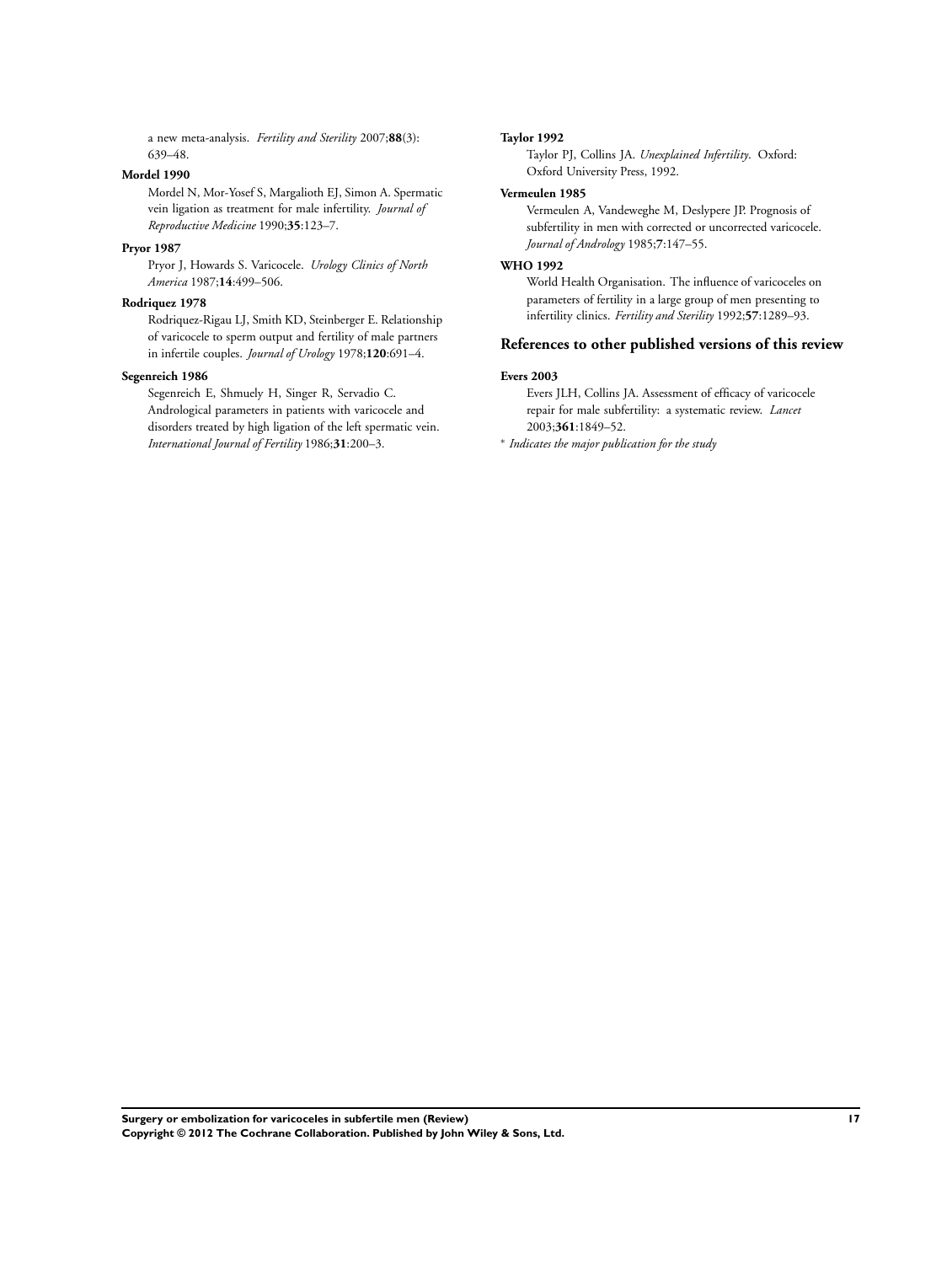# <span id="page-19-0"></span>**CHARACTERISTICS OF STUDIES**

# **Characteristics of included studies** *[ordered by study ID]*

# **Abdel-Meguid 2011**

| Methods                                                                     | Randomised clinical trial. 251 men eligible, 150 randomised, 75 to varicocelectomy, 75<br>to no treatment. All men received allocated intervention. 2 men lost to follow-up. 5<br>excluded from analysis                                                                                                                                                                                                                                                                                                                                                                                                                                                                                                                                                 |                                                      |  |  |
|-----------------------------------------------------------------------------|----------------------------------------------------------------------------------------------------------------------------------------------------------------------------------------------------------------------------------------------------------------------------------------------------------------------------------------------------------------------------------------------------------------------------------------------------------------------------------------------------------------------------------------------------------------------------------------------------------------------------------------------------------------------------------------------------------------------------------------------------------|------------------------------------------------------|--|--|
| Participants                                                                | Married, overall healthy men 20-39 years of age, who had had infertility for more than<br>1 year of unprotected intercourse. Clinical palpable unilateral or bilateral varicocele<br>(grades 1-3) and impaired semen quality (sperm concentration < 20 million/mL and/<br>or progressively motile sperm < 50% and/or morphologically normal sperm < 30%)<br>. Exclusion: normal semen parameters, azoospermia, an abnormal hormonal profile,<br>additional causes of infertility, significant medical diseases, smoking, occupational heat<br>exposure, associated female factor infertility, female age > 35 years, unstable marriage.<br>Mean age men 29.3 and 28.4 years in no treated and treated groups, respectively. Mean<br>age women not stated |                                                      |  |  |
| Interventions                                                               | Subinguinal microsurgical varicocelectomy VERSUS no treatment                                                                                                                                                                                                                                                                                                                                                                                                                                                                                                                                                                                                                                                                                            |                                                      |  |  |
| Outcomes                                                                    | Pregnancy rate. Method of diagnosis not specified. Duration of follow-up 12 months                                                                                                                                                                                                                                                                                                                                                                                                                                                                                                                                                                                                                                                                       |                                                      |  |  |
| Notes                                                                       | Single centre trial                                                                                                                                                                                                                                                                                                                                                                                                                                                                                                                                                                                                                                                                                                                                      |                                                      |  |  |
| Risk of bias                                                                |                                                                                                                                                                                                                                                                                                                                                                                                                                                                                                                                                                                                                                                                                                                                                          |                                                      |  |  |
| <b>Bias</b>                                                                 | Authors' judgement                                                                                                                                                                                                                                                                                                                                                                                                                                                                                                                                                                                                                                                                                                                                       | Support for judgement                                |  |  |
| Random sequence generation (selection Low risk<br>bias)                     |                                                                                                                                                                                                                                                                                                                                                                                                                                                                                                                                                                                                                                                                                                                                                          | Random allocation sequence was computer<br>generated |  |  |
| Allocation concealment (selection bias)                                     | Low risk                                                                                                                                                                                                                                                                                                                                                                                                                                                                                                                                                                                                                                                                                                                                                 | An independent research assistant                    |  |  |
| Blinding (performance bias and detection High risk<br>bias)<br>All outcomes |                                                                                                                                                                                                                                                                                                                                                                                                                                                                                                                                                                                                                                                                                                                                                          |                                                      |  |  |
| Incomplete outcome data (attrition bias)<br>All outcomes                    | Low risk                                                                                                                                                                                                                                                                                                                                                                                                                                                                                                                                                                                                                                                                                                                                                 | 2 men lost to FU, 5 excluded from analysis           |  |  |
| Selective reporting (reporting bias)                                        | Unclear risk                                                                                                                                                                                                                                                                                                                                                                                                                                                                                                                                                                                                                                                                                                                                             | Unclear                                              |  |  |
| Other bias                                                                  | Unclear risk                                                                                                                                                                                                                                                                                                                                                                                                                                                                                                                                                                                                                                                                                                                                             | Method of diagnosis not specified                    |  |  |

**Surgery or embolization for varicoceles in subfertile men (Review) 18**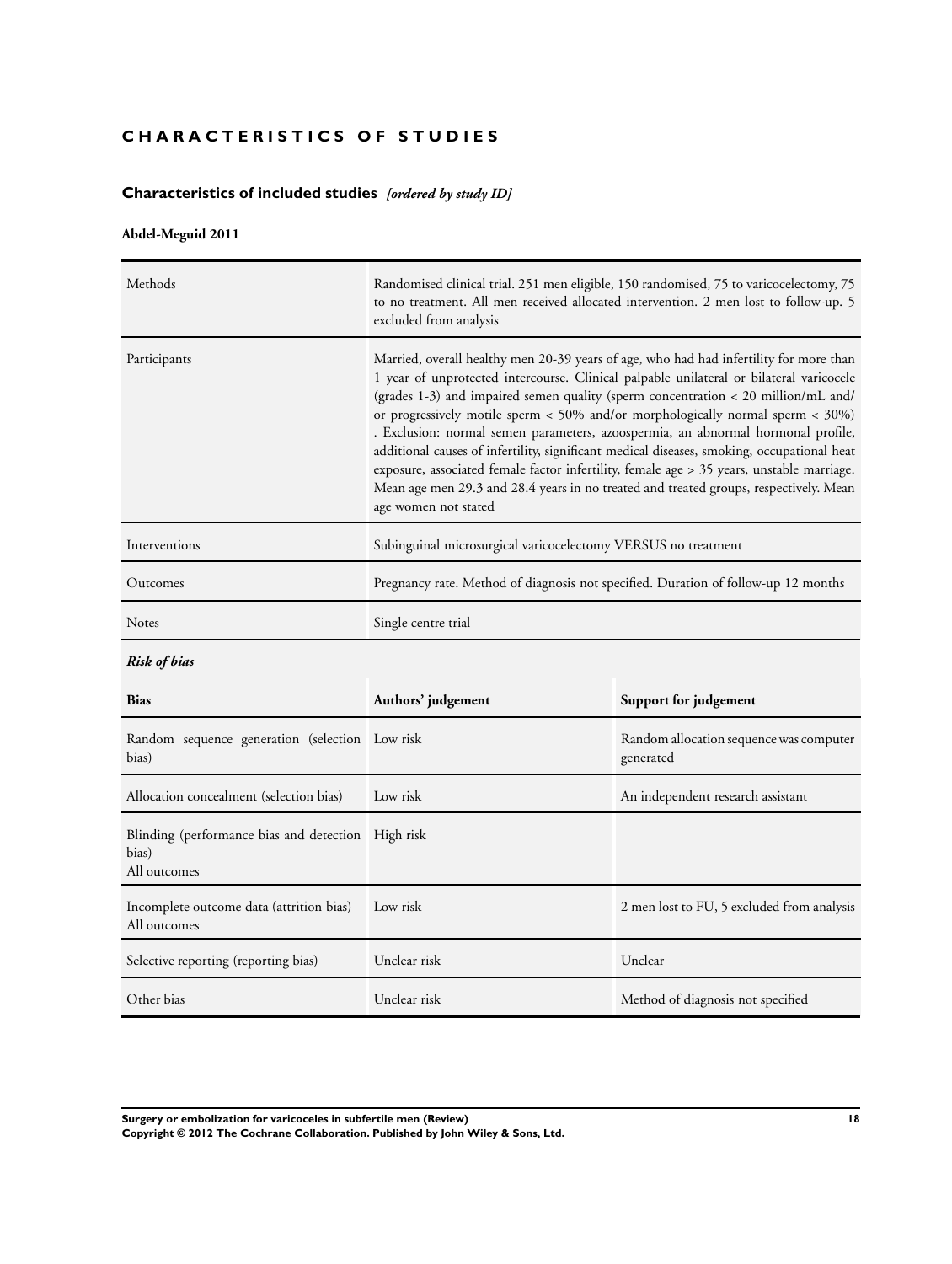**Breznik 1993**

| Methods       | Randomised clinical trial. 96 men (of an unspecified number of eligibles) were ran-<br>domised, 17 excluded (18%; all accounted for), 79 eventually analysed (38 treated, 41<br>controls). Five couples achieving pregnancy before surgery were transferred to the no<br>treatment group. This has been corrected for this review (see notes). More detailed in-<br>tention-to-treat analysis not possible |
|---------------|------------------------------------------------------------------------------------------------------------------------------------------------------------------------------------------------------------------------------------------------------------------------------------------------------------------------------------------------------------------------------------------------------------|
| Participants  | Men with subclinical (thermography, phlebography) and clinical varicoceles (WHO I-<br>III). Definition and duration of subfertility not stated. Age and infertility work up not<br>stated. Female causes and previous treatment excluded. Men with azoospermia were<br>excluded, men with normospermia were included                                                                                       |
| Interventions | High ligation of spermatic vein(s) (Palomo), sclerosation of spermatic vein, or Gianturco<br>spiral embolization VERSUS no treatment                                                                                                                                                                                                                                                                       |
| Outcomes      | Pregnancy rate. Method of diagnosis not specified. Duration of follow-up 48 months<br>(12 months in 1 treated patient)                                                                                                                                                                                                                                                                                     |
| <b>Notes</b>  | 13 pregnancies in 38 women (34%) of treated men and 22 in 41 (54%) of non-treated<br>men; however, 5 couples with pregnancy before surgery had been transferred to no<br>treatment group. Correction results in $18/43$ (42%) and $17/36$ (47%) pregnancies,<br>respectively. 25 of 79 included men had normospermia                                                                                       |

*Risk of bias*

| <b>Bias</b>                                                                 | Authors' judgement | Support for judgement                                                                                                                                |
|-----------------------------------------------------------------------------|--------------------|------------------------------------------------------------------------------------------------------------------------------------------------------|
| Random sequence generation (selection Unclear risk<br>bias)                 |                    | No information given                                                                                                                                 |
| Allocation concealment (selection bias)                                     | Unclear risk       | Unspecified                                                                                                                                          |
| Blinding (performance bias and detection High risk<br>bias)<br>All outcomes |                    | Not blinded                                                                                                                                          |
| Incomplete outcome data (attrition bias)<br>All outcomes                    | Low risk           | 82 % FU complete                                                                                                                                     |
| Selective reporting (reporting bias)                                        | Unclear risk       | No information given                                                                                                                                 |
| Other bias                                                                  | Unclear risk       | Unclear description of inclusion and exclu-<br>sion criteria. Method of diagnosis of preg-<br>nancy not specified. No intention-to-treat<br>analysis |

**Surgery or embolization for varicoceles in subfertile men (Review) 19 Copyright © 2012 The Cochrane Collaboration. Published by John Wiley & Sons, Ltd.**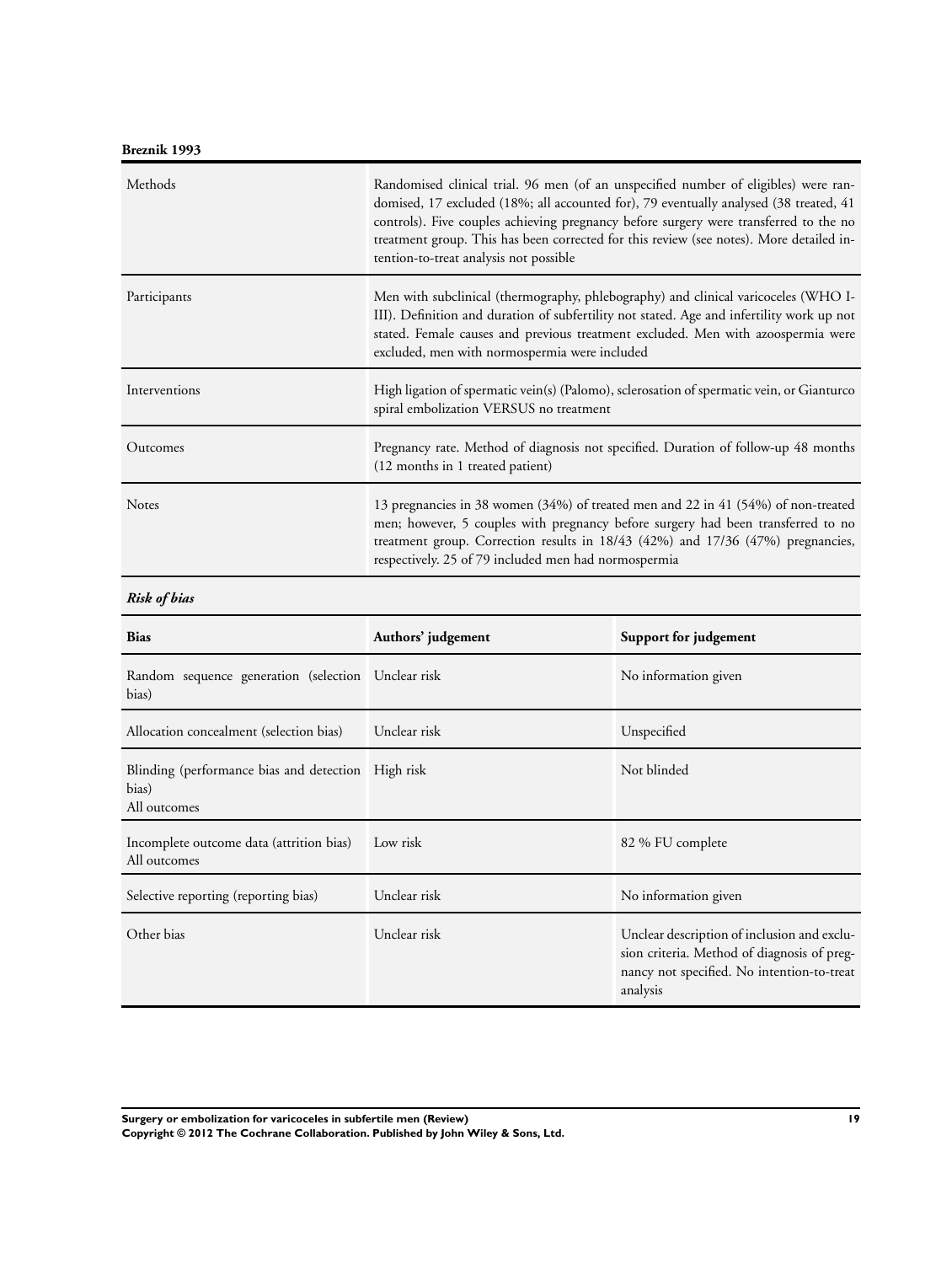**Dohle 2010**

| Methods       | Randomised clinical trial. 416 men eligible, 130 randomised, 65 men to treatment and<br>65 to no treatment. 12 (9%) lost to follow up, not accounted for. Number of exclusions<br>not noted. Intention-to-treat analysis was performed                                                                                                                                                                                                           |
|---------------|--------------------------------------------------------------------------------------------------------------------------------------------------------------------------------------------------------------------------------------------------------------------------------------------------------------------------------------------------------------------------------------------------------------------------------------------------|
| Participants  | Men with no other abnormalities than clinical varicocele (confirmed by ultrasound)<br>and subnormal semen analysis. Duration of subfertility $> 1$ year. Definition subfertility<br>not stated. Age women < 36 years. Exclusion: azoospermia, obvious female subfertility<br>causes. Mean age men 32.9 and 32.7 years, mean age women 29.6 and 29.3 years in<br>treated and no treated groups, respectively. Baseline characteristics comparable |
| Interventions | Surgical repair (not specified) VERSUS delayed treatment after 1 year (ART or varicocele<br>repair)                                                                                                                                                                                                                                                                                                                                              |
| Outcomes      | Pregnancy rate. Method of diagnosis not specified                                                                                                                                                                                                                                                                                                                                                                                                |
| <b>Notes</b>  | Data of a published abstract completed by contact with the author. The study will be<br>published later this year. The study started as a multi-centre trial, but turned into a single<br>centre trial because of lack of included patients                                                                                                                                                                                                      |

# *Risk of bias*

| <b>Bias</b>                                                                 | Authors' judgement | Support for judgement                              |
|-----------------------------------------------------------------------------|--------------------|----------------------------------------------------|
| Random sequence generation (selection Unclear risk<br>bias)                 |                    | Not assessable because of incomplete study<br>data |
| Allocation concealment (selection bias)                                     | Unclear risk       | Not assessable because of incomplete study<br>data |
| Blinding (performance bias and detection High risk<br>bias)<br>All outcomes |                    |                                                    |
| Incomplete outcome data (attrition bias)<br>All outcomes                    | Unclear risk       | Not assessable because of incomplete study<br>data |
| Selective reporting (reporting bias)                                        | Unclear risk       | Not assessable because of incomplete study<br>data |
| Other bias                                                                  | Unclear risk       | Not assessable because of incomplete study<br>data |

**Surgery or embolization for varicoceles in subfertile men (Review) 20 Copyright © 2012 The Cochrane Collaboration. Published by John Wiley & Sons, Ltd.**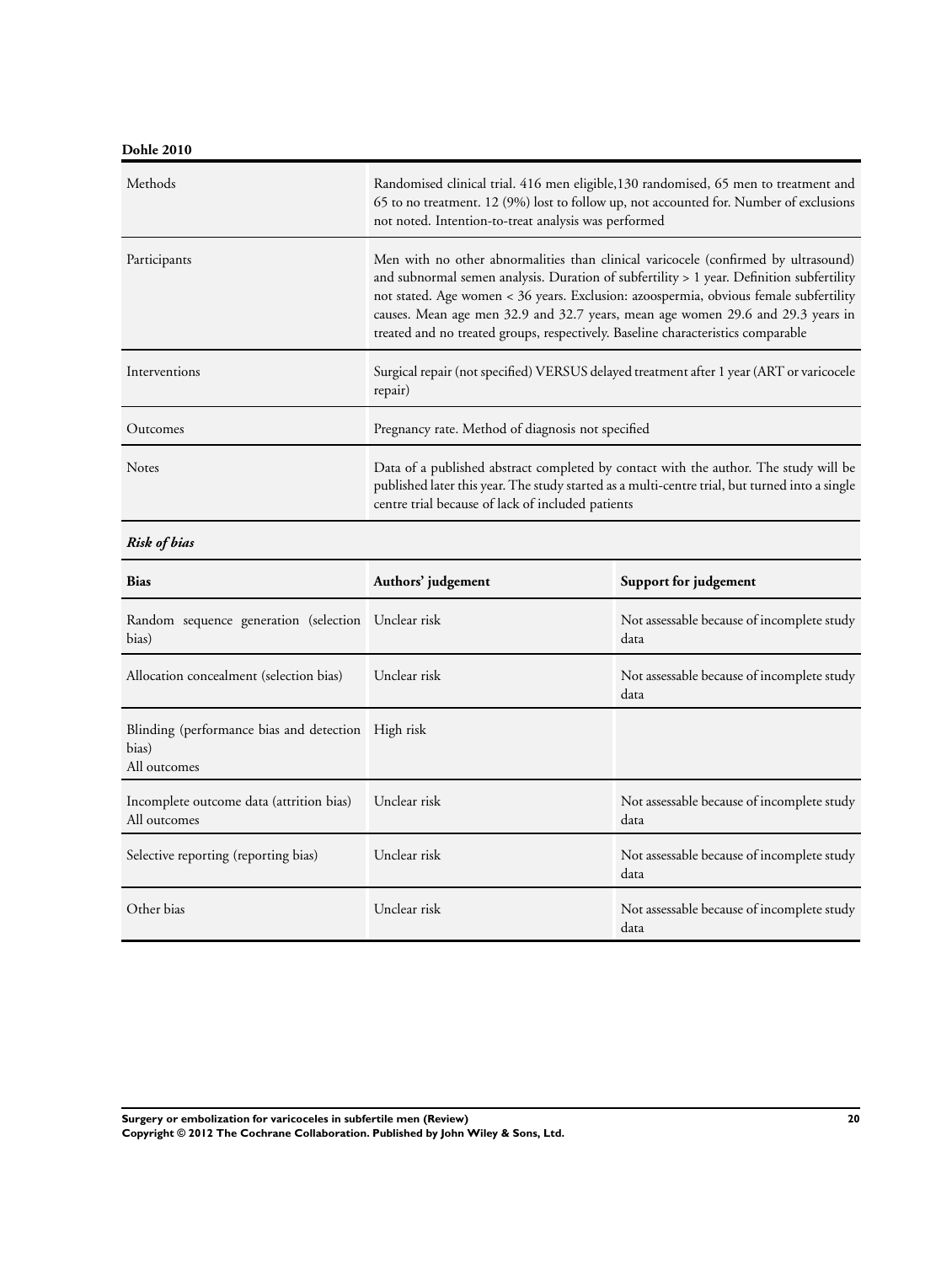**Grasso 2000**

| Methods       | Randomised clinical trial. 68 men randomised of an unspecified number of eligibles. All<br>agreed not to resort to ART for 12 months                                                                                                                                                                                                     |
|---------------|------------------------------------------------------------------------------------------------------------------------------------------------------------------------------------------------------------------------------------------------------------------------------------------------------------------------------------------|
| Participants  | Men with subclinical (Doppler ultrasound) varicocele (Hirsch grade I left varicocele)<br>and abnormal semen analysis: oligo- astheno- or teratozoospermia of varying degrees.<br>Clinical varicocele excluded. Definition of subfertility not stated. Duration > 1 year.<br>Female subfertility causes and previous treatment not stated |
| Interventions | Left spermatic vein ligation (Palomo) VERSUS no treatment.                                                                                                                                                                                                                                                                               |
| Outcomes      | Primary: Sperm analysis. Secondary: Paternity. Method of diagnosis not specified. Du-                                                                                                                                                                                                                                                    |
|               | ration of follow-up 12 months                                                                                                                                                                                                                                                                                                            |

# *Risk of bias*

| <b>Bias</b>                                                                 | Authors' judgement | Support for judgement                                                                                                   |
|-----------------------------------------------------------------------------|--------------------|-------------------------------------------------------------------------------------------------------------------------|
| Random sequence generation (selection Unclear risk<br>bias)                 |                    | No information given                                                                                                    |
| Allocation concealment (selection bias)                                     | Unclear risk       | No information given                                                                                                    |
| Blinding (performance bias and detection High risk<br>bias)<br>All outcomes |                    |                                                                                                                         |
| Incomplete outcome data (attrition bias)<br>All outcomes                    | Low risk           | No information given                                                                                                    |
| Selective reporting (reporting bias)                                        | Unclear risk       | No information given                                                                                                    |
| Other bias                                                                  | Unclear risk       | Only men aged > 30 years old (range 30 to<br>38) included. Unclear description of inclu-<br>sion and exclusion criteria |

# **Krause 2002**

| Methods      | Randomised clinical trial. 67 men randomised, of an unspecified number of eligibles: 33<br>to sclerosation, 34 to no treatment. 36 (54%) lost to follow up, 2 dropped out directly<br>after randomisation. 31 completed study. Intention-to-treat analysis performed                                                                                                                                                                                                    |
|--------------|-------------------------------------------------------------------------------------------------------------------------------------------------------------------------------------------------------------------------------------------------------------------------------------------------------------------------------------------------------------------------------------------------------------------------------------------------------------------------|
| Participants | Men from couples with $> 1$ year subfertility, with clinical varicoceles only. Definition<br>subfertility not stated. Exclusion: subclinical varicoceles; symptomatic varicoceles; genital<br>disease (e.g. cryptorchidism); severe general disease; use of drugs with effects on sperm;<br>sperm count < 2 million per mL; progressive motility < $10\%$ ; > 1 million per mL<br>leucocytes; volume < 1 mL; untreated or untreatable female subfertility. Mean age men |

**Surgery or embolization for varicoceles in subfertile men (Review) 21**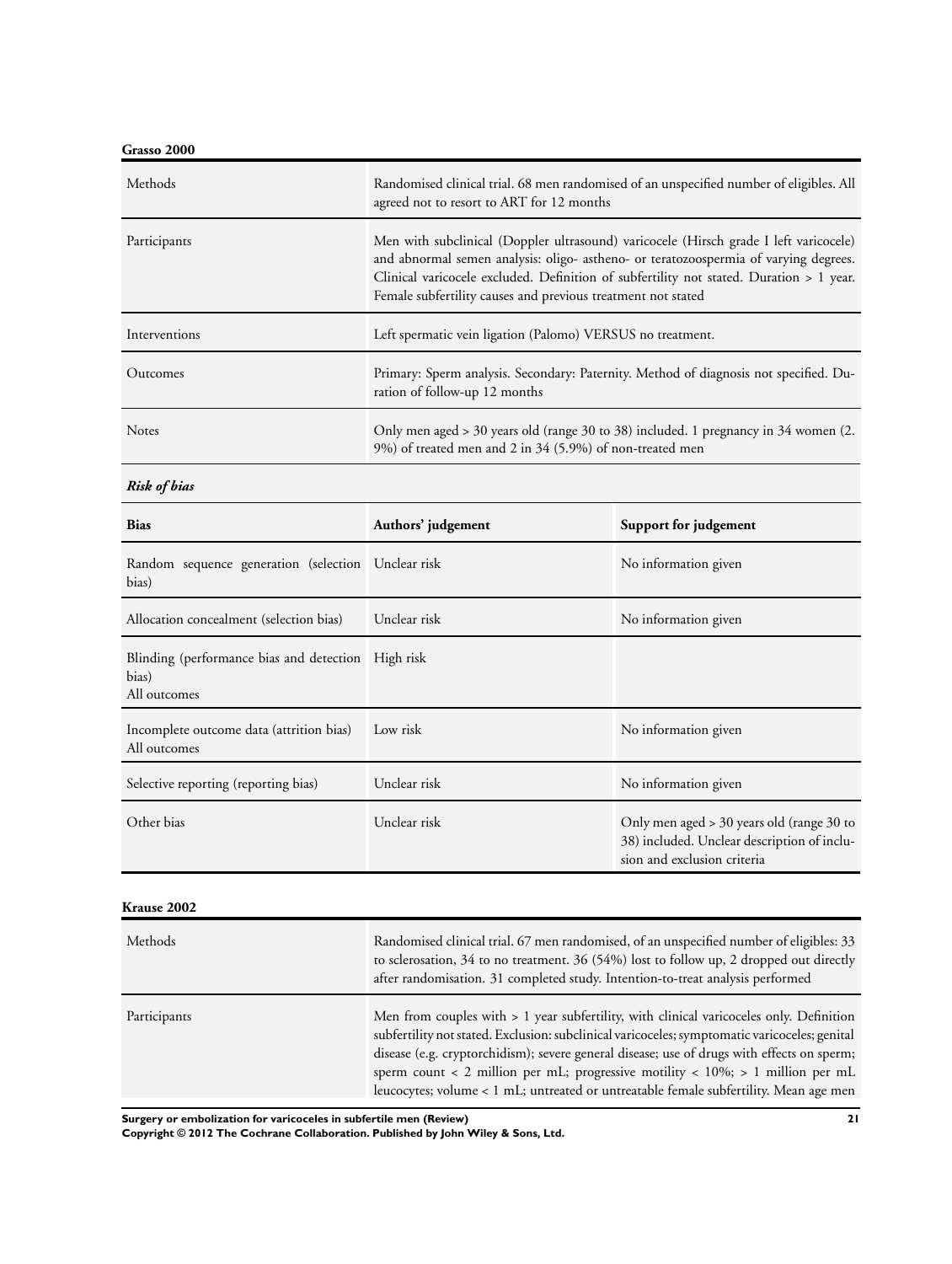# **Krause 2002** (*Continued)*

|               | 32.2 years; women 29.7 years. Loss to follow up 54%, unaccounted for                                                                                                                                                                                                       |
|---------------|----------------------------------------------------------------------------------------------------------------------------------------------------------------------------------------------------------------------------------------------------------------------------|
| Interventions | Retrograde or antegrade sclerosation VERSUS no treatment.                                                                                                                                                                                                                  |
| Outcomes      | Conception rate. Method of diagnosis: Ultrasound. Duration of follow-up 12 months                                                                                                                                                                                          |
| <b>Notes</b>  | Multi-centre trial, scheduled to include 460 men. Discontinued after 3 years because<br>of poor recruitment (70 men in 15 centres). Intention-to-treat analysis was performed;<br>however, only 42 out of 67 men (63%) were treated as randomised. Very poor follow-<br>up |

# *Risk of bias*

| <b>Bias</b>                                                                 | Authors' judgement | Support for judgement                                                |
|-----------------------------------------------------------------------------|--------------------|----------------------------------------------------------------------|
| Random sequence generation (selection Low risk<br>bias)                     |                    | Random number generator, provided by<br>telephone after registration |
| Allocation concealment (selection bias)                                     | Low risk           | Conducted remotely                                                   |
| Blinding (performance bias and detection High risk<br>bias)<br>All outcomes |                    | Not blinded                                                          |
| Incomplete outcome data (attrition bias)<br>All outcomes                    | Low risk           | 46% FU complete, loss to follow up not<br>accounted for.             |
| Selective reporting (reporting bias)                                        | Unclear risk       | No information given                                                 |
| Other bias                                                                  | Unclear risk       | Prospective, correction of power, selection<br>bias                  |

# **Madgar 1995**

| Methods       | Randomised clinical trial, postponement-of-treatment study, part of unpublished WHO<br>study #84902. 210 new patients, 57 eligible, 45 men randomised, 25 to treatment group,<br>20 to no-treatment                                                                                                                                                  |
|---------------|------------------------------------------------------------------------------------------------------------------------------------------------------------------------------------------------------------------------------------------------------------------------------------------------------------------------------------------------------|
| Participants  | Inclusion: visible or palpable left varicocele, abnormal SA (< 20 million/mL, WHO)<br>. Exclusion: SA < 5 million/mL, accessory gland infection, abnormal FSH, LH or T.<br>Definition subfertility and work up according to WHO, duration > 12 months. Age 28.<br>7 years in either group. Female factors excluded. Previous treatment not mentioned |
| Interventions | Surgical high ligation of spermatic vein(s) (modified Palomo) VERSUS delayed surgery<br>(for 12 months)                                                                                                                                                                                                                                              |
| Outcomes      | Pregnancy rate. Method of diagnosis not specified. Duration of follow-up 12 months                                                                                                                                                                                                                                                                   |

**Surgery or embolization for varicoceles in subfertile men (Review) 22**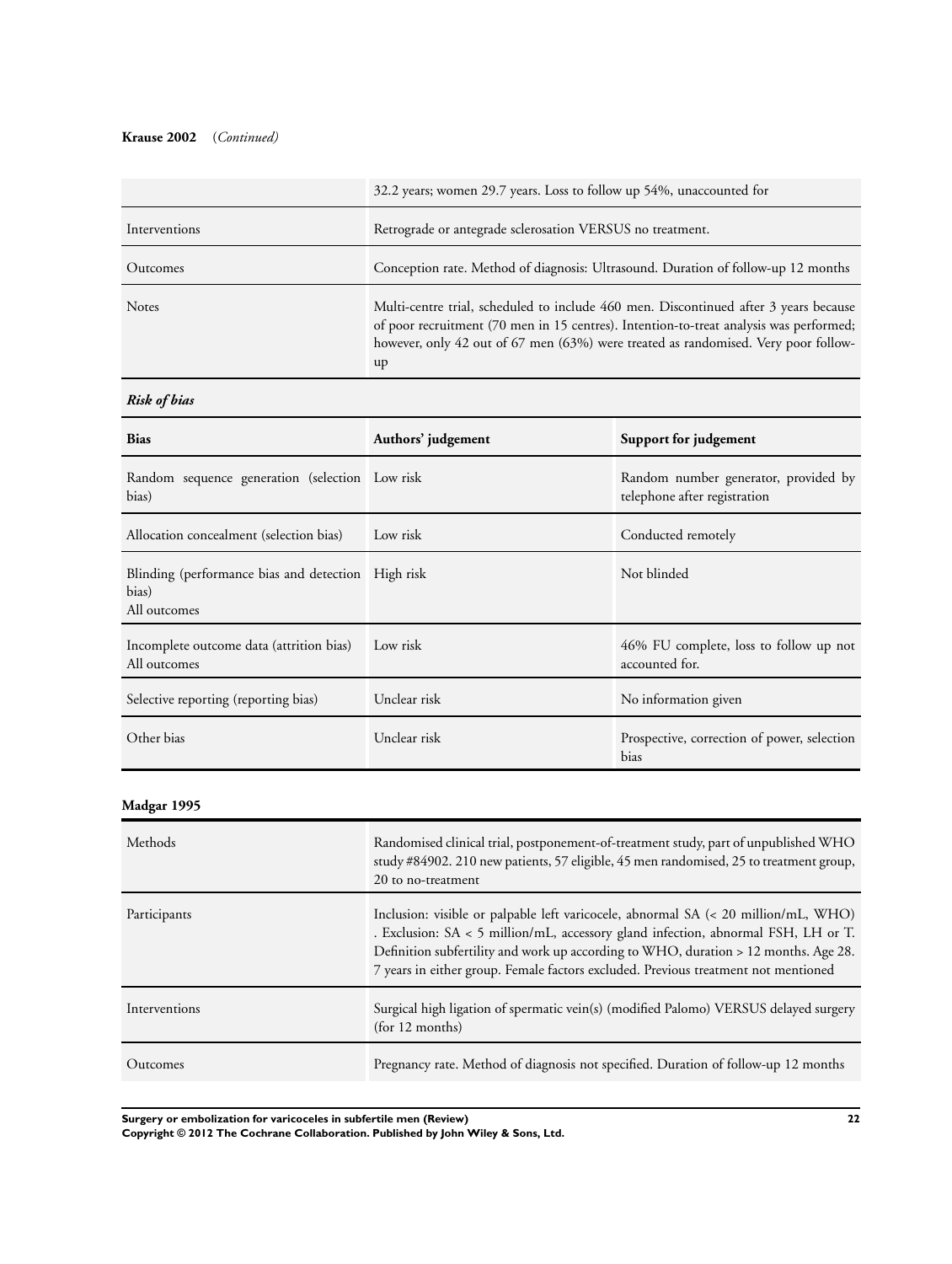Notes Only pre-treatment part in control patients taken into account for present review

# *Risk of bias*

| <b>Bias</b>                                                                 | Authors' judgement | Support for judgement                           |
|-----------------------------------------------------------------------------|--------------------|-------------------------------------------------|
| Random sequence generation (selection Unclear risk<br>bias)                 |                    | No information given                            |
| Allocation concealment (selection bias)                                     | Unclear risk       | Unspecified                                     |
| Blinding (performance bias and detection High risk<br>bias)<br>All outcomes |                    |                                                 |
| Incomplete outcome data (attrition bias)<br>All outcomes                    | Low risk           | As allocated, minus losses to FU (not<br>noted) |
| Selective reporting (reporting bias)                                        | Unclear risk       | No information given                            |
| Other bias                                                                  | Unclear risk       | No information given                            |

# **Nieschlag 1995/1998**

| Methods       | Randomised clinical trial. 226 eligible: 203 randomised, 23 opted for assisted reproduc-<br>tion. 125 completed study: 62 treated by ligation/embolization, 63 received counselling<br>only. 78 (38%) drop-outs after randomisation, all accounted for. Intention-to-treat anal-<br>ysis not performed                                                                                                                                                                                                                  |
|---------------|-------------------------------------------------------------------------------------------------------------------------------------------------------------------------------------------------------------------------------------------------------------------------------------------------------------------------------------------------------------------------------------------------------------------------------------------------------------------------------------------------------------------------|
| Participants  | Men from couples with > 1 year subfertility; regular, unprotected intercourse; Valsalva-<br>positive varicocele (WHO grade I: $N = 66$ , grade II: $N = 43$ , grade III: $N = 16$ ) and<br>subnormal (WHO) semen analysis. Exclusion: history of maldescended testes, infections,<br>anti-sperm antibodies, general disease, chronic medication, obvious female subfertility<br>causes (anovulation, endometriosis, tubal blockage). Mean age men 33, women 30.5 yrs<br>in counselling. Loss to follow up accounted for |
| Interventions | Radiological embolization or surgical ligation VERSUS counselling only. Radiological<br>embolization: by Histacryl tissue adhesive. Surgical ligation: by high retroperitoneal<br>ligation according to Bernardi (1942). All men in the treatment and no-treatment groups<br>were re-investigated and counselled after 3, 6, 9 and 12 months                                                                                                                                                                            |
| Outcomes      | Pregnancy rate. Method of diagnosis not specified. Duration of follow-up 12 months                                                                                                                                                                                                                                                                                                                                                                                                                                      |
| <b>Notes</b>  | During study period WHO definition of normal morphology cut-off changed from 50%<br>to 30%. Since patient assignment was random all study groups affected equally (mean<br>date of entry into study not different)<br>The only significant difference for achieving pregnancy was the female age at admittance                                                                                                                                                                                                          |

**Surgery or embolization for varicoceles in subfertile men (Review) 23**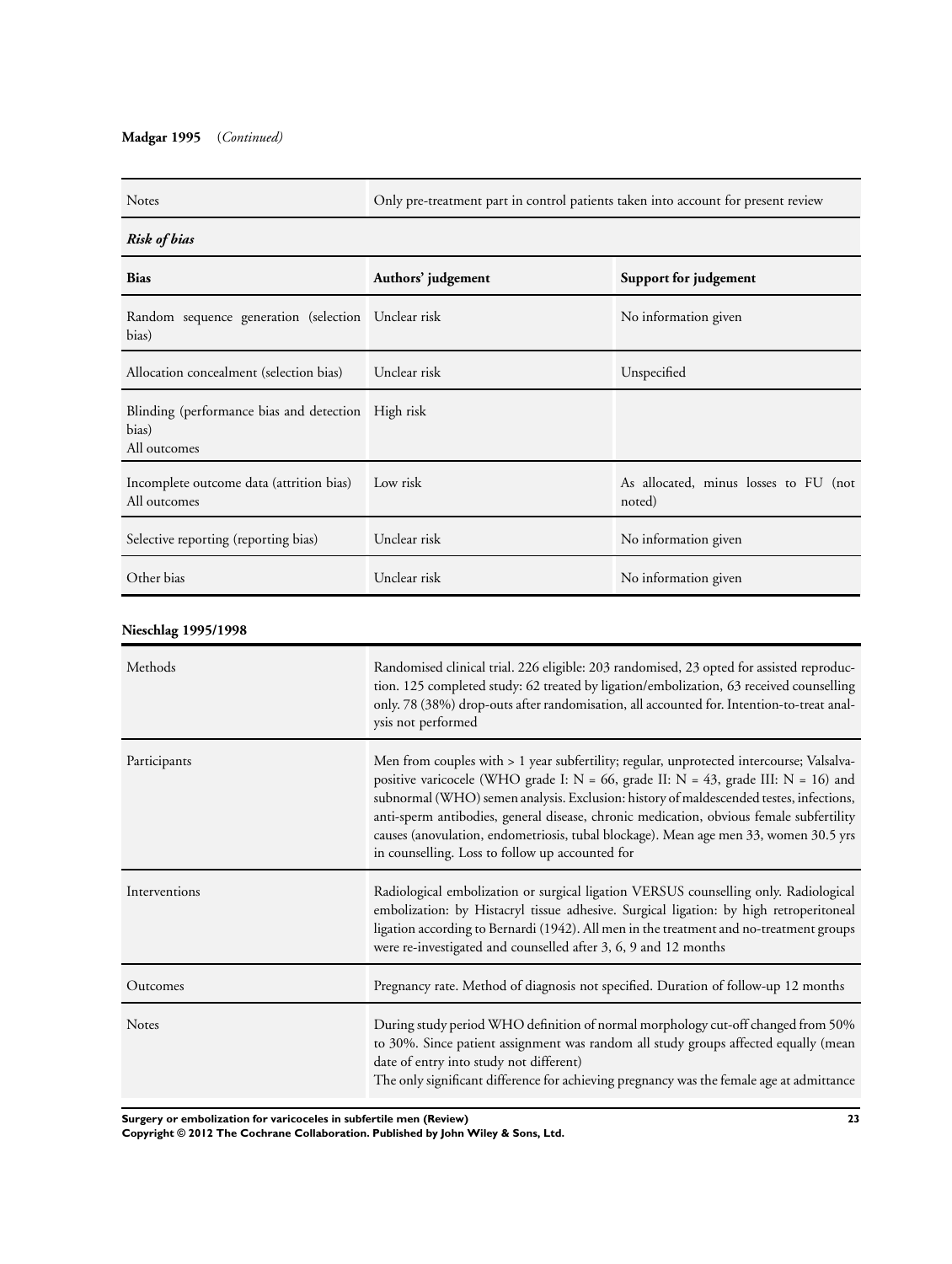# **Nieschlag 1995/1998** (*Continued)*

to the study regardless of treatment modality: 28.8 years (pregnant) versus 31.1 years (not pregnant)  $(P < 0.05)$ 

# *Risk of bias*

| <b>Bias</b>                                                                 | Authors' judgement | Support for judgement                                                                                                     |
|-----------------------------------------------------------------------------|--------------------|---------------------------------------------------------------------------------------------------------------------------|
| Random sequence generation (selection Low risk<br>bias)                     |                    | Random number generator, before first pa-<br>tient entered study, provided in opaque en-<br>velopes                       |
| Allocation concealment (selection bias)                                     | Low risk           | Adequate, by third party                                                                                                  |
| Blinding (performance bias and detection High risk<br>bias)<br>All outcomes |                    |                                                                                                                           |
| Incomplete outcome data (attrition bias)<br>All outcomes                    | Unclear risk       | No information given                                                                                                      |
| Selective reporting (reporting bias)                                        | Unclear risk       | No information given                                                                                                      |
| Other bias                                                                  | Unclear risk       | This study was first published in 1995<br>and then continued and published again in<br>1998 because of insufficient power |

# **Nilsson 1979**

| Methods       | Randomised clinical trial. 96 men included of 165 eligible, excluded: 69 men. 51 men<br>treated by surgical ligation, 45 to control group. Loss to follow up and drop-outs not<br>mentioned                                                                                                                                                                                                                                                                                                                                      |
|---------------|----------------------------------------------------------------------------------------------------------------------------------------------------------------------------------------------------------------------------------------------------------------------------------------------------------------------------------------------------------------------------------------------------------------------------------------------------------------------------------------------------------------------------------|
| Participants  | Inclusion: men with unilateral varicocele of couples with primary subfertility. Exclusion:<br>previous genital or inguinal surgery, mumps orchitis during/after puberty, uni- or bilat-<br>eral cryptorchidism (treated or untreated), azoospermia, anti-sperm antibodies, raised<br>FSH, female subfertility factors (ovulatory inadequacy, tubal blockage, cervical hostility)<br>. Diagnosis of varicocele: clinical. Duration of subfertility 2-8 yrs. Mean age treated men<br>31 yrs, controls 30 yrs, age women not stated |
| Interventions | Surgical ligation of internal spermatic vein(s) (modified Palomo) and cremasteric vein(s)<br>(if varicosity of that system as well) VERSUS no treatment. Co-interventions specifically<br>stated to have been avoided                                                                                                                                                                                                                                                                                                            |
| Outcomes      | Primary outcome: sperm analysis. Secondary outcome: pregnancy rate. Method of diag-<br>nosis of pregnancy not specified. Duration follow-up: mean 53 months (range 36 to 74<br>months)                                                                                                                                                                                                                                                                                                                                           |

**Surgery or embolization for varicoceles in subfertile men (Review) 24**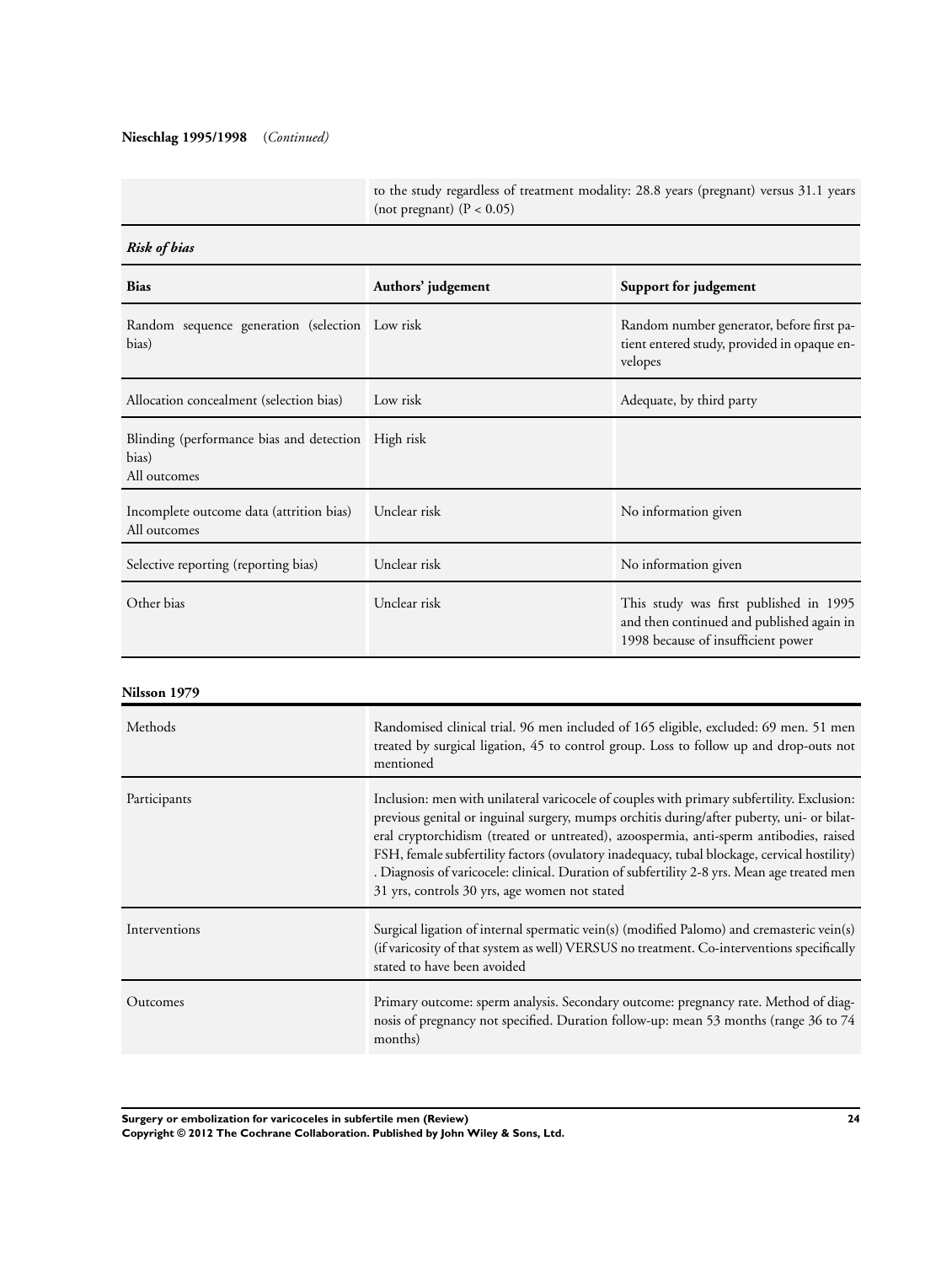# **Nilsson 1979** (*Continued)*

| <b>Notes</b> | Varicocele patients from subfertile couples were included, irrespective of semen analysis |
|--------------|-------------------------------------------------------------------------------------------|
|              | results. Normospermia was not an exclusion criterion, $26\%$ men had sperm counts $<$ 20  |
|              | million/mL. Old study (more than 30 years)                                                |

# *Risk of bias*

| <b>Bias</b>                                                                 | Authors' judgement | Support for judgement                                                                                                                                                 |
|-----------------------------------------------------------------------------|--------------------|-----------------------------------------------------------------------------------------------------------------------------------------------------------------------|
| Random sequence generation (selection Unclear risk<br>bias)                 |                    | No information given                                                                                                                                                  |
| Allocation concealment (selection bias)                                     | Unclear risk       | Unspecified                                                                                                                                                           |
| Blinding (performance bias and detection High risk<br>bias)<br>All outcomes |                    |                                                                                                                                                                       |
| Incomplete outcome data (attrition bias)<br>All outcomes                    | Low risk           | FU complete                                                                                                                                                           |
| Selective reporting (reporting bias)                                        | Unclear risk       | No information given                                                                                                                                                  |
| Other bias                                                                  | Low risk           | Duration of subfertility has a broad range<br>and is extensive $(> 24$ months): selection<br>bias. Follow-up period for pregnancy rate<br>is extensive (36-74 months) |

# **Unal 2001**

| Methods             | Randomised clinical trial. 42 men randomised, 21 to surgery, 21 to clomiphene citrate.<br>Number eligible not stated. Method of randomisation not stated. Inclusion criteria well<br>described, exclusion criteria not stated                                               |
|---------------------|-----------------------------------------------------------------------------------------------------------------------------------------------------------------------------------------------------------------------------------------------------------------------------|
| Participants        | Inclusion: men with left subclinical (Doppler ultrasound) varicocele and normal testicu-<br>lar size. Definition of subfertility not stated. Duration > 1 year. Fertility work up, female<br>fertility and age not stated. Oligoasthenospermia to normospermia are included |
| Interventions       | Surgical ligation of the spermatic vein VERSUS clomiphene citrate for 6 months (50)<br>mg/day)                                                                                                                                                                              |
| Outcomes            | Seminal improvement. Pregnancy rate was a secondary outcome. Duration of follow-up<br>$12-40$ months                                                                                                                                                                        |
| <b>Notes</b>        | Men taking clomiphene citrate in control group. Normospermia was not an exclusion<br>criteria. Only left subclinical varicocele were included                                                                                                                               |
| <b>Risk of bias</b> |                                                                                                                                                                                                                                                                             |

**Surgery or embolization for varicoceles in subfertile men (Review) 25**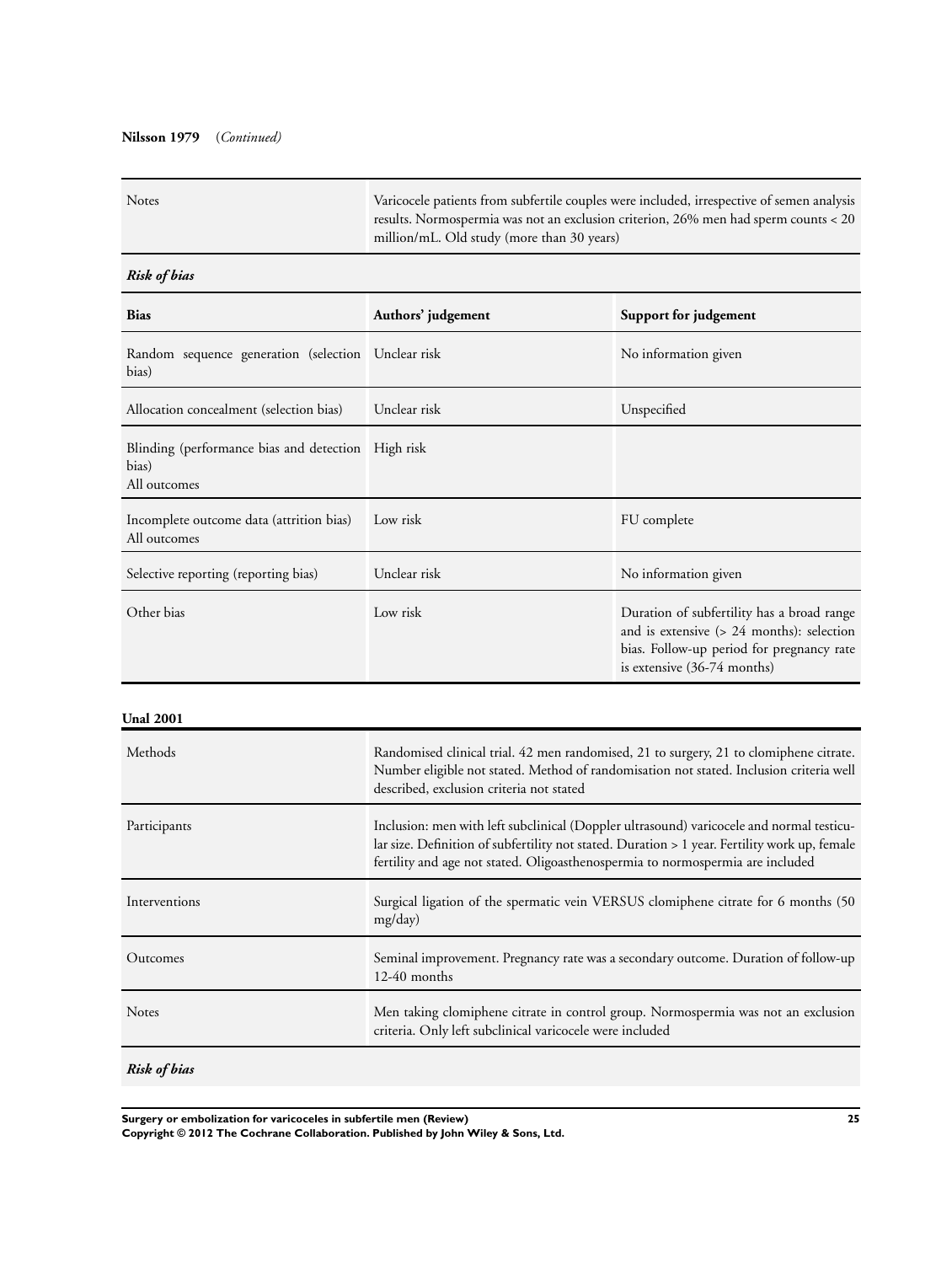| <b>Bias</b>                                                                 | Authors' judgement | Support for judgement                                                                             |
|-----------------------------------------------------------------------------|--------------------|---------------------------------------------------------------------------------------------------|
| Random sequence generation (selection Unclear risk<br>bias)                 |                    | No information given                                                                              |
| Allocation concealment (selection bias)                                     | Unclear risk       | Unspecified                                                                                       |
| Blinding (performance bias and detection High risk<br>bias)<br>All outcomes |                    |                                                                                                   |
| Incomplete outcome data (attrition bias)<br>All outcomes                    | Unclear risk       | FU not mentioned                                                                                  |
| Selective reporting (reporting bias)                                        | Unclear risk       | No information given                                                                              |
| Other bias                                                                  | Unclear risk       | Follow-up period for pregnancy rate is ex-<br>tensive (12-40 months). Small study pop-<br>ulation |

| Yamamoto 1996 |  |
|---------------|--|
|---------------|--|

| <b>Bias</b>         | Authors' judgement<br>Support for judgement                                                                                                                                                                                                                                                                                                                                                                                                                                                       |  |  |  |  |
|---------------------|---------------------------------------------------------------------------------------------------------------------------------------------------------------------------------------------------------------------------------------------------------------------------------------------------------------------------------------------------------------------------------------------------------------------------------------------------------------------------------------------------|--|--|--|--|
| <b>Risk of bias</b> |                                                                                                                                                                                                                                                                                                                                                                                                                                                                                                   |  |  |  |  |
| <b>Notes</b>        | Men with normospermia have been included in this study. Method of diagnoses of<br>varicocele is disputable                                                                                                                                                                                                                                                                                                                                                                                        |  |  |  |  |
| Outcomes            | Sperm analysis. Secondary outcome was pregnancy rate. Method of diagnosis of preg-<br>nancy not specified. Duration follow-up 12 months                                                                                                                                                                                                                                                                                                                                                           |  |  |  |  |
| Interventions       | High ligation of the internal spermatic vein(s) VERSUS no treatment                                                                                                                                                                                                                                                                                                                                                                                                                               |  |  |  |  |
| Participants        | Inclusion: left subclinical varicocele, defined as a thermographic difference of $> 0.3$<br>degree Celsius and no clinical varicocele. No patients reported previous cryptorchidism,<br>hydrocoele, testicular trauma, or surgery of the urogenital tract. Definition subfertility<br>not stated, duration 1-5 yrs. Mean age men 32 (range 24-37) yrs. Age women not stated.<br>Infertility work up included history, physical examination, BBT, endocrinology, and<br>HSG (in selected patients) |  |  |  |  |
| Methods             | Randomised clinical trial. Method of randomisation not stated. 92 were randomised,<br>45 to treatment, 47 to no-treatment group. Intention-to-treat analysis not performed.<br>Inclusion criteria well described, exclusion criteria not stated                                                                                                                                                                                                                                                   |  |  |  |  |

| --------                                                    |         |
|-------------------------------------------------------------|---------|
| Random sequence generation (selection Unclear risk<br>bias) | Unclear |

**Surgery or embolization for varicoceles in subfertile men (Review) 26**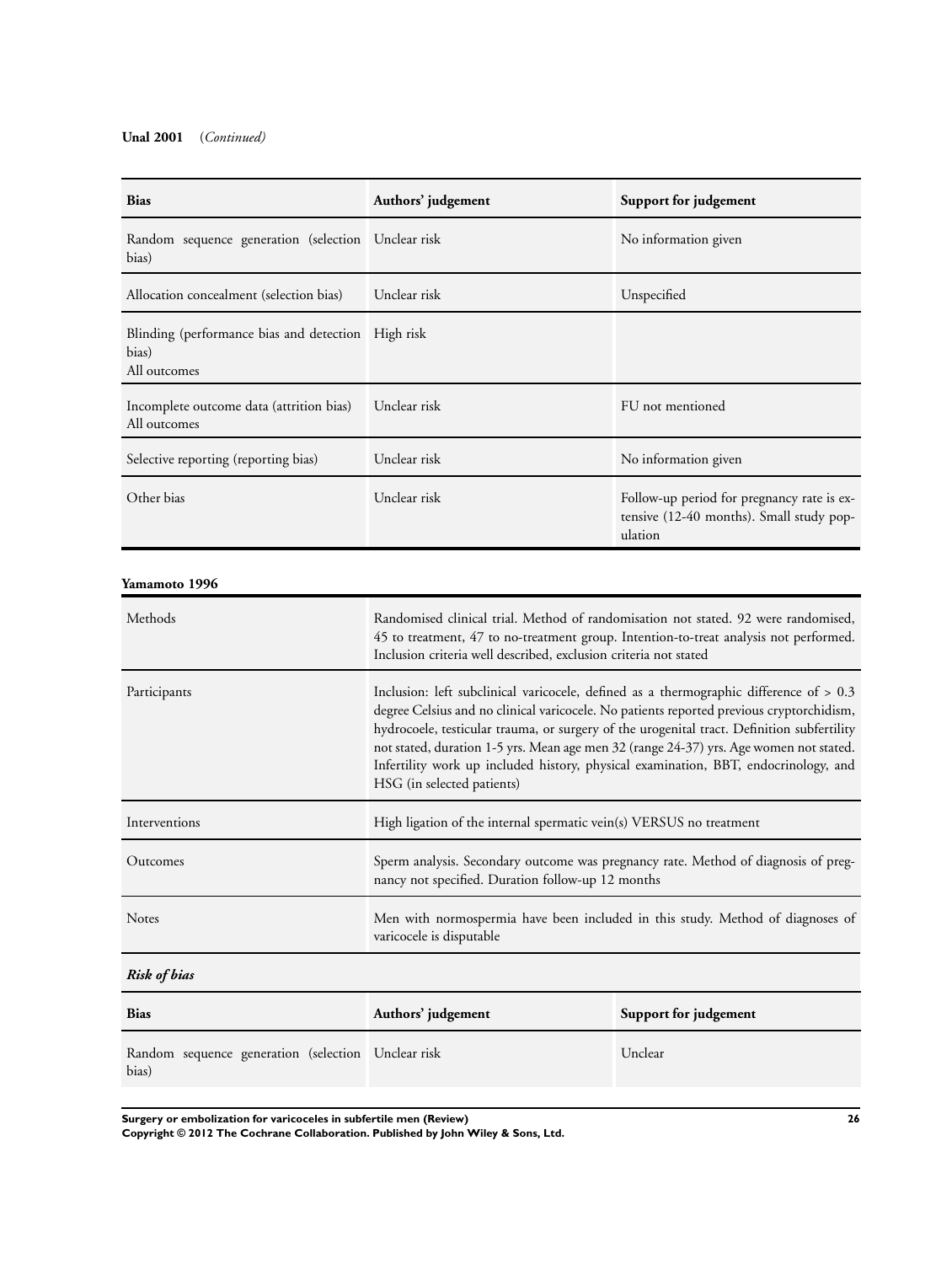#### <span id="page-28-0"></span>**Yamamoto 1996** (*Continued)*

| Allocation concealment (selection bias)                                     | Unclear risk | Unspecified                                                                                                         |
|-----------------------------------------------------------------------------|--------------|---------------------------------------------------------------------------------------------------------------------|
| Blinding (performance bias and detection High risk<br>bias)<br>All outcomes |              | Not used                                                                                                            |
| Incomplete outcome data (attrition bias)<br>All outcomes                    | Unclear risk | As allocated, minus losses to FU.                                                                                   |
| Selective reporting (reporting bias)                                        | Unclear risk | 91% FU complete                                                                                                     |
| Other bias                                                                  | Unclear risk | Method of diagnosis of pregnancy not spec-<br>ified. Duration of subfertility has a broad<br>range and is extensive |

Dr Nieschlag provided additional information on the allocation concealment procedure in his study. Abbreviations: ART = Assisted Reproductive Technology; BBT = Basal Body Temperature; FSH = Follicle Stimulating Hormone; FU = Follow-Up; HSG = Hysterosalpingography; LH = Luteinising Hormone; SA = Semen Analysis; T = Testosterone; yrs = years

# **Characteristics of excluded studies** *[ordered by study ID]*

| Study           | Reason for exclusion                                                                               |
|-----------------|----------------------------------------------------------------------------------------------------|
| Al-Kandari 2007 | RCT with three arms: open inguinal, laparoscopic, and subinguinal microscopic surgery              |
| Al-Said 2008    | RCT with three arms: open inguinal, laparoscopic, and subinguinal microscopic surgery              |
| Barbalias 1998  | RCT of four different venous embolization approaches                                               |
| Cavallini 2003  | RCT with three arms: surgery, cinnoxicam, and placebo. Pregnancy rates not reported                |
| Cayan 2000      | RCT of high ligation surgery versus microsurgical high inguinal varicocelectomy                    |
| De Rose 2003    | RCT with three arms: surgery, surgery and menotropin, or menotropin                                |
| Fayez 2010      | RCT with three arms: compared outcome and complications of three simple varicocelectomy techniques |
| Grasso 1995     | RCT of bilateral versus unilateral occlusion of spermatic veins in men with bilateral varicoceles  |
| Khan 2003       | RCT of high versus low ligation procedures                                                         |
| Laven 1992      | RCT in adolescents. Follow-up of testicular volume, semen analysis. No pregnancy rates             |

**Surgery or embolization for varicoceles in subfertile men (Review) 27 Copyright © 2012 The Cochrane Collaboration. Published by John Wiley & Sons, Ltd.**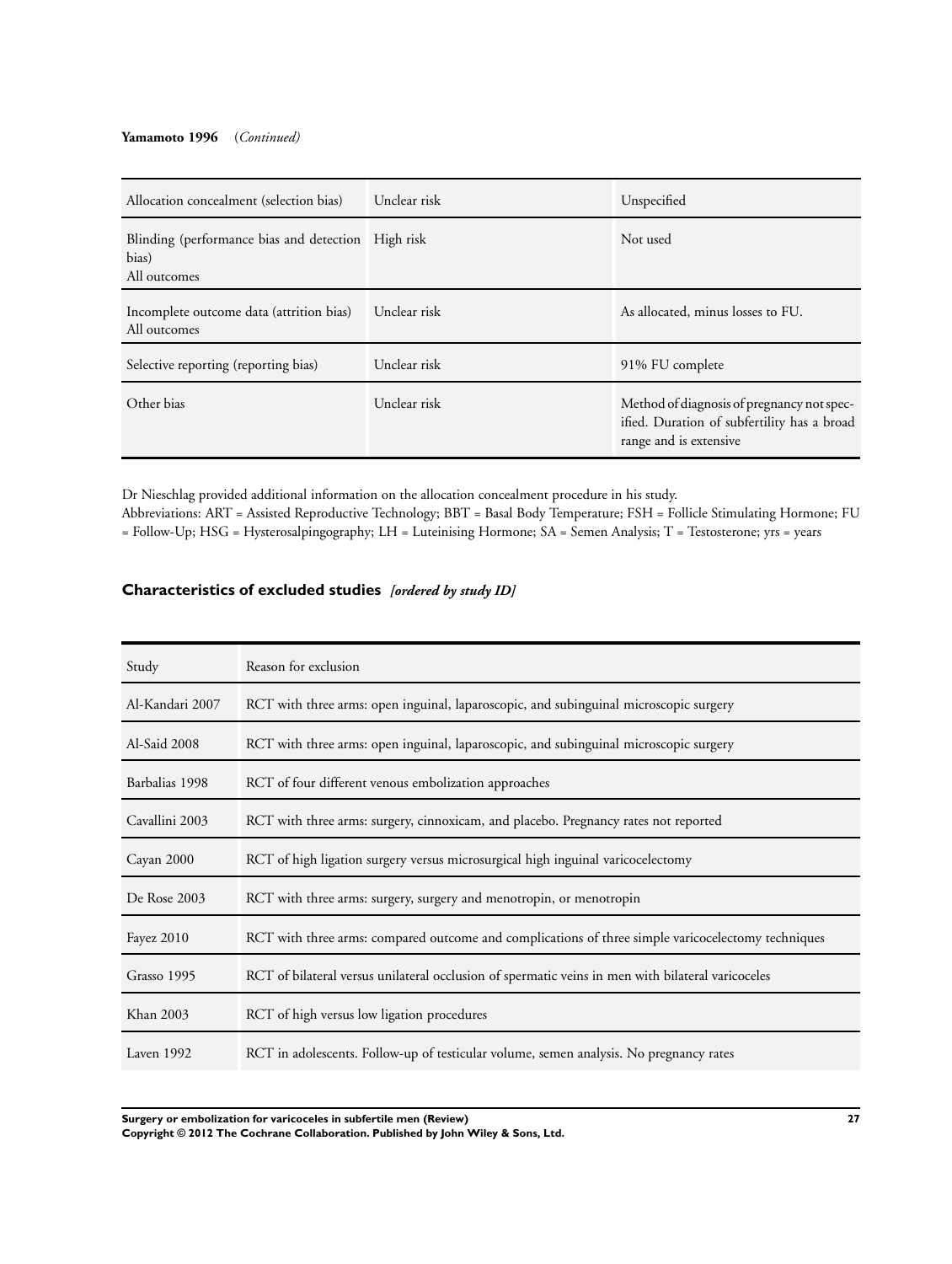# (*Continued)*

| Matsuda 1993    | RCT of artery preservation versus ligation                                                                                                                                                                 |
|-----------------|------------------------------------------------------------------------------------------------------------------------------------------------------------------------------------------------------------|
| Nieschlag 1993  | RCT of surgical ligation versus embolization. Semen analysis, pregnancy rates                                                                                                                              |
| Paduch 1997     | RCT in adolescents. Follow-up of testicular volume. No semen analysis, no pregnancy rates                                                                                                                  |
| Podkamenev 2002 | RCT of laparoscopy versus open surgery                                                                                                                                                                     |
| Sautter 2002    | RCT of laparoscopy versus sclerotherapy                                                                                                                                                                    |
| Sayfan 1992     | RCT of three techniques of varicocele repair: percutaneous embolization, high ligation of the internal spermatic<br>$vein(s)$ , and trans inguinal ligation of the internal and external spermatic vein(s) |
| Yamamoto 1995a  | RCT in adolescents. Follow-up of testicular volume, semen analysis                                                                                                                                         |
| Yamamoto 1995b  | RCT of spermatic artery preservation versus ligation                                                                                                                                                       |
| Yavetz 1992     | RCT of embolization versus surgical ligation                                                                                                                                                               |
| Zheng 2009      | RCT with two arms: bilateral varicocelectomy versus left varicocelectomy in patients with left clinical and right<br>subclinical varicocele                                                                |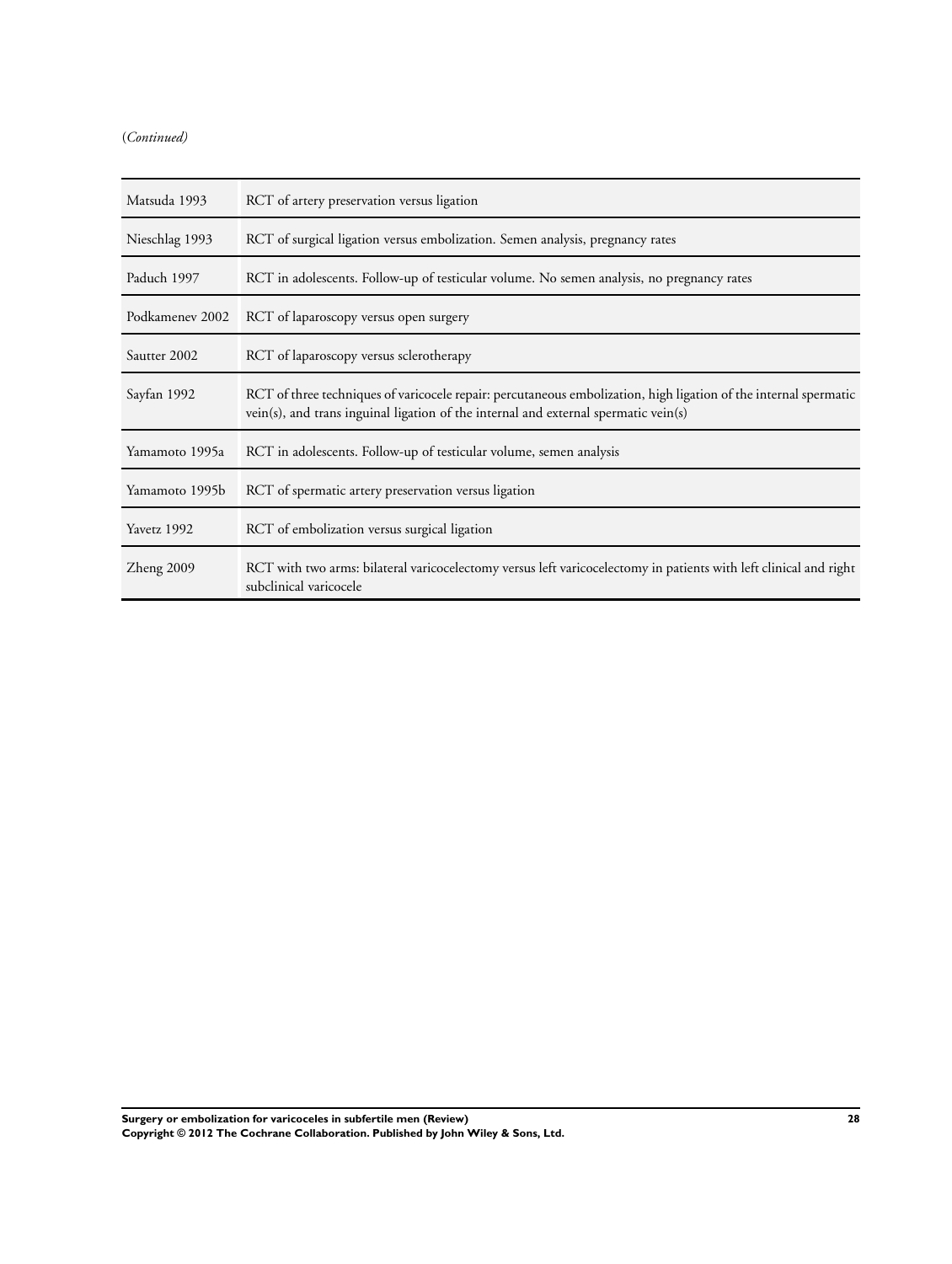# **D A T A A N D A N A L Y S E S**

### **Comparison 1. Varicocele occlusion versus no treatment**

| Outcome or subgroup title | No. of | No. of<br>studies participants | <b>Statistical method</b>       | <b>Effect</b> size  |
|---------------------------|--------|--------------------------------|---------------------------------|---------------------|
| 1 Pregnancy rate          | 10     | 894                            | Odds Ratio (M-H, Fixed, 95% CI) | $1.47$ [1.05, 2.05] |

# **Comparison 2. Varicocele occlusion versus no treatment in men with abnormal semen analysis, clinical varicocele and primary outcome pregnancy rate**

| Outcome or subgroup title | No. of | No. of<br>studies participants | <b>Statistical method</b>       | <b>Effect</b> size  |
|---------------------------|--------|--------------------------------|---------------------------------|---------------------|
| 1 Pregnancy rate          |        | 505                            | Odds Ratio (M-H, Fixed, 95% CI) | $2.39$ [1.56, 3.66] |

# **Analysis 1.1. Comparison 1 Varicocele occlusion versus no treatment, Outcome 1 Pregnancy rate.**

Review: Surgery or embolization for varicoceles in subfertile men

Comparison: 1 Varicocele occlusion versus no treatment

Outcome: 1 Pregnancy rate

| Study or subgroup   | Varicocele occlusion | No treatment | Odds Ratio                           | Weight | Odds Ratio            |
|---------------------|----------------------|--------------|--------------------------------------|--------|-----------------------|
|                     | n/N                  | n/N          | M-H, Fixed, 95% CI                   |        | M-H, Fixed, 95% CI    |
| Nilsson 1979        | 4/5                  | 8/45         |                                      | 13.9%  | $0.39$ $[0.11, 1.41]$ |
| Breznik 1993        | 13/38                | 22/41        |                                      | 24.7 % | $0.45$ $[0.18, 1.11]$ |
| Madgar 1995         | 15/25                | 2/20         |                                      | 1.6%   | 13.50 [ 2.55, 71.40 ] |
| Yamamoto 1996       | 3/45                 | 4/47         |                                      | 6.5 %  | $0.77$ $[0.16, 3.64]$ |
| Nieschlag 1995/1998 | 18/62                | 16/63        |                                      | 19.9%  | $1.20$ $[0.55, 2.65]$ |
| Grasso 2000         | 1/34                 | 2/34         |                                      | 3.4 %  | $0.48$ $[0.04, 5.61]$ |
| <b>Unal 2001</b>    | 2/2                  | 1/2          |                                      | 1.6%   | 2.11 [0.18, 25.17]    |
| Krause 2002         | 5/33                 | 6/34         |                                      | 8.9%   | $0.83$ $[0.23, 3.05]$ |
| Dohle 2010          | 19/65                | 6/65         |                                      | 7.5 %  | 4.06 [ 1.50, 10.99 ]  |
|                     |                      |              |                                      |        |                       |
|                     |                      |              | 0.1<br>0.01<br>$\overline{0}$<br>100 |        |                       |
|                     |                      |              | Favours Control<br>Favours Treatment |        |                       |
|                     |                      |              |                                      |        | $(Continued \dots)$   |

**Surgery or embolization for varicoceles in subfertile men (Review) 29**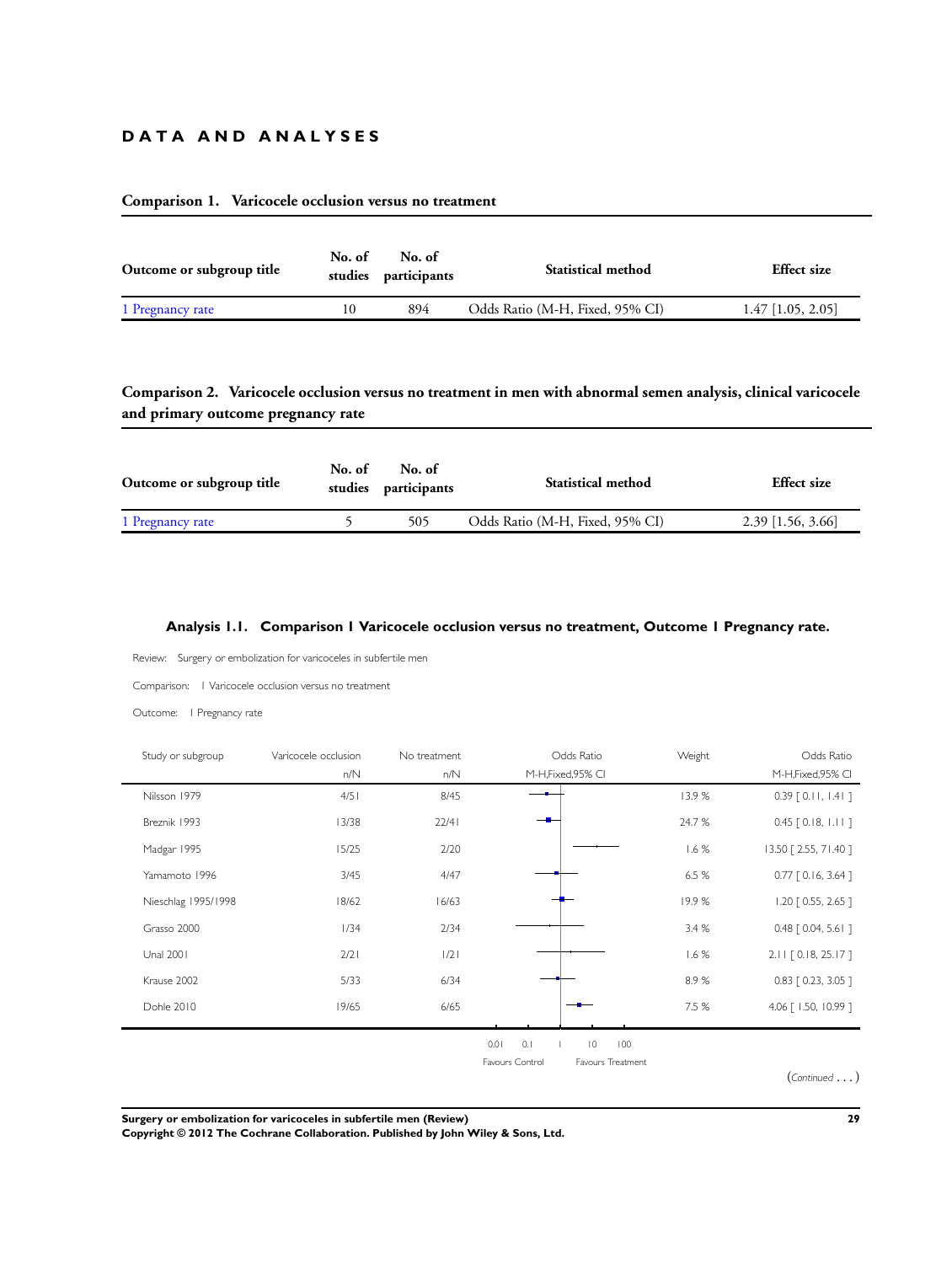<span id="page-31-0"></span>

| Study or subgroup                               | Varicocele occlusion<br>n/N                                              | No treatment<br>n/N |                 |     | Odds Ratio<br>M-H,Fixed,95% CI | Weight | $(\ldots$ Continued)<br>Odds Ratio<br>M-H, Fixed, 95% CI |
|-------------------------------------------------|--------------------------------------------------------------------------|---------------------|-----------------|-----|--------------------------------|--------|----------------------------------------------------------|
| Abdel-Meguid 2011                               | 24/75                                                                    | 10/75               |                 |     | $-$                            | 12.0%  | 3.06 [ 1.34, 6.97 ]                                      |
| <b>Total (95% CI)</b>                           | 449                                                                      | 445                 |                 |     |                                | 100.0% | $1.47$ [ 1.05, 2.05 ]                                    |
|                                                 | Total events: 104 (Varicocele occlusion), 77 (No treatment)              |                     |                 |     |                                |        |                                                          |
|                                                 | Heterogeneity: Chi <sup>2</sup> = 27.01, df = 9 (P = 0.001); $1^2$ = 67% |                     |                 |     |                                |        |                                                          |
| Test for overall effect: $Z = 2.23$ (P = 0.026) |                                                                          |                     |                 |     |                                |        |                                                          |
| Test for subgroup differences: Not applicable   |                                                                          |                     |                 |     |                                |        |                                                          |
|                                                 |                                                                          |                     |                 |     |                                |        |                                                          |
|                                                 |                                                                          |                     | 0.01            | 0.1 | $\overline{0}$<br>100          |        |                                                          |
|                                                 |                                                                          |                     | Favours Control |     | Favours Treatment              |        |                                                          |

## **Analysis 2.1. Comparison 2 Varicocele occlusion versus no treatment in men with abnormal semen analysis, clinical varicocele and primary outcome pregnancy rate, Outcome 1 Pregnancy rate.**

Review: Surgery or embolization for varicoceles in subfertile men

Comparison: 2 Varicocele occlusion versus no treatment in men with abnormal semen analysis, clinical varicocele and primary outcome pregnancy rate

### Outcome: I Pregnancy rate

| Study or subgroup                                                                | Varicocele occlusion | No treatment |                 | Odds Ratio         |                   | Weight | Odds Ratio            |
|----------------------------------------------------------------------------------|----------------------|--------------|-----------------|--------------------|-------------------|--------|-----------------------|
|                                                                                  | n/N                  | n/N          |                 | M-H, Fixed, 95% CI |                   |        | M-H, Fixed, 95% CI    |
| Madgar 1995                                                                      | 15/25                | 2/20         |                 |                    |                   | 3.2%   | 13.50 [2.55, 71.40]   |
| Nieschlag 1995/1998                                                              | 18/62                | 16/63        |                 |                    |                   | 40.0 % | $1.20$ $[0.55, 2.65]$ |
| Krause 2002                                                                      | 5/33                 | 6/34         |                 |                    |                   | 17.8 % | $0.83$ $[0.23, 3.05]$ |
| Dohle 2010                                                                       | 19/60                | 6/58         |                 |                    |                   | 14.8 % | 4.02 [ 1.47, 10.97 ]  |
| Abdel-Meguid 2011                                                                | 24/75                | 10/75        |                 |                    |                   | 24.2 % | 3.06 [ 1.34, 6.97 ]   |
| <b>Total (95% CI)</b>                                                            | 255                  | <b>250</b>   |                 |                    |                   | 100.0% | $2.39$ [ 1.56, 3.66 ] |
| Total events: 81 (Varicocele occlusion), 40 (No treatment)                       |                      |              |                 |                    |                   |        |                       |
| Heterogeneity: Chi <sup>2</sup> = 10.97, df = 4 (P = 0.03); l <sup>2</sup> = 64% |                      |              |                 |                    |                   |        |                       |
| Test for overall effect: $Z = 4.01$ (P = 0.000061)                               |                      |              |                 |                    |                   |        |                       |
| Test for subgroup differences: Not applicable                                    |                      |              |                 |                    |                   |        |                       |
|                                                                                  |                      |              |                 |                    |                   |        |                       |
|                                                                                  |                      |              | 0.05<br>0.2     | 5                  | 20                |        |                       |
|                                                                                  |                      |              | Favours control |                    | Favours treatment |        |                       |

**Surgery or embolization for varicoceles in subfertile men (Review) 30 Copyright © 2012 The Cochrane Collaboration. Published by John Wiley & Sons, Ltd.**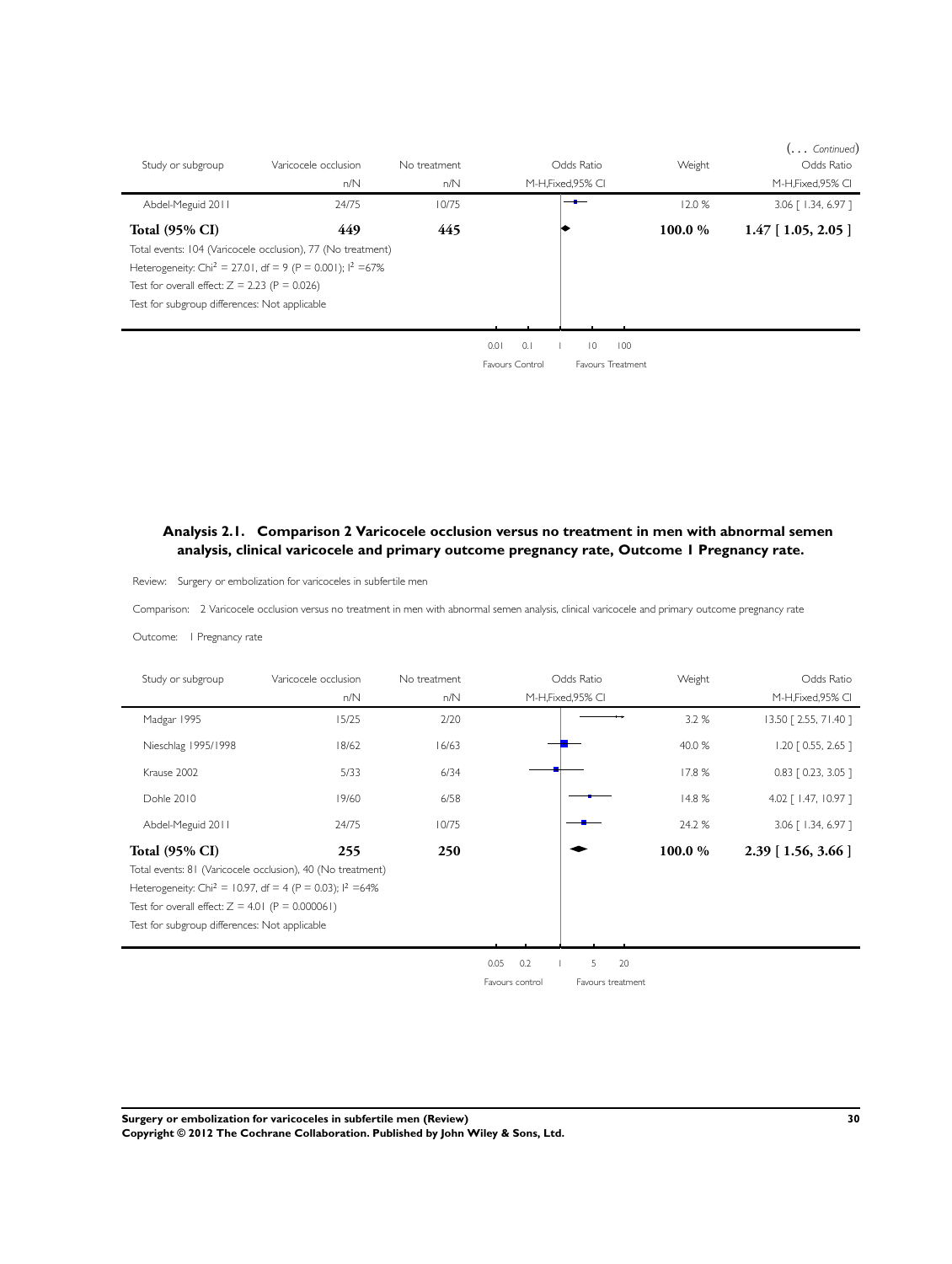# <span id="page-32-0"></span>**A P P E N D I C E S**

### **Appendix 1. Cochrane Central Register of Controlled Trials**

1 exp Varicocele/ (77) 2 Varicocele\$.tw. (111) 3 exp Infertility, Male/ (468) 4 (male adj1 infertil\$).tw. (158) 5 (male adj1 subfertil\$).tw. (41) 6 varicocoele\$.tw. (3) 7 or/1-6 (618) 8 exp Urology/ (54) 9 varicocelectom\$.tw. (47) 10 varicocoelectom\$.tw. (1) 11 exp Ligation/ (412) 12 ligation\$.tw. (910) 13 embolisation\$.tw. (57) 14 surg\$.tw. (60132) 15 embolization\$.tw. (477) 16 vessel seal\$.tw. (44) 17 or/8-16 (61282) 18 7 and 17 (108) 19 limit 18 to yr="2010 -Current" (9)

### **Appendix 2. EMBASE**

Embase <1980 to 2012 Week 01> 1 exp Varicocele/ (4700) 2 Varicocele\$.tw. (4215) 3 or/1-2 (5181) 4 exp urologic surgery/ or exp male genital system surgery/ (338184) 5 varicocelectom\$.tw. (886) 6 varicocoelectom\$.tw. (7) 7 or/4-6 (338610) 8 3 and 7 (1344) 9 Clinical Trial/ (822753) 10 Randomized Controlled Trial/ (295130) 11 exp randomization/ (55336) 12 Single Blind Procedure/ (14625) 13 Double Blind Procedure/ (102446) 14 Crossover Procedure/ (31558) 15 Placebo/ (190575) 16 Randomi?ed controlled trial\$.tw. (67654) 17 Rct.tw. (8276) 18 random allocation.tw. (1079) 19 randomly allocated.tw. (16046) 20 allocated randomly.tw. (1726) 21 (allocated adj2 random).tw. (691) 22 Single blind\$.tw. (11391) 23 Double blind\$.tw. (120428) 24 ((treble or triple) adj blind\$).tw. (255) 25 placebo\$.tw. (163626) 26 prospective study/ (179865)

**Surgery or embolization for varicoceles in subfertile men (Review) 31 Copyright © 2012 The Cochrane Collaboration. Published by John Wiley & Sons, Ltd.**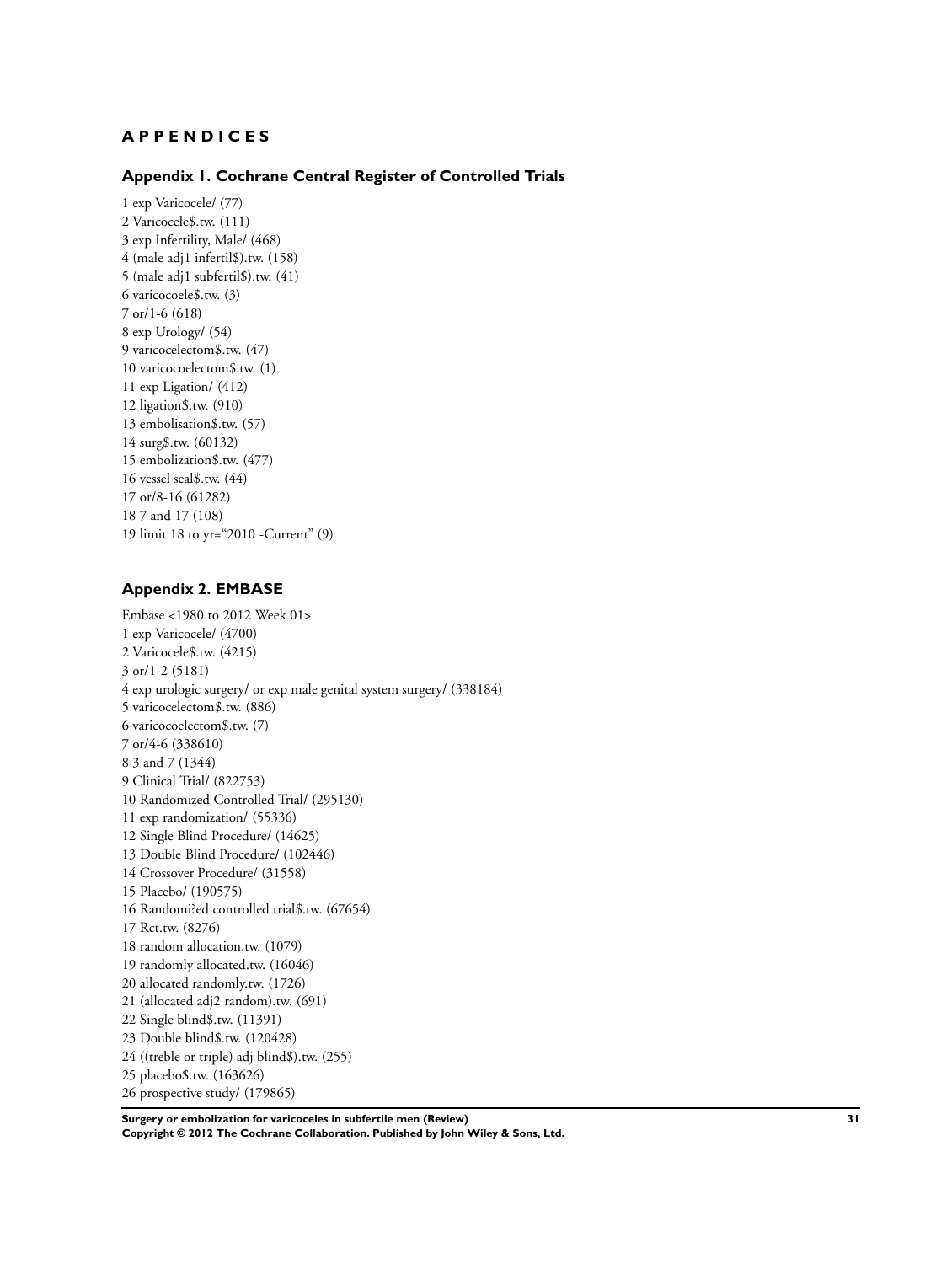<span id="page-33-0"></span>27 or/9-26 (1166955) 28 case study/ (14372) 29 case report.tw. (212369) 30 abstract report/ or letter/ (804273) 31 or/28-30 (1026844) 32 27 not 31 (1133220) 33 8 and 32 (179) 34 (2011\$ or 2012\$).em. (1366496) 35 33 and 34 (37)

# **Appendix 3. MEDLINE(R)**

Ovid MEDLINE(R) In-Process & Other Non-Indexed Citations, Ovid MEDLINE(R) Daily and Ovid MEDLINE(R) <1946 to Present> 1 exp Varicocele/ (3408) 2 Varicocele\$.tw. (3534) 3 exp Infertility, Male/ (20691) 4 (male adj1 infertil\$).tw. (5278) 5 (male adj1 subfertil\$).tw. (373) 6 varicocoele\$.tw. (59) 7 or/1-6 (24616) 8 exp Urology/ (7198) 9 varicocelectom\$.tw. (699) 10 varicocoelectom\$.tw. (4) 11 exp Ligation/ (16491) 12 ligation\$.tw. (47877) 13 embolisation\$.tw. (2791) 14 surg\$.tw. (1142476) 15 embolization\$.tw. (25646) 16 vessel seal\$.tw. (259) 17 or/8-16 (1212312) 18 7 and 17 (2899) 19 randomized controlled trial.pt. (317479) 20 controlled clinical trial.pt. (83325) 21 randomized.ab. (233136) 22 placebo.tw. (135645) 23 clinical trials as topic.sh. (157091) 24 randomly.ab. (171635) 25 trial.ti. (99764) 26 (crossover or cross-over or cross over).tw. (51915) 27 or/19-26 (777505) 28 (animals not (humans and animals)).sh. (3551249) 29 27 not 28 (717881) 30 18 and 29 (146) 31 (2010\$ or 2011\$ or 2012\$).ed. (1973860)

32 30 and 31 (13)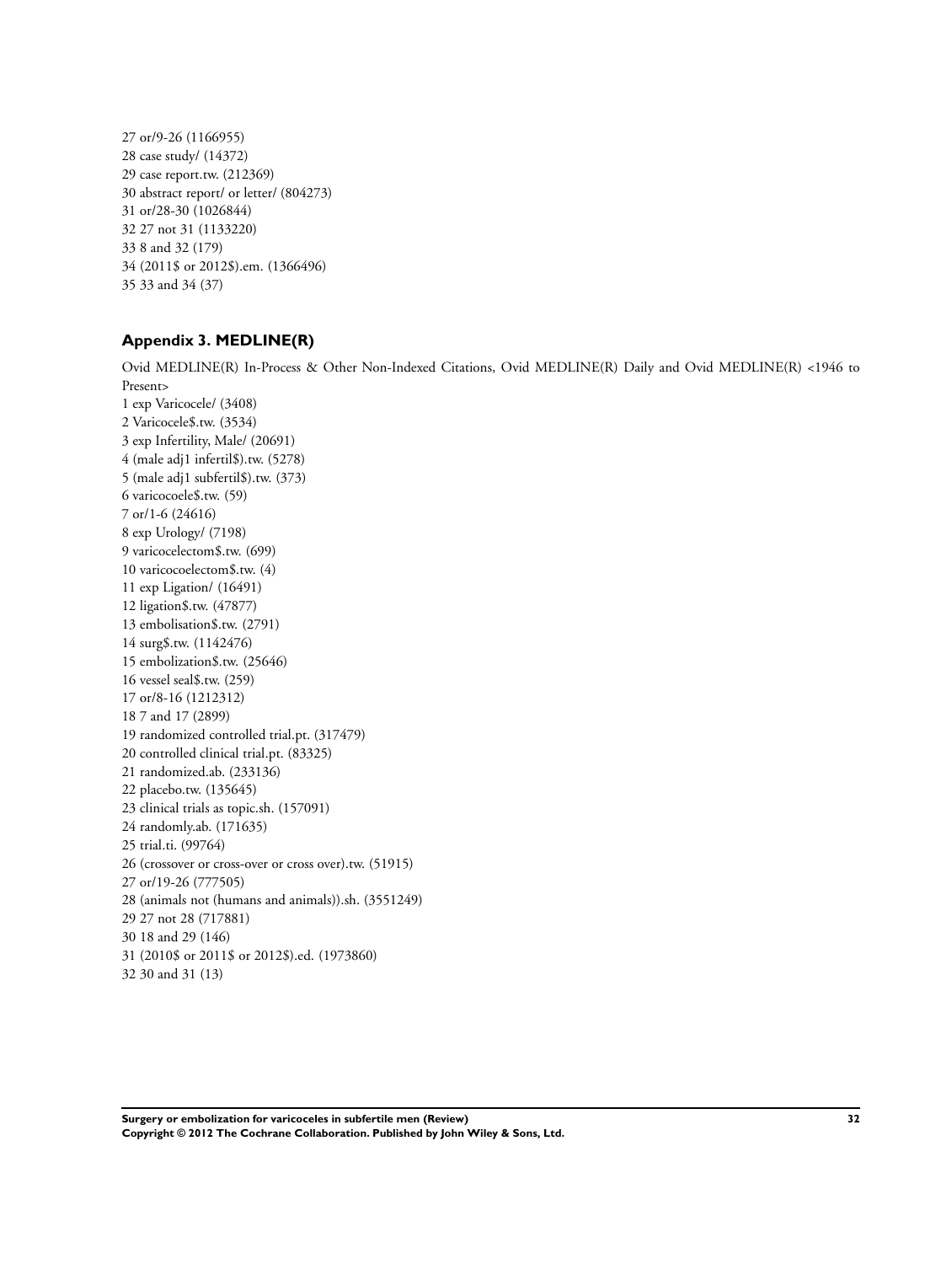# <span id="page-34-0"></span>**Appendix 4. PsycINFO**

PsycINFO <1806 to January Week 2 2012> 1 Varicoc\$.tw. (15) 2 (male adj1 infertil\$).tw. (88) 3 (male adj1 subfertil\$).tw. (4) 4 or/1-3 (106) 5 exp Surgery/ (34790) 6 varicocelectom\$.tw. (1) 7 varicocoelectom\$.tw. (0) 8 ligation\$.tw. (856) 9 emboli?ation\$.tw. (157) 10 surg\$.tw. (27775) 11 vessel seal\$.tw. (0) 12 or/5-11 (53401) 13 4 and 12 (6)

# **Appendix 5. Keywords for electronic searches**

#### The following key words were used

Keywords CONTAINS "varicocoele" or "varicocele" or "male factor subfertility" or "male factor" or "male infertility" or "male subfertility" or Title CONTAINS "varicocoele" or "varicocele" or "male factor subfertility" or "male factor" or "male infertility" or "male subfertility"

AND

Keywords CONTAINS "ligation" or "ligation of spermatic vein" or "Ligasure vessel sealing" or "artery ligation" or "vein ligation" or "veinembolization" or "surgery" or "Surgical" or "surgical ligation" or "\*Surgical-Procedures,-Laparoscopic" or "varicocele-embolization" or "varicocele ligation" or "varicocele-outcome" or "varicocelectomy" or "varicocoelectomy" or "varicocolectomy" or "embolisation" or "embolization" or Title CONTAINS "ligation" or "ligation of spermatic vein" or "Ligausre vessel sealing" or "artery ligation" or "vein ligation" or "veinembolization" or "surgery" or "Surgical" or "surgical ligation" or "\*Surgical-Procedures,-Laparoscopic" or "varicoceleembolization" or "varicocele ligation" or "varicocele-outcome" or "varicocelectomy" or "varicocoelectomy" or "varicocolectomy" or "embolisation" or "embolization

# **W H A T ' S N E W**

Last assessed as up-to-date: 22 January 2012.

| Date            | Event                                                                | Description                                                                                       |
|-----------------|----------------------------------------------------------------------|---------------------------------------------------------------------------------------------------|
|                 | 12 September 2012 New citation required and conclusions have changed | 2 studies added; results of updated review suggest ev-<br>idence of slight benefit from treatment |
| 2 February 2012 | New search has been performed                                        | Anja Kroese and Natascha de Lange added to author-<br>ing team                                    |

**Surgery or embolization for varicoceles in subfertile men (Review) 33**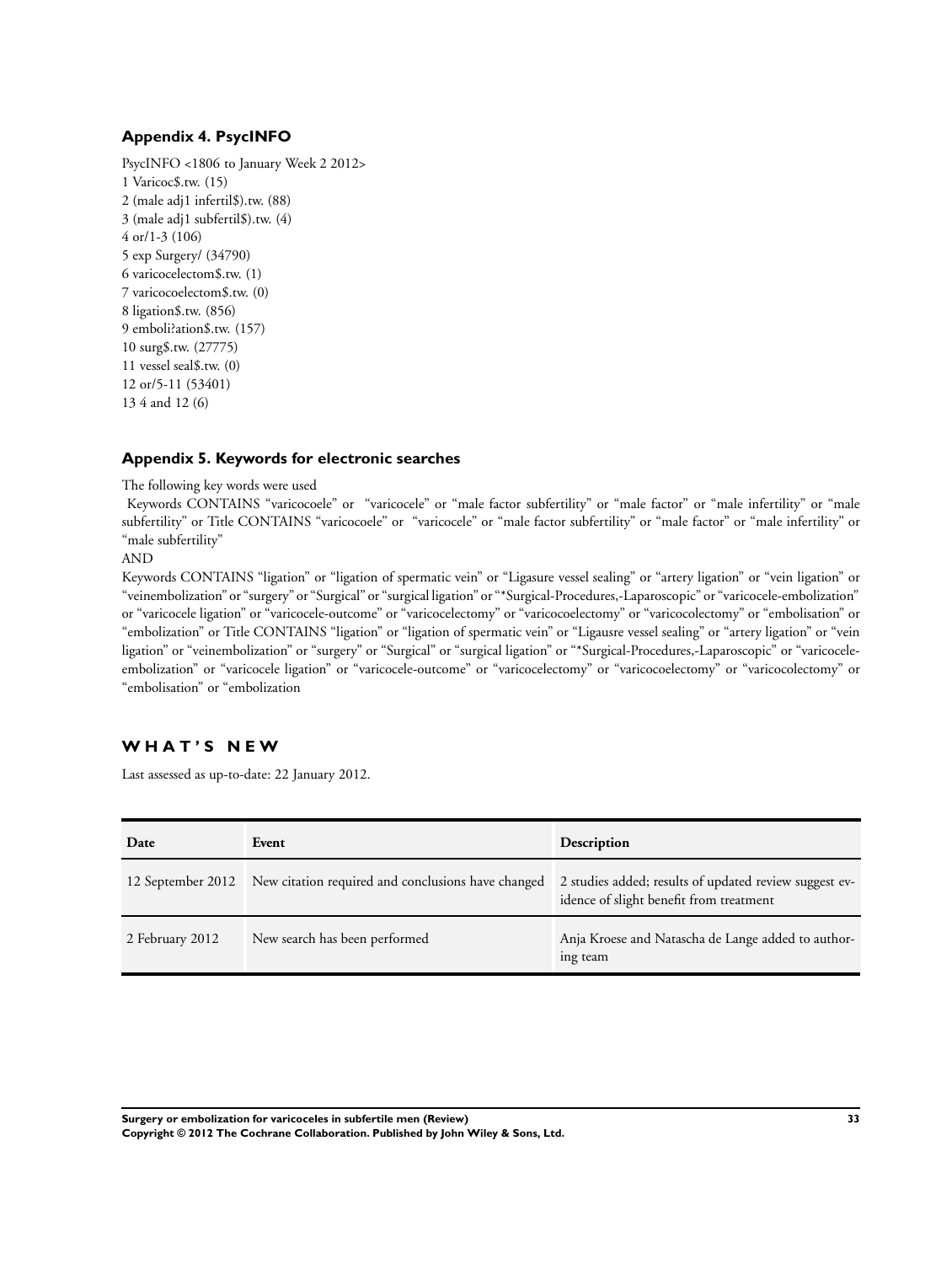# **H I S T O R Y**

Protocol first published: Issue 2, 1995

Review first published: Issue 1, 2001

| Date            | Event                                                                                         | Description                        |
|-----------------|-----------------------------------------------------------------------------------------------|------------------------------------|
| 21 October 2008 | Amended                                                                                       | ROB figures added                  |
| 22 April 2008   | Amended                                                                                       | Converted to new review format.    |
| 22 April 2008   | New citation required but conclusions have not Jane Clarke added to authoring team<br>changed |                                    |
| 15 January 2008 | New citation required and conclusions have changed Substantive amendment                      |                                    |
|                 | 22 November 2007 New search has been performed                                                | Two new studies found and excluded |
| 25 October 2007 | New search has been performed                                                                 | Search string revised and re run   |

# **C O N T R I B U T I O N S O F A U T H O R S**

Anja Kroese participated in the screening of the literature, the initial data abstraction and the data management, the analysis and interpretation of the data, and the preparation of the manuscript.

Natascha de Lange participated in the screening of the literature, the initial data abstraction and data management, the analysis and interpretation of the data, and the preparation of the manuscript.

John Collins participated in the initial review and all updates. He also participated in the preparation of the manuscript of this review

Johannes Evers participated in the screening of the literature, the initial data abstraction and data management, the analysis and interpretation of the data, and the preparation of the manuscript of all previous reviews. He also participated in the preparation of the manuscript of this review.

# **D E C L A R A T I O N S O F I N T E R E S T**

No conflicts of interest exist.